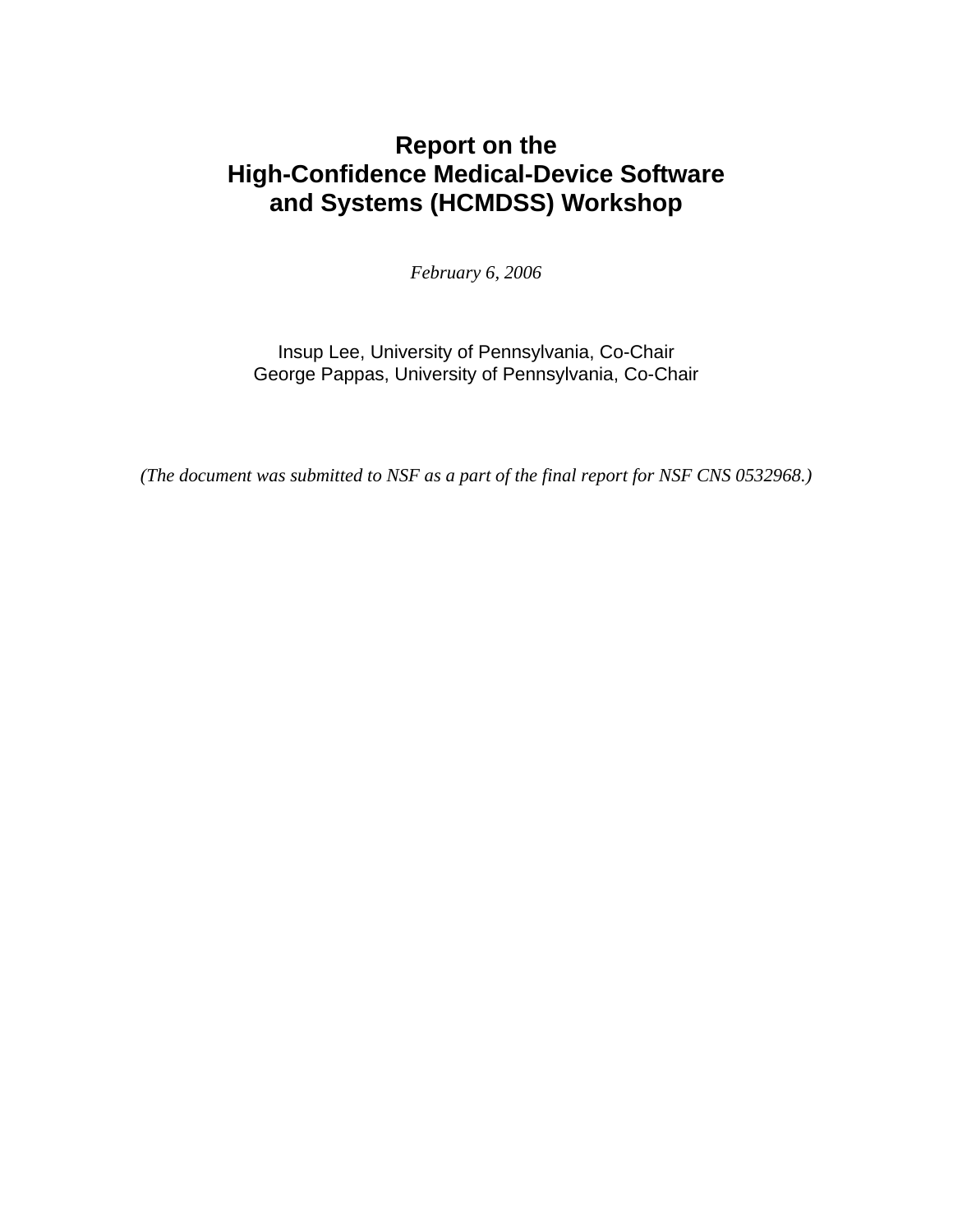## **EXECUTIVE SUMMARY**

## **Background and Scope**

The United States spends about 16% of its gross domestic product on health care—twice the average of most European nations (Health Information Leadership Panel, Final Report, Department of Health and Human Services, March 2005). The rapidly increasing use of software to control medical devices makes the development and production of medical-device software and systems a crucial issue, both for the U.S. economy and for ensuring safe advances in health care delivery. Several federal agencies are interested in identifying the research necessary to improve the design, certification, and operation of medical-device software and systems. The ultimate goal is better and more cost effective medical care.

On June 2 and 3, 2005, the High-Confidence Medical Device Software and Systems (HCMDSS) workshop was held in Philadelphia. An HCMDSS Workshop Planning Meeting (WPM) had been held on November 16 and 17, 2004, in Arlington, Virginia. The WPM was sponsored by the NITRD federal agencies that participate in the HCSS Coordination Group (CG), including FDA, NIST, NSA, and NSF, along with the National Coordination Office for NITRD. Sixty experts participated in the planning meeting, including those in government and industry information technology, software engineers, medical doctors, nurses, and academic researchers (see http://www.cis.upenn.edu/hcmdss-planning/).

The objective of the workshop was to build on the work accomplished at the planning meeting and to identify additional challenges and approaches from other constituencies. More than 90 experts from academia, medical sectors, industry, and government attended the workshop. They represented a complete mix of the relevant stakeholders—including researchers, developers, certifiers, and users—who can help identify emerging systems and assurance needs. This report, a tangible outcome of the workshop, prioritizes recommendations by using a roadmap to determine what, when, and how priorities should be addressed over identified time frames.

## **Purposes and Format of Workshop**

The purpose of the HCMDSS workshop was to provide a working forum for leaders and visionaries from industry, research laboratories, academia, and government concerned with medical devices. The main goal was to develop a roadmap for overcoming crucial issues and challenges facing the design, manufacture, certification, and use of medical-device software and systems. An additional goal was to identify and form a sustainable research and development (R&D) community for the advancement of HCMDSS. Of particular interest was the crystallization of technology needs and promising research directions that could revolutionize the way HCMDSS are designed, produced, and validated in the future but that are beyond the range of today's devices because of time-to-market pressures and short-term R&D practices.

The HCMDSS workshop included plenary and panel discussions and breakout sessions. The panels and breakout sessions addressed the following six issues essential to HCMDSS:

1. **Distributed Sensing and Control in Networked Medical-Device Systems**. The networking of medical devices for distributed sensing and control can occur at many levels. Although ad hoc growth of network applications for medical devices has occurred,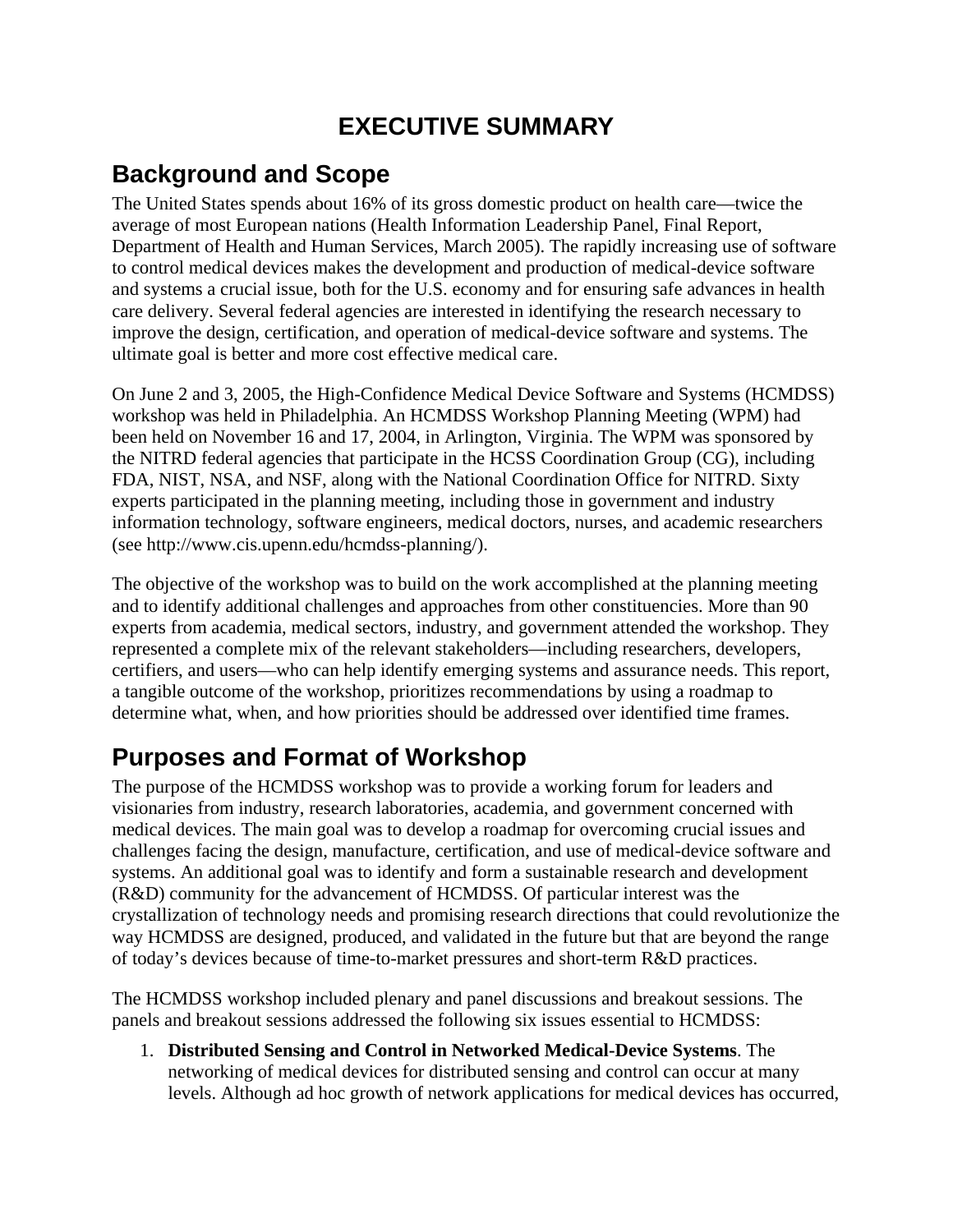today's commercial off-the-shelf technologies (COTS) do not produce highly distributed medical-device systems with guarantees of security, privacy, robustness, interoperability, extensibility, mobility, and general patient safety. Research is needed to create medicaldevice networks with those features and to enable the diffusion of new sensing and control technologies as they become available.

- 2. **Embedded Real-Time Networked System Infrastructure for Medical-Device Software and Systems (MDSS)**. The next generation of medical systems is envisioned to be a ubiquitous network of networked systems for secure, reliable, privacy-preserving, and cost-effective personalized high-quality health care. It will be a network that improves the quality of life. Although networks of networked medical devices hold many promises and possibilities, they also create challenges.
- 3. **Patient Modeling and Simulation**. Modeling has proved its value in many industries, such as aerospace, automotive, and chemical plants. It has fostered novel product development, better safety parameters, cost-effective development phases, and ultimately achieving regulatory approval. In the medical-practice domain, modeling and simulation will improve outcomes and quality of care and will provide better utilization of health care costs—with improvements in prevention, intervention, and maximal use of the electronic health record (EHR).
- 4. **Medical-Device Software Development**. Many medical devices are, essentially, embedded systems. As such, software is often a fundamental, albeit not always obvious, part of a device's functionality. This means that any safety and regulatory requirements for medical devices necessarily call for rigorous methods of software development to ensure reliability and to protect the public health. Exactly how to accomplish that is a major question, particularly because devices and systems are becoming increasingly complicated and interconnected. We have reached the point where testing as the primary way to gain confidence in a system is impractical or ineffective. Furthermore, requirements and specifications based on medical practice are needed in order to ensure that devices will perform appropriately.
- 5. **Foundations for Integrating Medical-Device Systems and Models**. Advances in computing are instrumental in the development of novel diagnostic and therapeutic equipment and procedures and of widely accessible medical-record systems. Although diagnostic and treatment systems have advanced significantly, they do not work well together. Systemic inefficiencies in health care delivery grossly inflate costs and contribute to avoidable medical errors that degrade patient care.
- 6. **Verification, Validation, and Certification**. Verification and validation (V&V) tasks required for the approval of medical devices play a significant role in enabling the FDA to carry out its mandate of approving only "safe and effective" medical devices. Unfortunately, many industry observers believe that we are approaching the limits of current device certification processes. As devices grow more and more complex and rely much more on embedded software to achieve critical functionality, existing certification processes are being stressed. The results: higher development costs for manufacturers,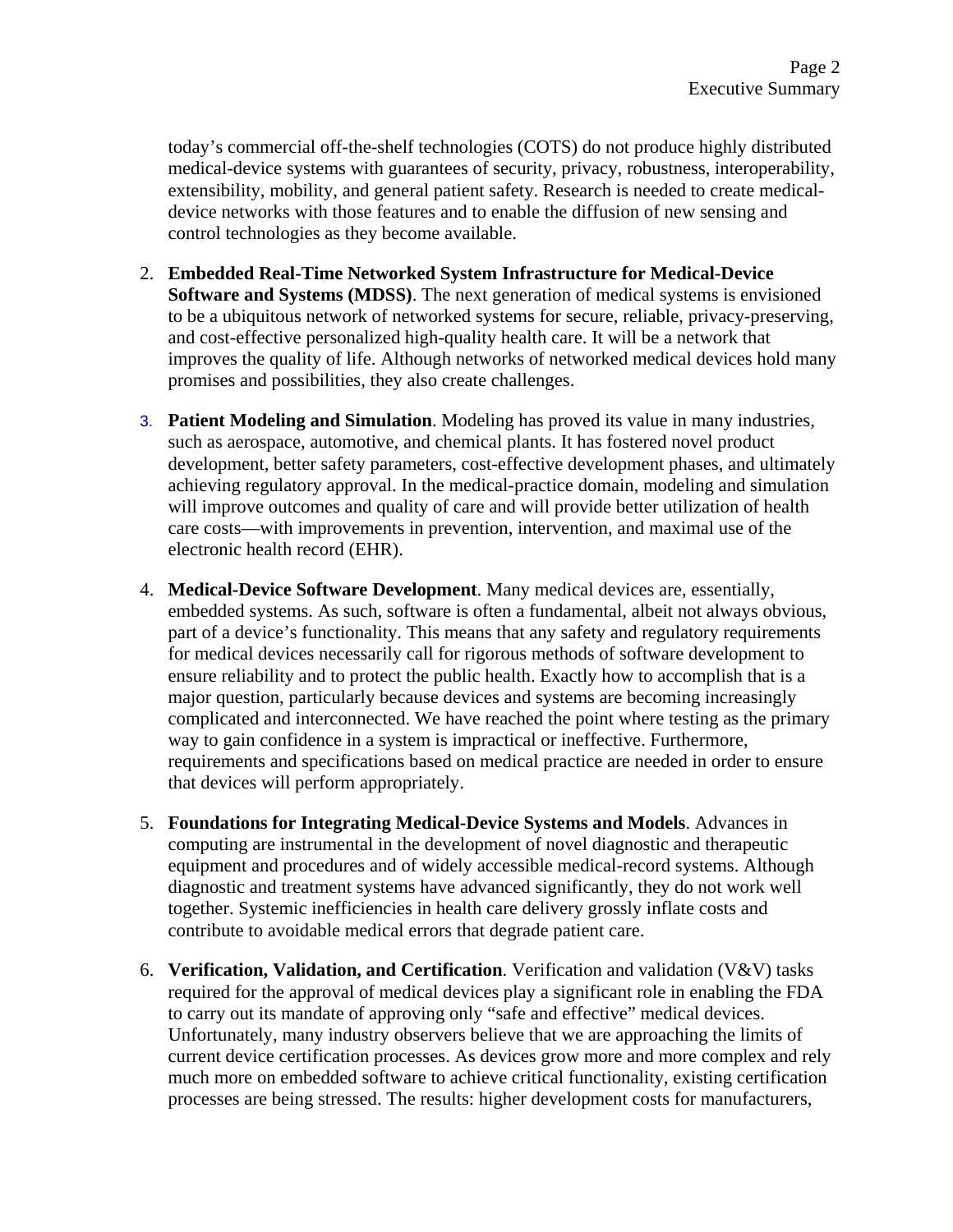longer time to market, and increased chances of device failure—with associated recall or liability costs.

Each working group that participated in the workshop was asked to summarize the state of the art in practice, development, and research in its area, and to identify R&D needs and challenges, along with a roadmap to address the needs and challenges. This report, the full document of the HCMDSS workshop, includes the Executive Summary and six working-group summaries. The presentations of the working groups, keynote speakers, and panelists, along with the submitted position statements of participants, are available on the workshop Web site: http://www.cis.upenn.edu/hmcdss/.

Findings from the workshop are summarized below.

## **Current State of Affairs and R&D Needs**

Advances in computing, networking, sensing, and medical-device technology are enabling the dramatic proliferation of diagnostic and therapeutic devices. Those devices range from advanced imaging machines to minimally invasive surgical techniques, from camera-pills to doctor-on-achip, from infusion pumps to implantable heart devices. Although advances in standalone diagnostic and treatment systems have been accelerating steadily, the lack of proper integration and interoperation of those systems produces systemic inefficiencies in health care delivery. This inflates costs and contributes to avoidable medical errors that degrade patient care. The use of software that controls medical devices to overcome these problems is inevitable and will ensure safe advances in health care delivery. The crucial issue, however, is the cost-effective development and production of reliable and safe medical-device software and systems.

Here are several observations about the state of the art in medical-device software development.

- **Medical-Device Software Development**. Designing bug-free software is difficult, especially in complex devices that may be used in unanticipated contexts. Existing practices have worked as well as they have because industry V&V personnel and regulators take their jobs seriously.
- **Large-Scale, Complex Devices Stress Current Best Practices**. We are still challenged by large-scale, complex devices, such as proton therapy facilities. For these types of devices, the validation procedures and test cases can number in the hundreds of thousands. The burden of validation—in time and costs—slows the time to bring devices to market. Engineers often feel overwhelmed by complexity. Because of time-to-deliver pressure and a lack of properly trained software engineers, the development of HCMDSS has, with very few exceptions, not kept pace with software assurance techniques practiced in other safety-critical domains, such as avionics.
- **Integration of MDSS**. Industry is doing fairly well at integrating products developed by a single manufacturer. Such integrations are largely proceeding ad hoc, however, without standardized integration mechanisms that are commonplace in other domains, such as the highly successful and widely used universal serial bus (USB) from the personal-computer domain. Because the number of medical devices and systems that are to be networked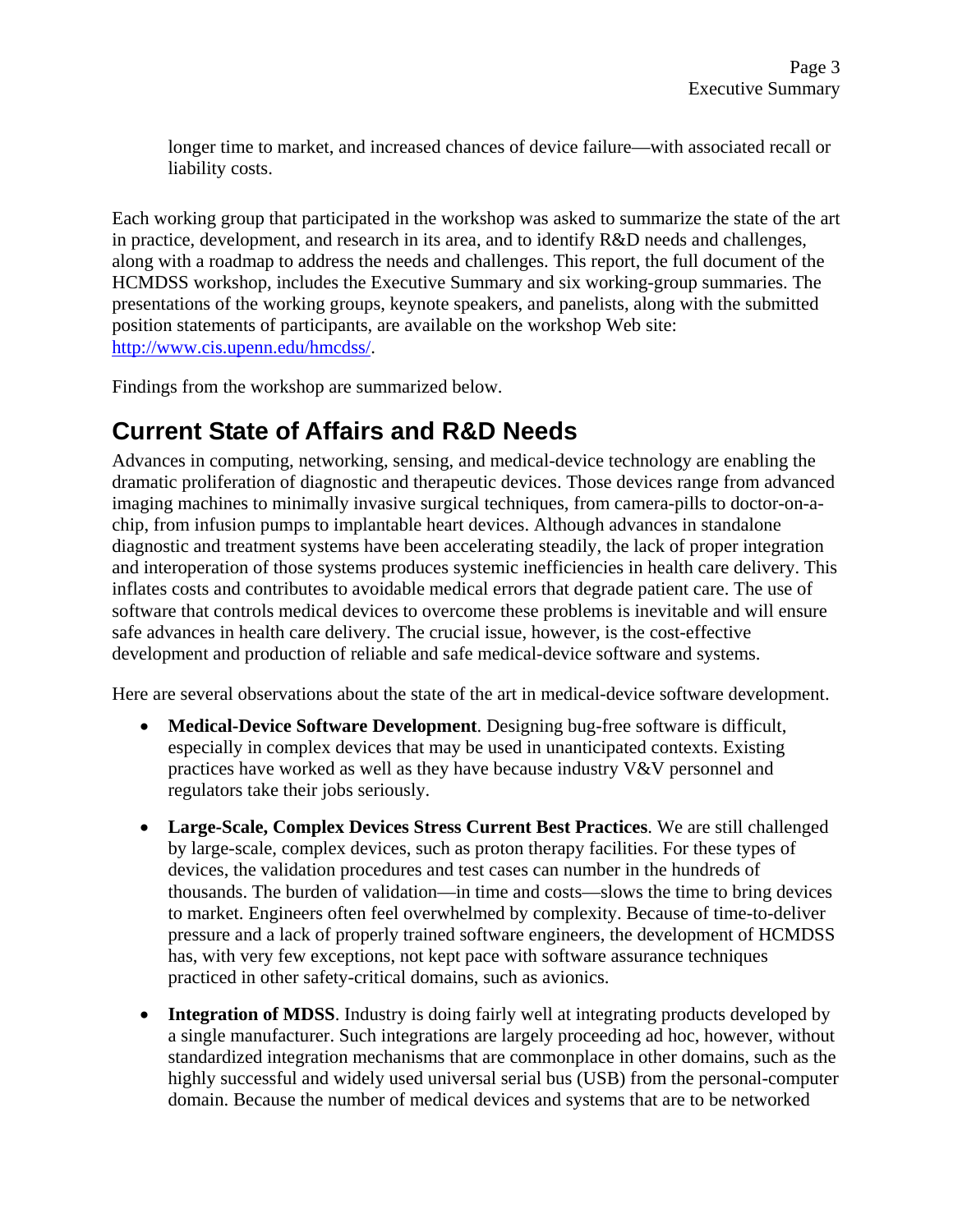and integrated is increasing significantly, we must develop standards and regulations for medical-device integration.

- **Device Interference and Interoperation.** Caregivers and clinical engineers report that as devices proliferate and as sophistication and connectivity in hospitals increase, we are becoming lost in a swirl of technology, and we face unanticipated interference between devices. A concerted effort to address interoperability has begun, aiming to develop plugand-play interoperability standards for the operating room of the future. So far the main concern has been network standards; other essential issues, such as quality of service (QoS) and semantic compatibility for interoperation, have not yet been addressed. Also, we need to conduct a systematic study of device interference during integration.
- **Approval and Certification**. FDA device approval centers on a process-driven approach, in which manufacturers obtain approval by showing that they have carried out the process of applying established quality assurance techniques to certain levels of coverage, such as manual code inspections and testing. As a whole, the medical industry does reasonably well in developing and approving standalone devices that have moderate complexity and are based on mature technology. But when considering larger devices with relatively complex functionality, the time and costs associated with V&V tasks such as test generation and execution cause researchers to lose confidence in their ability to bring safe and effective devices to market.

It is important to consider the effectiveness and already high costs of development and certification processes in the context of rapid advances in technology that have fundamentally changed the way many informational, financial, and scientific services are provided. Although technological advances have contributed to a steady increase in the quality of health care, and although FDA approval processes have mostly kept pace, we now seem to be on the cusp of the types of revolutionary changes in health care systems that have transformed other sectors of the nation's infrastructure and economy. Such changes call for a paradigm shift in the development and certification of medical-device software and systems.

For example, pervasive networking will enable the integration of national networks, regional health care centers, local hospitals and clinics, the offices of primary-care physicians, home computing, and body-area networks. The health care IT infrastructure will focus on "systems of systems," based on architectures built around middleware, that integrate and blend monitoring and treatment devices. Networks will stream data into medical records that are automatically mined to extract knowledge that drives a host of activities, such as automated treatment and dosing and long-term research into human health and the effectiveness of treatment.

For health care providers, operating rooms and other venues of diagnosis and treatment will shift from a collection of fixed monolithic devices to plug-and-play components that enable flexible and rapid reconfiguration of diagnostic, recording, and treatment systems. Advances in minimally invasive medical robotics and real-time high-speed networks will make telemedicine and robotic surgery technologies widely available. And as generations of technology-savvy health care consumers enter retirement, they will embrace—and even demand—sophisticated home health care monitoring, treatment, and record systems integrated with national information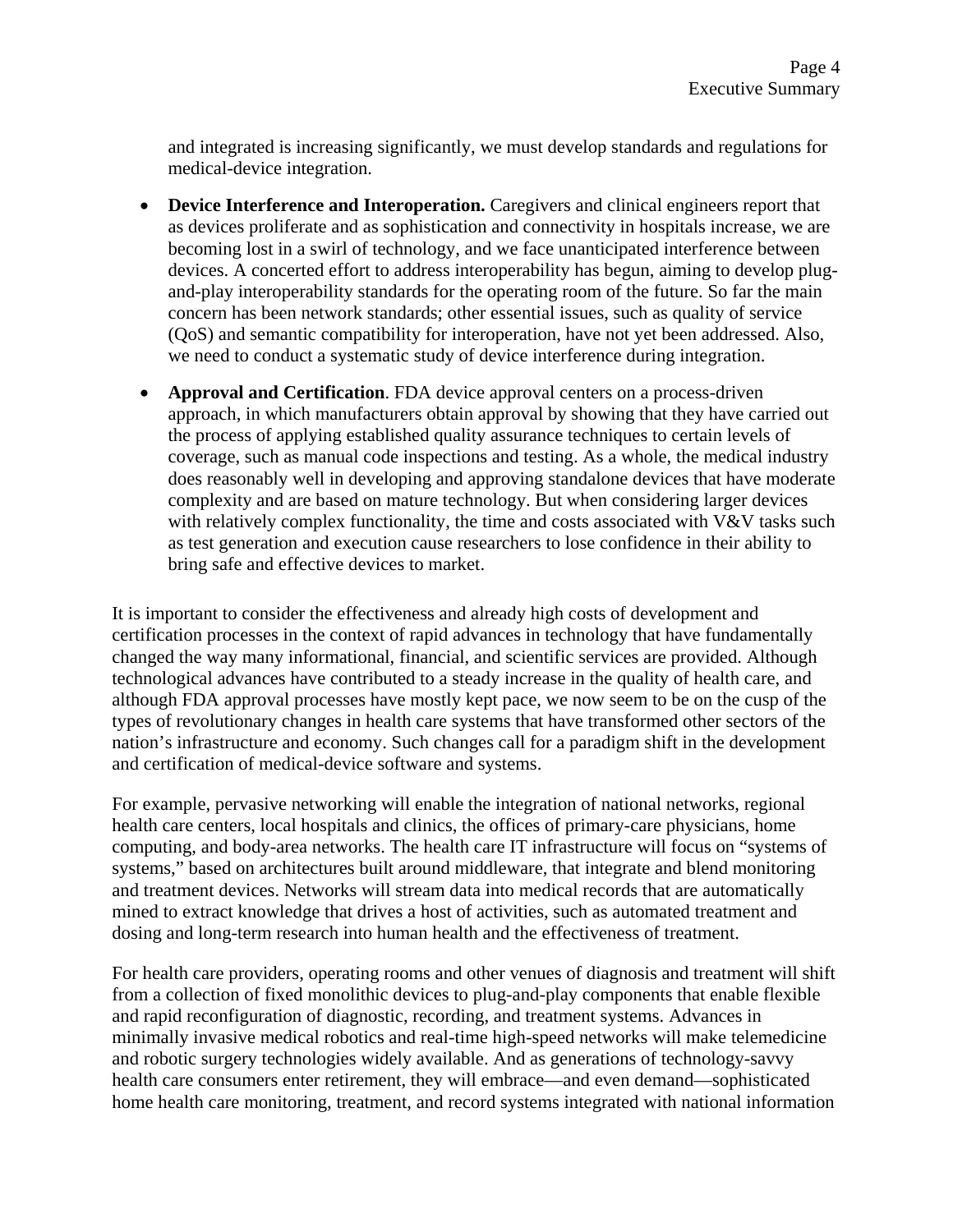databases (such as prescription-drug information systems) and local hospital and primary-care systems.

These envisioned innovations hold great promise, but they will render current MDSS development and certification processes obsolete. End-user demands inevitably exceed the capability of existing MDSS. Unless new certification technologies are developed and unless development and certification processes undergo a paradigm shift, innovation will be stifled, because manufacturers and regulators will find the development of HCMDSS systems too costly—or we will see dramatic increases in security breaches and harmful incidents due to device malfunction.

# **R&D Challenges**

The cross-cutting nature of medical-device design—transcending the informational, physical, and medical worlds—along with the possibility of a nationwide networked medical system that actively monitors and regulates the health of our nation's citizens, raises immense scientific and technological R&D challenges for the IT, medical, and regulatory communities. Here are some of the challenges we envision for the next ten years:

- **System Integration**. As we embrace a "plug and play" vision of medical-device networks in future digital hospitals and digital homes, we must collectively facilitate the development of medical-device systems and coordinate them with the development of standards for the architecture and communication of interoperable plug-and-play (PnP) device networks. Achieving that while achieving quality-of-service levels that ensure system and patient safety on the one hand and patient security and privacy on the other hand is a great challenge.
- **Critical Infrastructure**. As we head toward an environment where all patients are constantly monitored and actively plugged into a nationwide medical information network, we are creating a new critical infrastructure that will literally monitor the nation's health. We need new methods to ensure the safety and security of that network, particularly methods involving the active use of information for medical purposes. In the presence of abnormal conditions, or attacks, the performance of the system must degrade gracefully and safely, and the system must identify, contain, and, if possible, repair faults while providing timely notification to human operators.
- **Design of Embedded Real-Time Systems**. Medical devices are embedded not only inside information networks but also inside human patients, whose critical life-functions they monitor and regulate. The design of medical devices is therefore more than an IT issue; it must also include the devices' interaction with patients and the environments and contexts in which they coexist. Thus we need a fundamental rethinking of medical-device design—toward a holistic approach that integrates functional, computational, and communication designs in the presence of uncertain patient models, in both normal and abnormal conditions.
- **Validation and Certification**. Current design practice makes certification and validation an afterthought, at the end of the design cycle, when it is frequently too late to change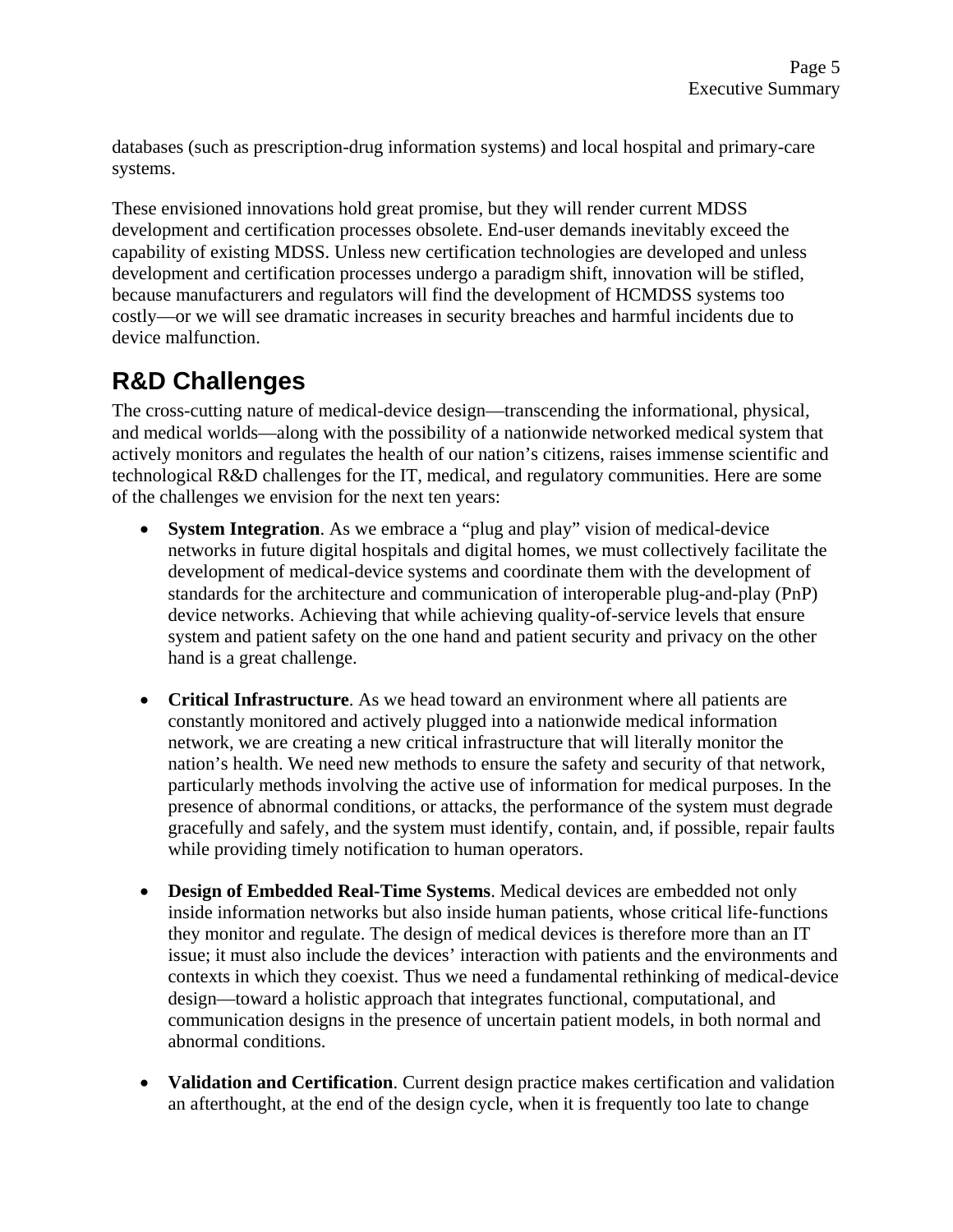design choices. As medical devices become more complex and more interconnected, it is becoming increasingly evident that certification should be incorporated in early design stages. Furthermore, certification and design frameworks are based on full systems, not components, resulting in time-consuming and expensive certification of large integrated systems, inefficient certification of incremental or evolutionary designs, and difficulties in maintaining or upgrading legacy systems.

### **New Research Directions**

Despite the nationwide scale and the heterogeneous nature of the R&D challenges, the following list of research directions will help us make significant progress toward realizing the outlined vision.

- **Infrastructure for Medical-Device Integration and Interoperation**. The Electronic Health Records initiative needs to be safely and securely integrated with plug-and-play interoperable device networks. We could then fully realize the vision of actively using patient-specific information for optimum health delivery via interoperable medical devices. Interoperability has presented a major challenge to integrating medical devices from different manufacturers. It will require the development of standards and architectures not only for medical records but also for devices that actively use that information to monitor and regulate patients' medical conditions. Besides unique patient (record) identifiers, which must support the integration of devices from different manufacturers, standards must address data and communication formats as well as the contexts and environment assumptions in which the information will be interpreted and used.
- **Model-Based Development**. The multifaceted nature of designing, implementing, and certifying medical devices requires holistic frameworks that are simultaneously based on models and components. Because of the strong coupling between device and patient, model-based frameworks that explicitly model devices' interaction and limitations with the environment and with the patient would lead to safer, higher-confidence devices and, ultimately, better health care.
- **Component-Based Design Frameworks**. Component-based frameworks have been developed to facilitate the reuse of large and complex systems through the reuse of individually deployable and reusable components. Despite substantial progress in developing component-based frameworks for non-embedded software, such frameworks have rarely been applied to medical-device software and systems. An integrated approach that combines component-based and model-based development is an important research direction that can meet development and maintenance challenges of medical-device software and systems. Component-based development for both design and certification will dramatically affect the design and certification process: it will enable incremental yet certified compositions of certified components, allowing the safe and rapid reuse of legacy components (models, software, and algorithms). Our goal should be to develop frameworks in which certification is part of the design process rather than an afterthought. Component-based design should also support a variety of standards for communication and security.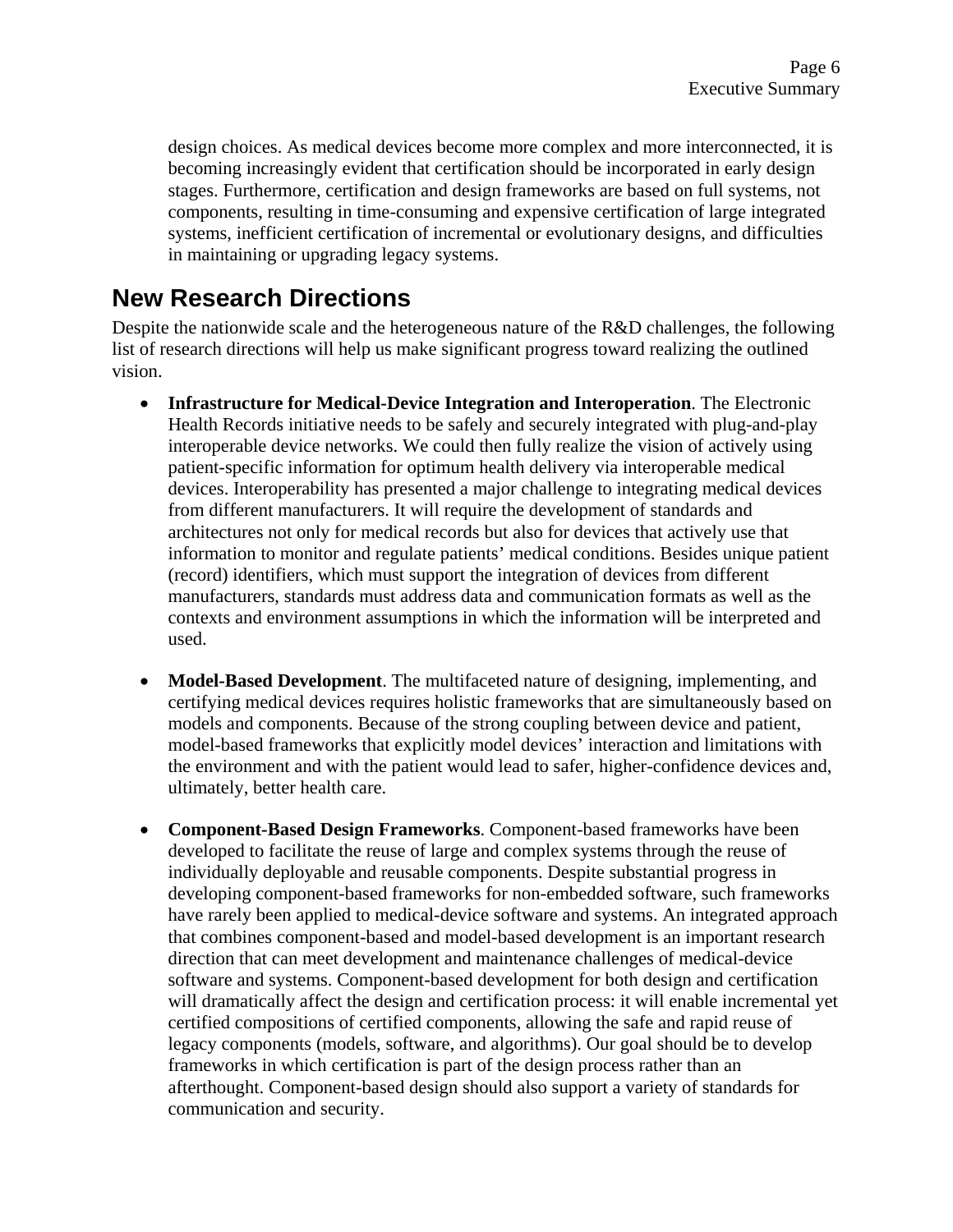- **Patient Modeling and Simulation.** Medical devices face a unique challenge in modelbased design, because of the scarcity of patient models and high-fidelity simulators for device design. As future devices adapt to patients, their medical conditions, and the environments they live in, it will be important to develop a variety of models and simulators for normal and abnormal patients in a variety of physical and environmental conditions. We must develop models and simulators at various levels of detail, ranging from coarse models for device design to high-fidelity simulators for model validation and virtual validation and testing.
- **Adaptive Patient-Specific Algorithms**. Whereas medical devices are typically designed for groups of patients who have similar medical conditions, we could dramatically improve health care by making devices whose operation would adapt to a specific patient's specific medical condition. To achieve that, we need to develop algorithms for medical devices that are certifiably safe for large classes of patients and that can adapt to individual patients or to different environments that patients may be living in.
- **Requirement and Metrics for Certifiable Assurance and Safety**. The development of rigorous requirements for clinical and design purposes, as well as metrics for certifiable assurance, are important research directions. Ideally, it should be possible to extract or convert natural-language clinical requirements to quantified engineering requirements. Such requirements make it possible to develop testing, validation, and analysis techniques with quantifiable guarantees for MDSS.
- **User-Centered Design**. As medical devices permeate cross-sections of society and all educational and technical backgrounds, ergonomics and ease-of-use issues in humandevice interfaces should become important factors in design. User-centered design, ergonomics, and ease-of-use issues in human-device interfaces should be considered throughout the design process. User and context modeling will result in better interaction between users and devices, minimize unsafe device operation, and result in graceful degradation of performance in the event of user or device failures.

## **Research Roadmap**

Achieving this grand agenda is not simply a matter of time. It needs planning and support from government agencies. Here we offer a sequence for the most important components of a research roadmap that addresses the research challenges. Finally, this agenda has the potential to create a new scientific community and a new generation of scientists and engineers who integrate computer science, control theory, biomedical engineering, and medicine.

The proposed roadmap, which will dramatically affect medicine and health care, consists of three distinct phases.

#### *Three-Year Roadmap*

To develop a coherent body of methods and technologies that can meet the challenges of future MDSS, research needs are not just in information technology but in something that is much more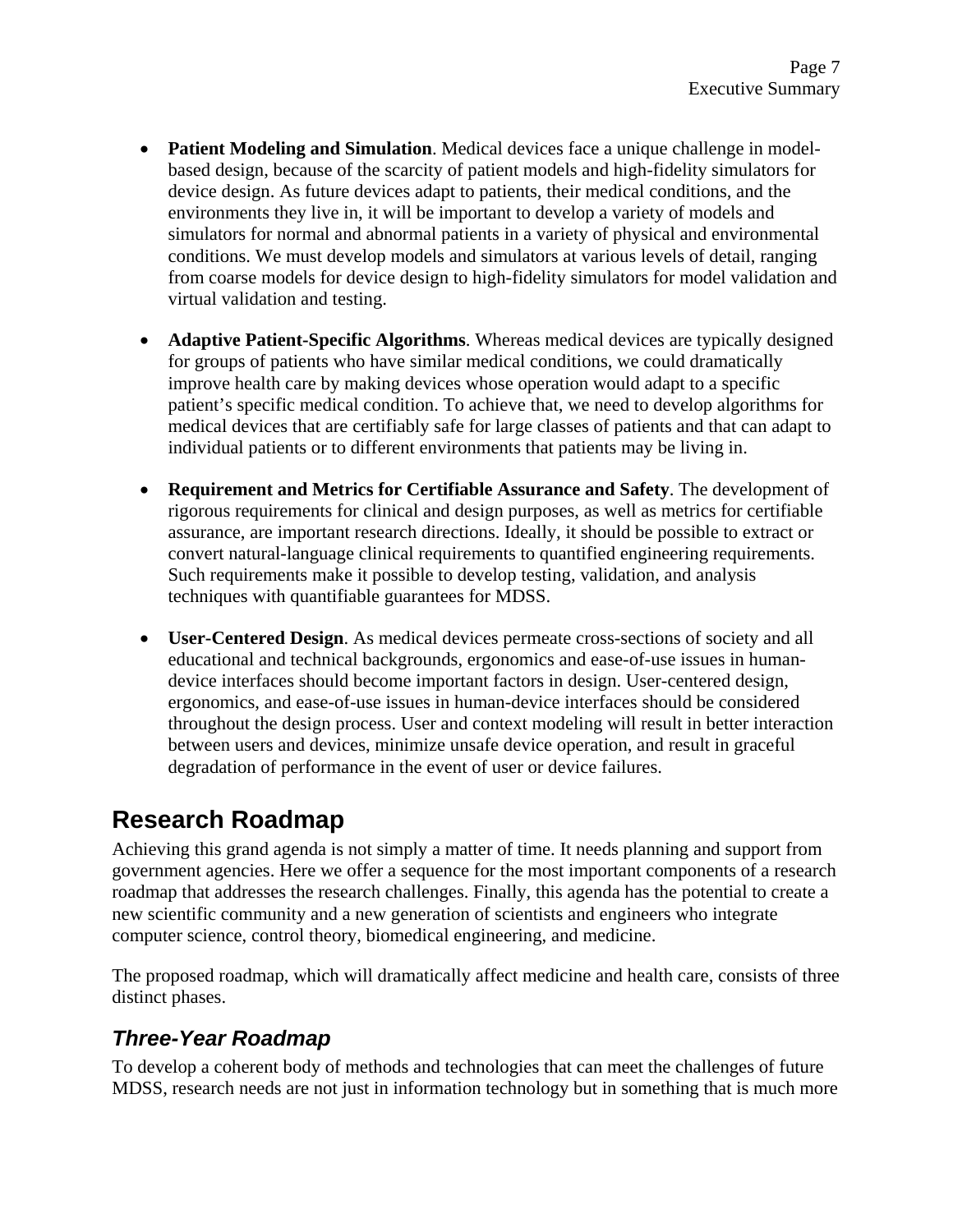multidisciplinary and involves significant computer science along with biomedical engineering, device manufacturing, and the medical-care process. In three years, we would like to see—

- An initial set of publicly available open experimental platforms that contain design artifacts, including reference models and usage scenarios of different medical devices, so that researchers can obtain empirical feedback on their ideas about real-world systems
- The development of standards for data, information, and communication to enable plug-andplay medical devices and to support interoperable device networks
- An understanding of the approval process, along with the formalization of clinical and usercentered design requirements, and the development of quantifiable metrics for system assurance and certification
- The formation of an R&D community for medical-device design to raise awareness across different subdisciplines and to foster collaborations between researchers, industry, health care providers, and government agencies

### *Five-Year Roadmap*

For the slightly longer term, we would like to see short-term technologies enter clinical trials. Examples are standards-based compliance specification, verification, and validation technologies and processes for interoperability and QoS. In addition, we should focus on the theoretical and engineering foundations for system engineering aspects of medical infrastructures. In five years, we would like to see—

- The integration of technologies for medical devices that have different QoS requirements into a network-centric system of systems, including management systems for medical information and networked devices in an operating room
- A fundamental understanding of how to carry out the medical-practice-driven design of components and protocols so as to improve the safety of medical devices
- A demonstration of the practicality of model-based frameworks for MDSS development and integration
- The development of certification methods for individual components and networks of devices, and the development of an evidence-based, technology-aware certification process

### *Ten-Year Roadmap*

Further out, we would like to see FDA-approved networked medical devices in wide use, with a medical infrastructure that supports the composition and integration of medical-device components while guaranteeing QoS, security and privacy, validation, and certification. In particular, the research and development of MDSS should culminate in—

• The deployment of a fully integrated hospital intensive-care system using distributed monitoring, distributed control, and real-time wireless networks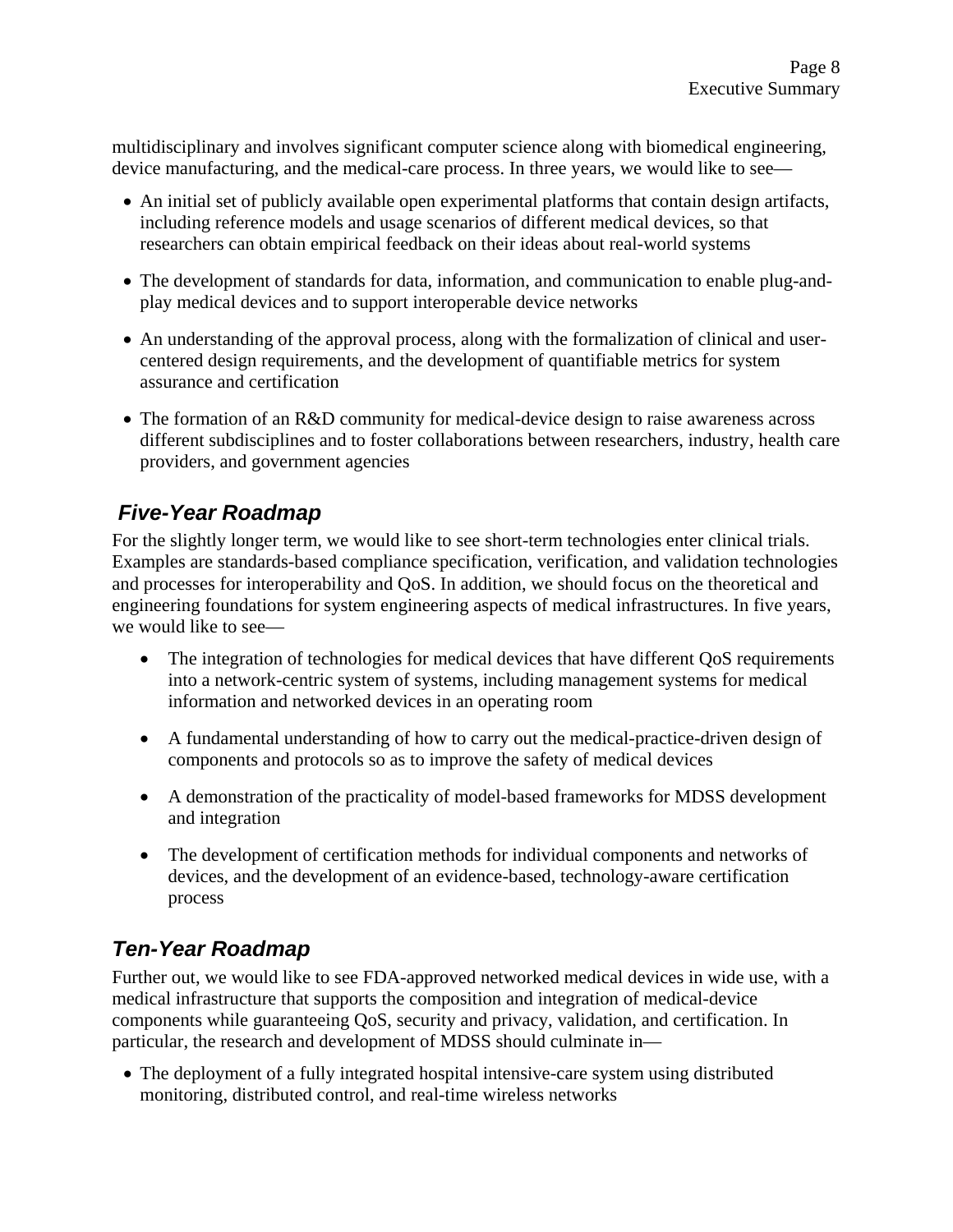- The development of FDA-approved certification methods for medical-device software and systems and networked in-home patient monitoring and assistance
- The availability of high-fidelity organ and patient models for design, testing, and validation and model-based frameworks that support component-based modeling, design, testing, and certification using patient models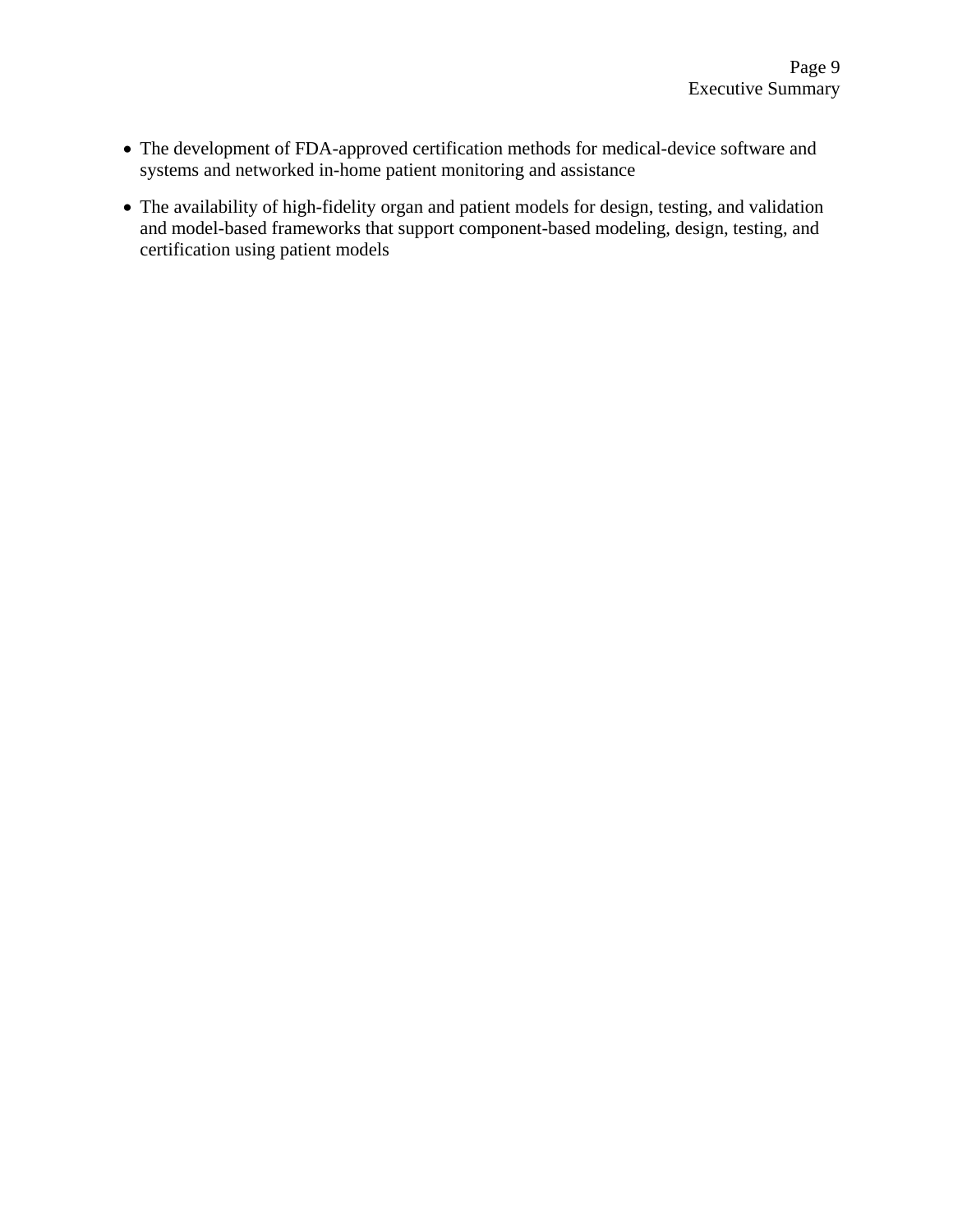## **DISTRIBUTED SENSING AND CONTROL IN NETWORKED MEDICAL-DEVICE SYSTEMS**

**Participants**: Bruce H, Krogh (chair), Tarek F. Abdelzaher, Timothy Buchman, Rich Craft, Mike Eklund, Sandeep K. S. Gupta, Nagarajan Kandasamy, T. John Koo, Ronald Marchessault, Tom Martin, Douglas Miller, Klara Nahrstedt, Tariq Samad, **-** Wei Zhao, George Fainekos (observer), Sebastian Fischmeister (observer)

#### **Introduction**

The networking of medical devices for distributed sensing and control occurs at many levels, ranging from dedicated networks of devices for individual patients to wireless networks for monitoring residents in long-term-care facilities. These networks may collect data for off-line analysis, generate alarms when critical conditions occur, or close feedback loops for the controlled delivery of drugs. Networks are increasingly being used to distribute stored medical information for remote diagnosis, such as picture archive and communication systems (PACS) that distribute x-rays and other images. In the future, wireless networks will supply distributed data acquisition and control for patients who are free to live relatively normal lives in their communities. Networking is the essential enabling technology for future advances in monitoring, diagnosis, treatment, and effective responses to acute conditions.

The growth of network applications for medical devices using current commercial off-the-shelf technologies (COTS) has been rapid. Development has been ad hoc, however, focusing on particular applications—with little standardization. Current COTS networks do not provide a sound basis for highly distributed medical-device systems that offer guarantees of security, privacy, robustness, interoperability, extensibility, mobility, and general patient safety. Research is needed to create medical-device networks that have such features, in order to improve health care in multiple dimensions and to enable the rapid dissemination of new sensing and control technologies as they become available. The following sections elaborate on these research needs and challenges.

### **What Can We Do Well?**

Currently, data can be collected and sent to a variety of devices, such as—

- Implantable devices, such as pacemakers, defibrillators, nerve sensors, and neurostimulators
- Devices for patient monitoring, such as electrocardiogram, pulse oximetry, transcutaneous oxygen, electroencephalogram, pulmonary testing, and spirometry
- Devices for point-of-care testing and monitoring in assisted-living environments

The use of existing COTS network technologies to collect data from such medical devices is growing. Networks are used to log data and provide real-time alarms to attending health care personnel for patients in intensive-care units. EKG monitors for multiple patients are networked to deliver information to a shared database. In assisted-living facilities, monitoring devices are networked in several ways, including wireless networks that monitor ambulatory patients.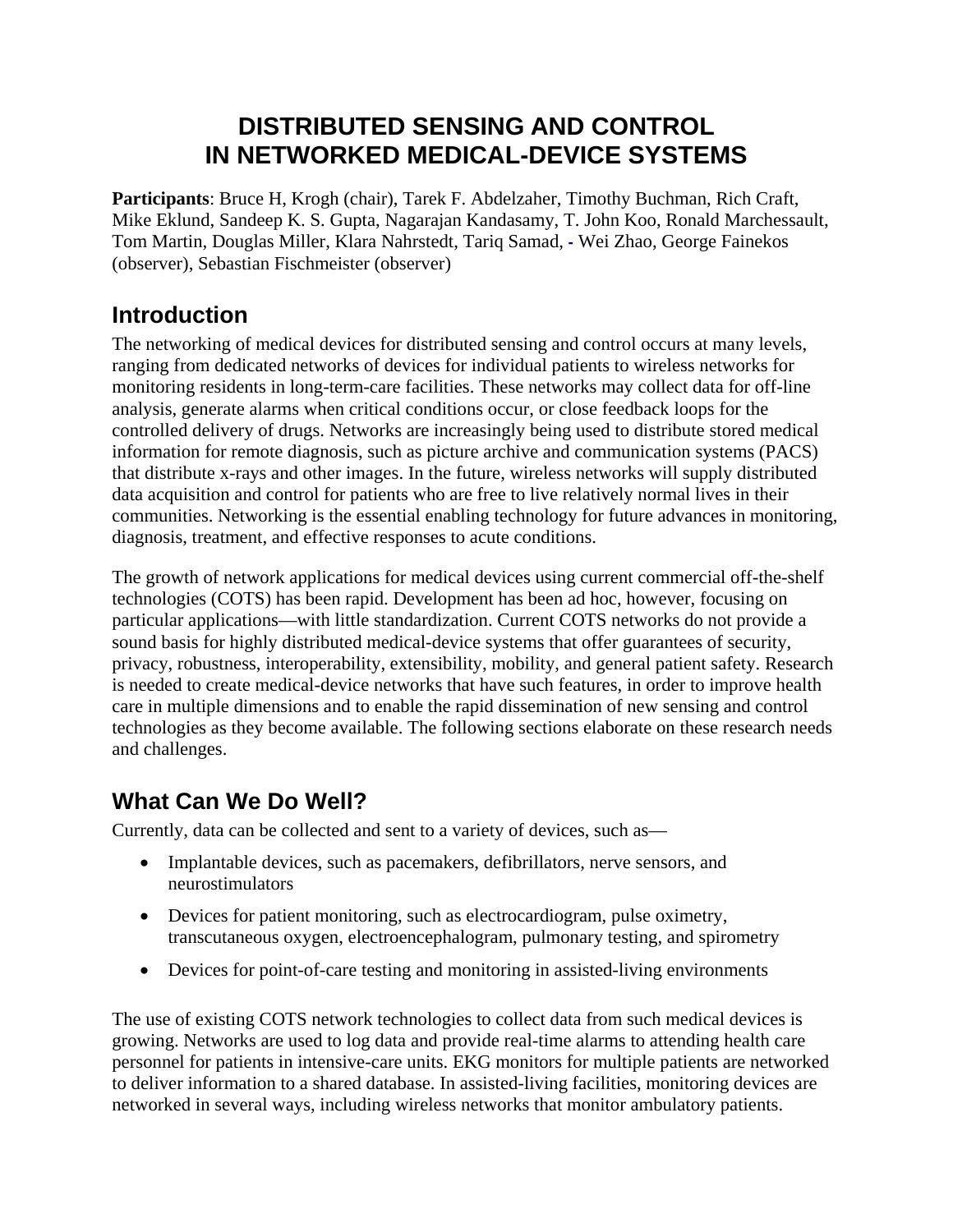Networking is also facilitating in-home health care. Many people have wireless devices that they can use to request immediate assistance in their homes. In-home monitoring systems regularly and automatically deliver data on blood pressure, heart rate, and glucose levels over phone lines to databases that physicians can access. Home monitoring systems are also available to send alarms for congestive heart failure to emergency response professionals.

In hospitals, raw sensor data is often transmitted over networks, using standards for laboratory information systems, with basic analysis to flag obvious outliers. Networks also play a significant role in emerging systems for therapy and surgery. For example, networks connect sensors, processors, and controllers in radiation therapy systems to perform real-time tumor tracking. Similarly, networks are being used as an alternative to dedicated point-to-point connections of devices in systems for telerobotic surgery.

### **Why Can't We Declare Victory?**

Despite the successes of networking medical devices, they face significant barriers to realizing their full potential. COTS networking technology is typically optimized for bandwidth rather than time delay, making it difficult to optimize the performance of critical real-time feedback loops. For example, one system for the real-time tumor tracking of treatment beam control has to be operated in a degraded mode because its several networked components for signal processing and control provide no timing guarantees.

Also, current systems are fragmented and often incompatible. Although individual devices continue to become more sophisticated, they cannot "talk" to each other. For example, acute-care medicine (including ER, OR, ICU, radiology suites, and anesthesia), which of all medical areas is the best served by networked monitoring, is only now starting to see some data continuity. The lack of standards prevents the integration of information needed to provide the physiological basis for interpreting and acting on the increase in sensing modalities.

Another shortcoming of current networked systems is a lack of significant processing of information. It has been noted that medical systems are now awash in data but are information poor. Monitoring systems deliver data, but human experts need to interpret the data. When interpretation is attempted, it needs to be carefully evaluated. For example, in ICU monitoring systems, false alarms are far too frequent to rely on without extensive human intervention. The ability to glean useful information based on the fusion of data from multiple sources on a network is virtually nonexistent.

The delivery of the correct information will be particularly important in telemedicine, where a network will provide the only direct, real-time information available to the human. Sensor fusion is also needed, to provide correct information to the computer that closes feedback loops. In robotic surgery, for example, the human surgeon must receive haptic feedback, and correct information must be provided to the robotic surgical assistant, which needs precise knowledge of the location and type of tissue in the workspace.

Medical systems must also become more intelligent in the ways they interact with human users. Current devices and systems merely respond to operator inputs in a deterministic way. Beyond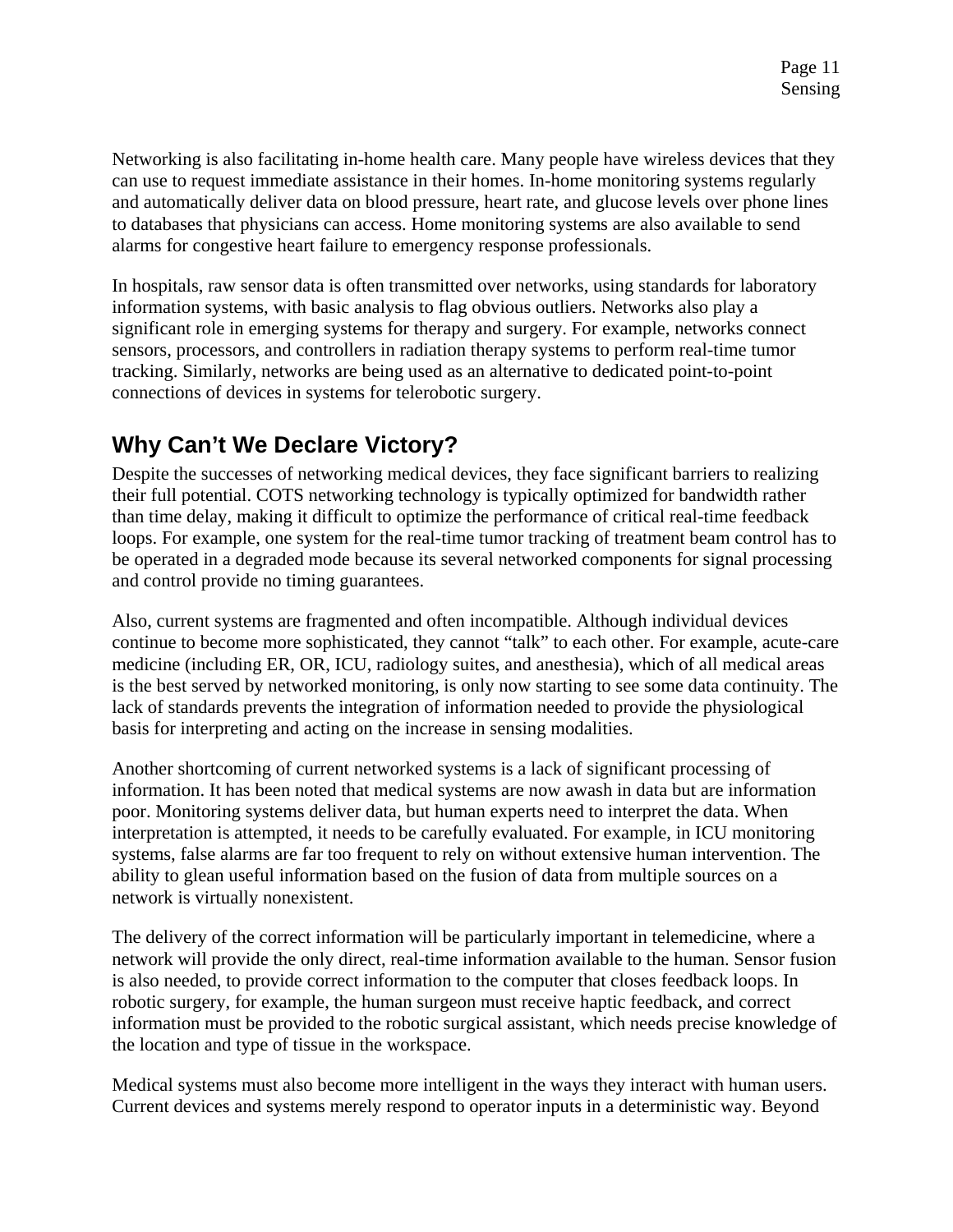simple limit checking, they have little internal monitoring or analysis of the commands they receive. Given the diversity of training and skills of the individuals who will interact with future medical systems, it is important to consider all aspects of the human factors. As medical systems become more sophisticated and automated, they will need the ability to identify the level of knowledge and skill of the operator—and to respond appropriately. For example, when a system receives inappropriate sequences of commands that could be detrimental to the patient, the system should respond by maintaining a safe operating condition and supplying clarifying information to address the possibility of confusion by the user. Self-monitoring networked devices could adapt to changes in the user over time. As a patient ages, for example, a device might become easier to use by providing more detailed and thorough instructions.

### **Specific R&D Challenges**

For our discussion, we will divide R&D challenges into two categories: component level and system level.

### *Component Level*

The challenges of interoperability and compatibility are perhaps the most important to address immediately so as to facilitate the development of networked medical devices. We need to create standards, based on sound computational principals, with clear semantics. We need to develop middleware, in order to provide standard interfaces between medical devices and networks. That will make it possible to integrate components at the time of use rather than at the time of design.

Advances are needed in embedded-systems technology so that quality-of-service (QoS) guarantees at the component level can guarantee performance at the system level. The relative importance of security, privacy, robustness, interoperability, extensibility, mobility, and general patient safety must be evaluated carefully. Those issues need to be addressed by heterogeneous teams of computer scientists and health care professionals. The undertaking should begin with the establishment of a clear, mutually understood, shared vocabulary.

Devices must operate safely under all possible fault conditions and must provide appropriate information under all conditions. For example, when devices become disconnected from a network, caregivers often conclude that the devices are faulty. Devices and the network infrastructure must be designed so that in such situations, correct default values are delivered to the system. And the individual devices need to have mechanisms that indicate their states when they are not connected to the network.

Model-based design is a significant trend that facilitates the complete development process for embedded systems—from the capturing of requirements to implementation and deployment. The model-based approach builds partly on precise, formal descriptions that define the embedded system in relation to the domain in which it will apply. The medical domain requires a new formal language to support dialog among clinicians, physiologists, and device designers for the development of medical devices that are founded on a common, integrated framework. This formalization of the domain will also lead to new methods of component-level certification for safety-critical software.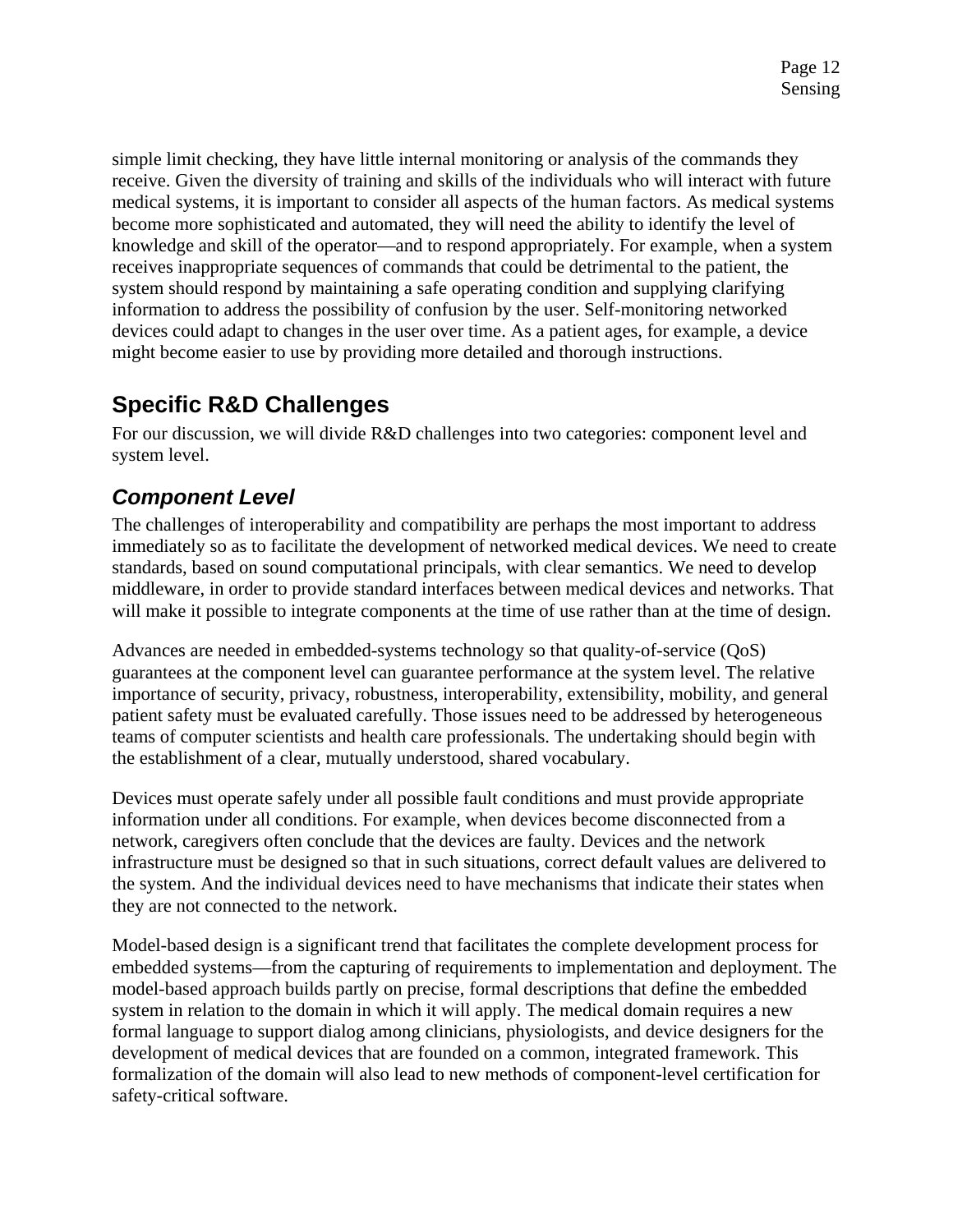A new model-based approach to the design of medical devices will also make it possible to address the many critical constraints in medicine, including form factor, power limitations, and usability. From an information technology perspective, formalizing the requirements and features of networked medical devices will make it possible to leverage emerging technologies much more quickly than we can today. Such technologies include smart sensors, digital video processing, and new methods of power management, such as harvesting energy from the environment.

### *Systems Level*

Connecting components into workable, effective medical systems requires advances in system integration technologies. Distributed sensing and control need standards and architectures that make it possible to create networks of diverse medical devices and medical information systems. The support of real-time critical services must be based on models of end-to-end service that account for the details of sophisticated interconnection technologies.

System-level power management will be a necessary part of the monitoring and control of medical devices for patients beyond the walls of hospitals and health care institutions. Accomplishing the goal will require a full systems engineering approach—one that identifies the parts of the system that must be reengineered to provide the needed QoS for the complex systems of systems that arise in distributed medical monitoring and control.

Research is also needed in medical information and algorithms. Effective systems for modelbased monitoring and control must include algorithms for learning and adaptation that adjust parameters appropriately for each patient. Data manipulation schemes must be developed to support the integration of electronic health records (EHR) with information from medical monitoring systems and clinical decision-support systems. Given the rate of innovation in medicine, it is also essential that information management systems are designed to be extensible, so that new types of information can be integrated easily and immediately without requiring any amount of redesign.

System-level research must regard information security and privacy as issues of primary concern. Incorporating support for privacy techniques—such as selective disclosure, auditing the auditors, and encrypted searches—are essential in networked medical systems, because of the safety-critical and personal nature of information. For security and privacy, system-level information authentication schemes need to be developed.

Effective medical monitoring and control can be done at the system level only by drawing on different sources of information to make correct decisions. Besides developing new algorithms to perform sensor fusion for medical applications, research is needed to determine how the diverse sources of information can be used to validate data and even to calibrate distributed equipment. For long-term monitoring, device maintenance can be scheduled by the integrated information system.

Model-based development can help address one of the major human-factor issues: training. Models used for component-level design and system integration could become the basis of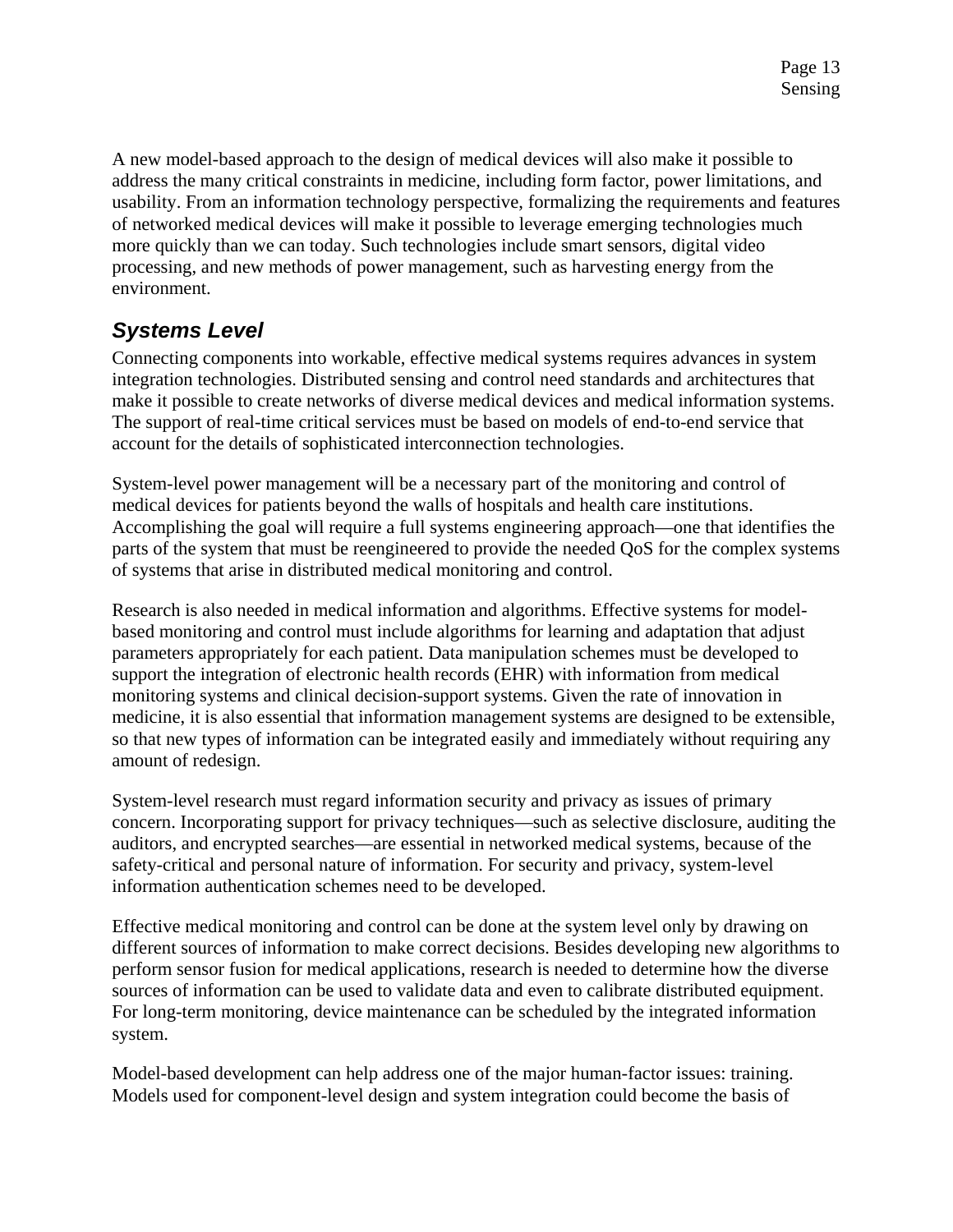sophisticated simulation-based training systems. The use of simulators for training, which is standard in other areas involving complex technologies—such as aircraft and power systems could reduce the cost of training and could raise the comfort level and acceptance of new networked technologies in medicine.

Human factors also play an important role in the potential for networked monitoring and control in medicine. Systems must be ergonomic, having human-machine interfaces that encourage acceptance by patients and caregivers and that consider the skill sets of the end users. Local control loops and control over networks need to take into account the full implications of possible human intervention. It is also important that systems be designed so as to enhance the capability of medical professionals to provide high-quality care—and not convey the message that the networked information system is attempting to remove the human from the loop.

New methods are also needed to enhance the safety of medical systems. When abnormal conditions occur, a system should provide timely notification to operators, and performance should degrade gracefully rather than abruptly, especially in life-sustaining medical equipment. This capability requires modeling and implementation technologies that naturally support selfmonitoring and prioritized functionality, along with real-time response.

To address the several issues described above, new metrics must be developed to measure the capabilities of systems in multiple dimensions and to evaluate the trade-offs between them. These metrics should deal with the distinctive features of the medical domain, including the diversity of the patient population, the complexities of the conditions being monitored and controlled, and variation in the knowledge and skills of the end-user community. These metrics could support run-time operation strategies as well as design-time evaluation.

#### **Research Strategies and Roadmap**

From the discussion above, the following four themes emerge as specifically IT-related research needs:

*Standards and Architectures.* True interoperability and extensibility for networked medical systems will be possible only when widely accepted standards are embraced. Moreover, an effective infrastructure to support such systems should be built on open-source middleware for distributed systems designed specifically for medical applications.

*Formal Models.* English-language descriptions of requirements and specifications are too ambiguous for developing networked medical systems. We need a language with formal precision that will eliminate any possibilities for confusion that could arise when clinicians, physiologists, engineers, computer scientists, and others work together to develop safety-critical systems. These formal models can become the basis for the verification and validation of networked medical systems.

*Model-Based Design Tools.* At both the component and the system levels, effective designs will need model-based tools. Models for the distributed monitoring and control of medical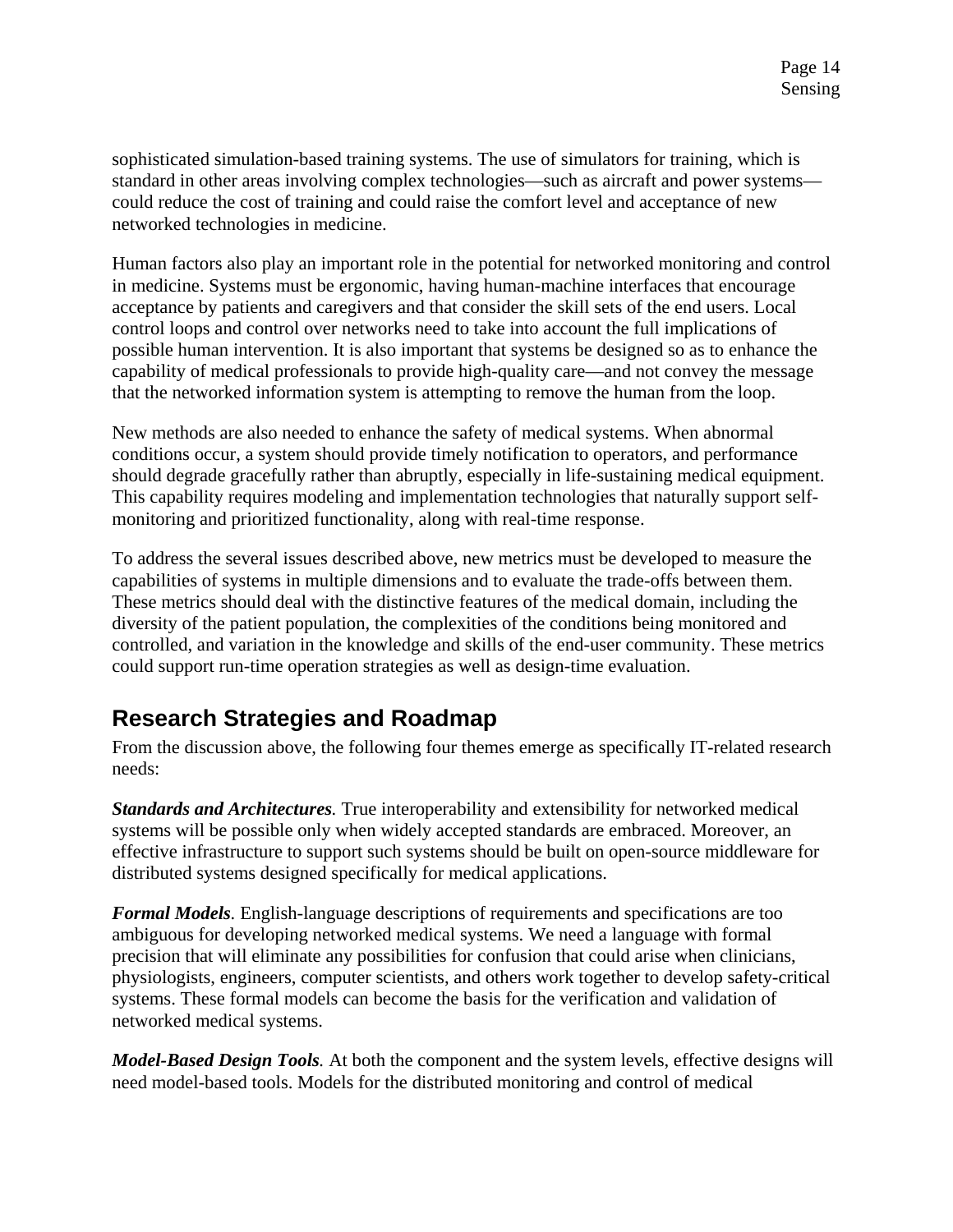applications must be developed with representations that support the needs of domain experts as well as methods for analysis and implementation.

*Test Beds.* We need prototype problems that can serve as test beds for pre-competitive research. Problems from the device level to the system level—including critical features of users (clinicians) and patients—must be defined clearly, and examples must be disseminated widely, so that IT specialists can become fully engaged in developing the fundamental technologies.

To create a clear vision for research, we propose a roadmap, with milestones that stretch well beyond the capabilities of current systems. Those milestones, defined in terms of the capabilities of prototype systems, provide a basis for discussion among the many stakeholders in the medical and IT communities.

**Three-Year Milestone**: *A deployed networked sensing and control system on a mobile distributed population with more than 1,000 nodes.* In this system, ambulatory patients will be instrumented with continuous EKG tracers and pulse oximeters, and local closed-loop oxygen bottle control will be implemented. Features to be demonstrated include—

- End-to-end QoS design
- Remote processing of data
- Integration with the EHR system
- Multivendor support with autoconfiguration ("plug and play")
- Smart sensors and smart alarms (few false alarms)

**Five-Year Milestone**: *Configurable communication, sensing, and control for emergency-room (ER) and geriatric care*. This milestone will have higher bandwidth and more sensing modalities than the three-year milestone. It will introduce additional sensing and control for glucose and insulin. Model-based development tools will provide simulation-based tools for training medical personnel.

This system will feature—

- Point-to-point communication
- Patient localization
- Service discovery and negotiation within the network
- Secure network reprogramming
- Service virtualization
- Enhanced distributed control of local feedback loops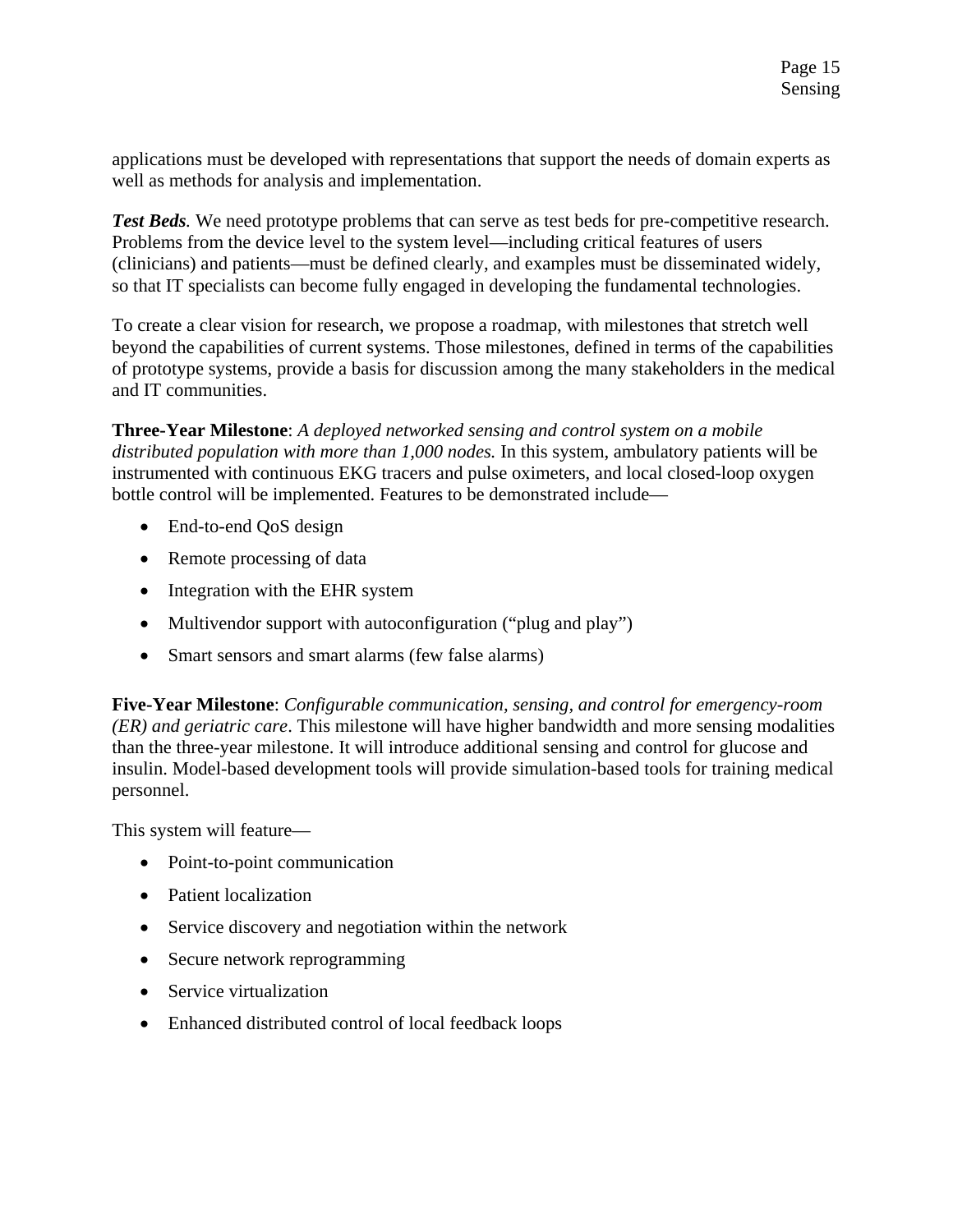**Seven-Year Milestone**: *Integrated portable preoperative and postoperative monitoring for civilian and combat scenarios.* This wide-area distributed system will include advanced capabilities such as—

- Ambulatory ultrasound monitoring
- Blood vessel graft monitoring
- Remote radiologic evaluation

The system will provide the possibility of real-time dosage adjustment based on remote monitoring and diagnosis. The network will operate in an ad hoc mobile environment with a very high bandwidth and guaranteed QoS for time-critical features. Feedback loops will be closed both locally and remotely, using patient-specific models. Treatment planning will be semiautonomous, and information fusion will provide robust smart alarms.

**Ten-Year Milestone**: The technology roadmap presented here culminates in the following two demonstrations comprising the ten-year milestone.

- A fully integrated hospital acute-care system using distributed monitoring and control
- A demonstration of the impact of long-term deployment of networked in-home patient monitoring and dosage control

These two systems will incorporate all of the advances advocated for distributed sensing and control of networked medical devices, including the application of extensible prototype standards and architectures for future development. The systems will also demonstrate the application of formal models and model-based design tools.

## **Concluding Remarks**

Medical diagnosis and treatment draw on multiple sources of data, ranging from patient records to data supplied by real-time monitors. Current networking technologies have the bandwidth to acquire and deliver the data, but there are many barriers to realizing distributed sensing and control in networked medical-device systems. The barriers include a lack of adequate standards, a lack of effective algorithms to generate important information from the many crucial sources of data, and the unavailability of test data and nonproprietary experimental systems for research and development. The proposed roadmap provides a set of specific aggressive milestones that will drive the basic research and development to realize truly intelligent distributed medical systems in the next ten years.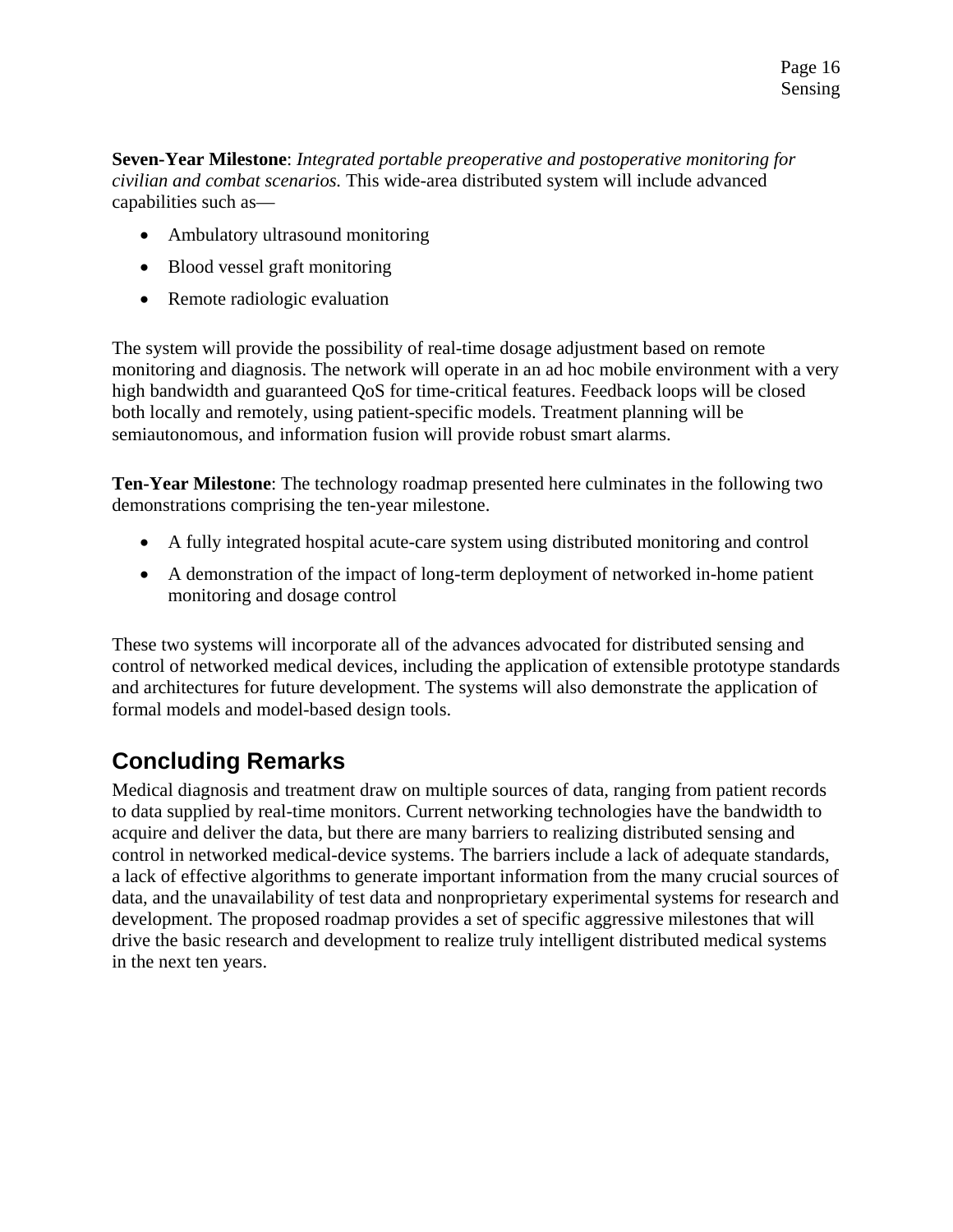## **MEDICAL INFRASTRUCTURE**

**Participants**: Lui Sha (chair), Ashok Agrawala, Chris Gill, Julian Goldman, Jennifer Hou, David R. Jones, Soon Ju Kang, Raj Rajkumar, Majid Sarrafzadeh, Sang Son, Jack Stankovic, Simon Szykman, Russell Taylor, Taieb Znati, Madhukar Anand (recorder)

## **Introduction**

Networks of networked embedded systems create many new possibilities and challenges. The next generation of medical systems is envisioned to be a ubiquitous network of networked systems for secure, reliable, privacy-preserving, and cost-effective personalized high-quality health care. It will be a network that improves the quality of life.

The current system consists of many standalone devices. Even if they are networked, most devices function on their own. For example, a nurse is alerted when a patient's electrocardiogram (EKG) becomes seriously abnormal. Hurrying to the patient's room, however, the nurse might see a contagious-disease warning sign at the entrance and realize that she or he should have put on protective clothing before entering. Memory lapses are common under stress.

In the future, all relevant information—such as the contagious-disease warning and special equipment needs—will be displayed along with the alerts. Thus the EKG machine will no longer be a standalone device and will become an integral part of a network: a network of medical devices and patient management. Patients' medical records and their current state, no matter where they are generated or collected, will be integrated, filtered, and delivered in real time to where they are needed.

During a surgical operation, context information—such as sensitivities to certain drugs—will be automatically routed to relevant devices, such as infusion pumps, to support personalized care and safety management. How the patient's vital signs are reacting to medications and surgical procedures will be correlated to streams of imagery data, selected and displayed in real time and tailored to the needs of medical personnel, such as surgeons, nurses, anesthetists, and anesthesiologists. For some particularly difficult stage in an unusual operation, an expert surgeon could remotely carry out the key steps, using remote displays and a robot-assisted surgical machine, avoiding the need to fly across the country to perform, say, 15 minutes of work. Furthermore, data recording will be integrated with storage management so that surgeons can review operations and key findings for longitudinal studies of the efficacy of drugs and operational procedures.

Networks of networked medical devices hold many promises. Besides enhanced operational capabilities derived from integrated devices and medical-information systems, they allow flexible configuration and deployment, and the collection of more accurate and representative data from natural settings for longitudinal studies to support improved health management. They also raise many challenges.

From the perspective of infrastructure technologies (other than networking technologies for connectivity), much remains to be done.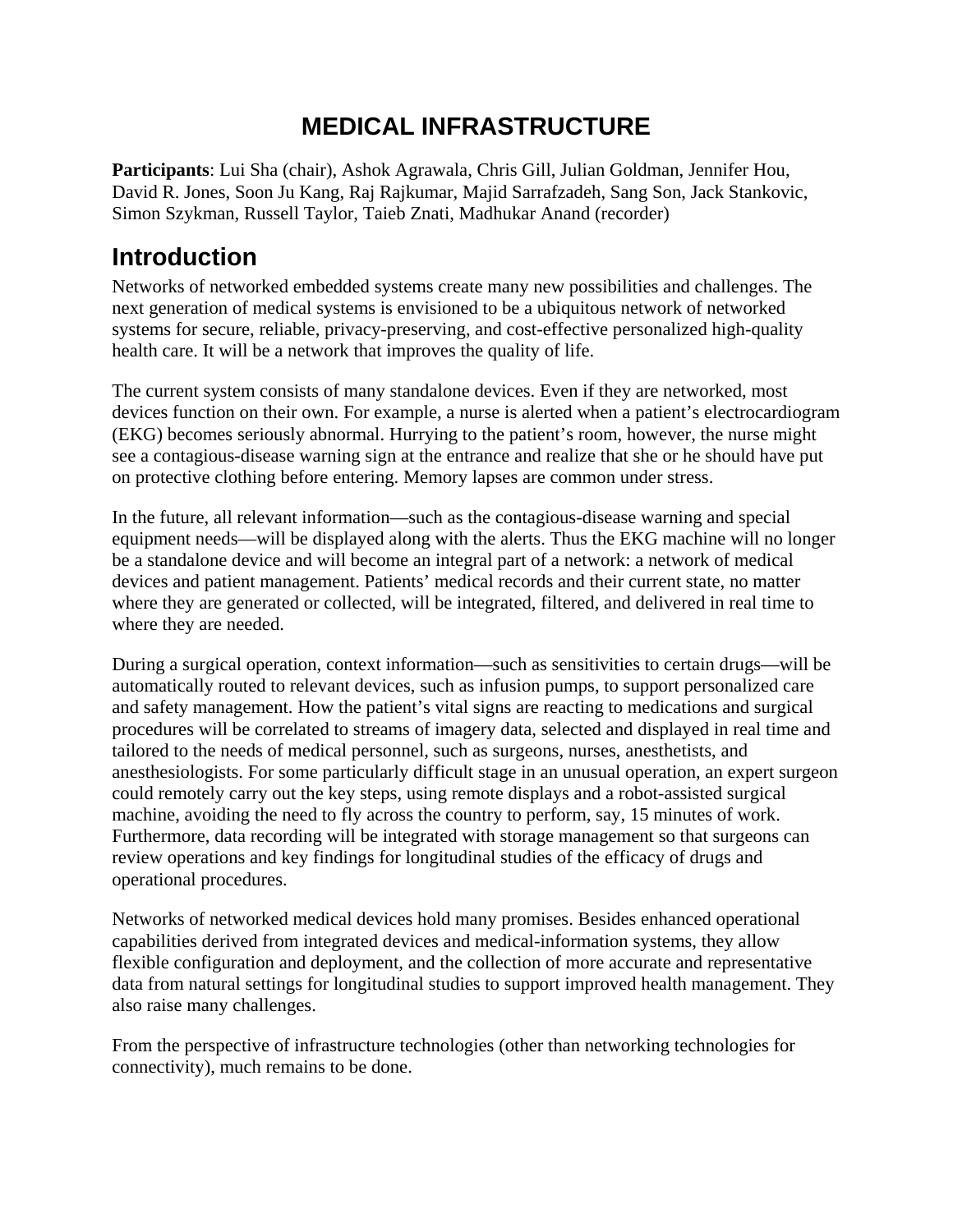# **What Can We Do Well?**

Over the past decade, and especially since the development of the World Wide Web, many technologies have been developed to support distributed computing systems. The emergence of middleware enables and simplifies the integration of components developed by multiple technologies: It provides a consistent set of higher-level network-oriented abstractions that are much closer to application requirements than what is done now. That simplifies the development of distributed and embedded systems. Middleware also provides a wide array of common services—such as name services, logging, and security—that have proved necessary to operate effectively in a networked environment. Successful commercial middleware includes J2EE, CORBA, and .NET. They are the foundation on which many Web-based applications are built.

This raises an interesting question: why don't we use these commercially available technologies to network systems?

# **Why Can't We Declare Victory?**

Current medical devices are mostly standalone subsystems that have proprietary designs. Medical workers often must manually enter data and transfer it between machines. Sometimes, they need to set devices manually, so as to emulate the interlock needed between different devices and actions. So if a patient has medication Y, the limits of delivery X in an infusion pump need to be adjusted to Z. Medical workers also need to mentally correlate many paper records and screen displays from various diagnostic and monitoring machines. The process is time consuming, burdensome, and error prone.

The commercial middleware cited above does help, but it is limited to information management for medical records. Many record formats for patient identification depend on particular designs that their manufacturers provide. They cannot be extracted from their native environments and put into a universal patient identification database. Once we develop a common patient ID standard and migration process, we can readily apply commercial distributed-computing technologies.

Beyond record management, the primary two challenges in the development of integrated medical systems are safety and liability. They are intertwined. Many medication devices are safety critical. The FDA approves each device separately, in a specific application context. If we connect them and something goes wrong, who is responsible? Technically, this is a safety question. In the new interactive environment, how is safety specified? Is it specified correctly? Is it implemented correctly and does it perform as specified? Is there a proper training process for users? Do medical personnel use it correctly?

What makes these questions impossible to answer is that current commercial infrastructure software assumes absolutely no liability and has many known and unknown bugs. The development of a certifiably safe infrastructure for networked systems of medical systems is a long-term R&D challenge that involves not only advanced technologies but also a legally sound certification process.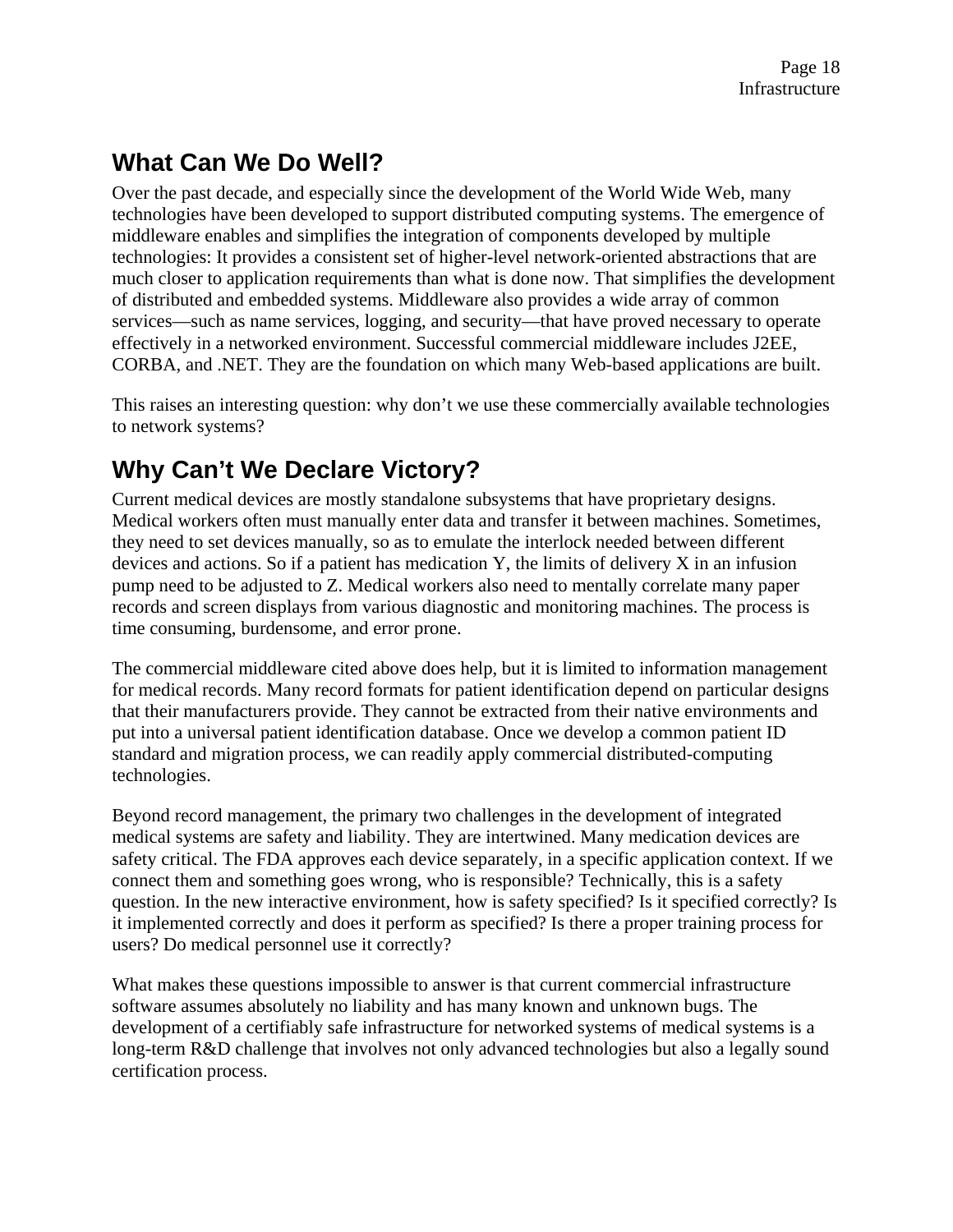Before we can have a certifiably safe medical network infrastructure, safety-related actions should be limited to computer-aided actions that are closely supervised by medical personnel as an intermediate step in its evolution. Even with this modest goal, we still have a way to go, because the current distributed infrastructure is a best-effort system whose real-time reliability and security cannot be ensured.

In the following sections, we will take a more detailed look at each of the challenges.

# **Specific R&D Challenges**

### *Designing for Certification*

Many medical devices are safety critical and must be certified. At present, the FDA approves medical devices. Certification is desirable but needs R&D to make it possible for medical-device software and systems. Thus, it is important to develop a standards-based infrastructure of certifiable networked medical devices so that we can reduce the costs of development, approval, and the deployment of new technologies and devices.

Certification cannot be an afterthought. We must develop technologies for the specification and the design of verifiable and certifiable medical devices. Certification includes devices' operational environments. In future integrated medical-device and medical-information systems, the application contexts might be quite dynamic. The development of technologies that can formally specify both application contexts and device behaviors is a major challenge for the vision of certifiable plug-and-play medical devices.

It will be vital that researchers work with medical and regulatory agencies to ensure compliance with safety requirements. In addition, they will need to work with the Institute of Electrical and Electronics Engineers (IEEE), the International Organization for Standardization (ISO), and other standard-setting entities to develop voluntary market-driven certification for (1) interoperability and compatibility standards and (2) quality-of-service (QoS) standards—such as real-time fault tolerance, privacy, and security.

Two challenges in this area are—

- How to develop evidence-based safety certification technologies and processes, including technologies for specification and verification and validation
- How to develop open-standard-based compliance specification, verification and validation technologies, and processes for interoperability and QoS properties

### *Quality of Service*

End-to-end QoS is an important concern in the operation of medical devices. This section discusses key QoS attributes.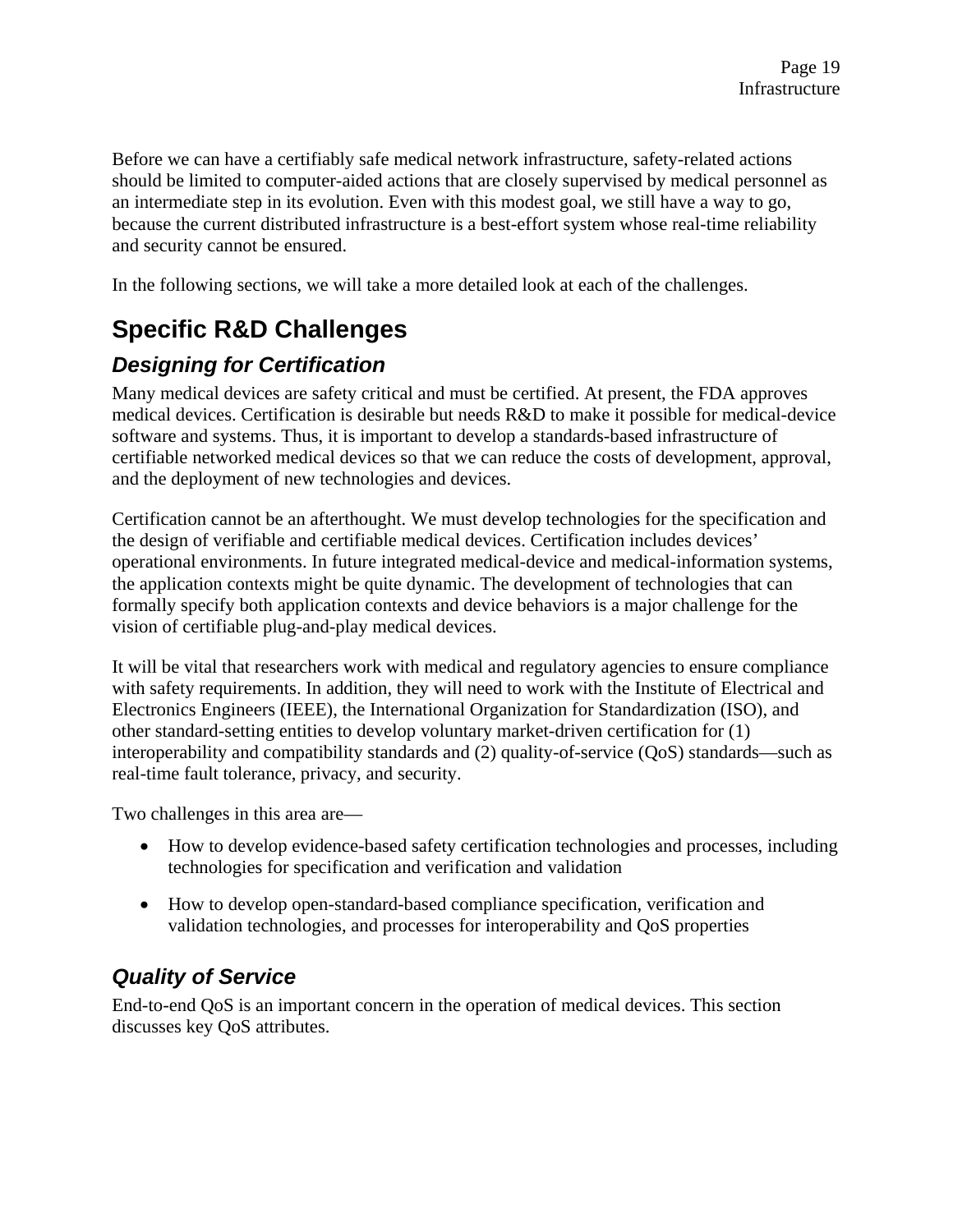#### **Managing Safety and Criticality**

From operating room to enterprise system, different devices and subnetworks have different levels of clinical criticality. Data streams with different time sensitivities and criticality levels may share many resources of the hardware and software infrastructure. How to maintain safety in an integrated system is a major challenge that consists of many research issues:

- How to develop a safety interlock for the operation of interacting devices
- How to manage the flows of data streams that have different criticality on the same network
- How to mediate and manage the interactions of devices that have different criticality. How to authorize and authenticate. Who can talk to whom?
- How to support the fail-safe operation of individual devices
- How to ensure that erroneous data is contained and does not cascade
- How to specify, design, and verify the safety and efficacy of networked medical systems in the presence of device hardware failures and software errors

#### **Security and Privacy**

Medical systems pose new challenges in security and privacy. For example, a patient may need to upgrade software that detects pacemaker arrhythmias using EMF (electric and magnetic fields)**–**based methods but that is impervious to EMF-based attacks. Emergency personnel may need to access private data on demand anywhere and anytime, especially in wireless environments. We need a better understanding of requirements for security and privacy in medical systems. These are some key aspects of that understanding:

- How to develop a new model of security and privacy tailored to medical needs
- How to develop a modular and flexible architecture that incorporates and evolves technologies for security and privacy
- How to develop cost-effective solutions appropriate to the medical environment

#### **Interoperability**

Interoperability has been a major challenge in integrating medical devices from different manufacturers. When a device uses data supplied by other devices, what is involved is not only the format of the data but also the context in which to interpret the data. For example, is the blood pressure measured when the patient wakes up in the morning but is still in bed—or after a workout, or after taking medication? Here are important interoperability challenges:

• How to specify the interface both for the format of medical data and for context information needed to interpret the data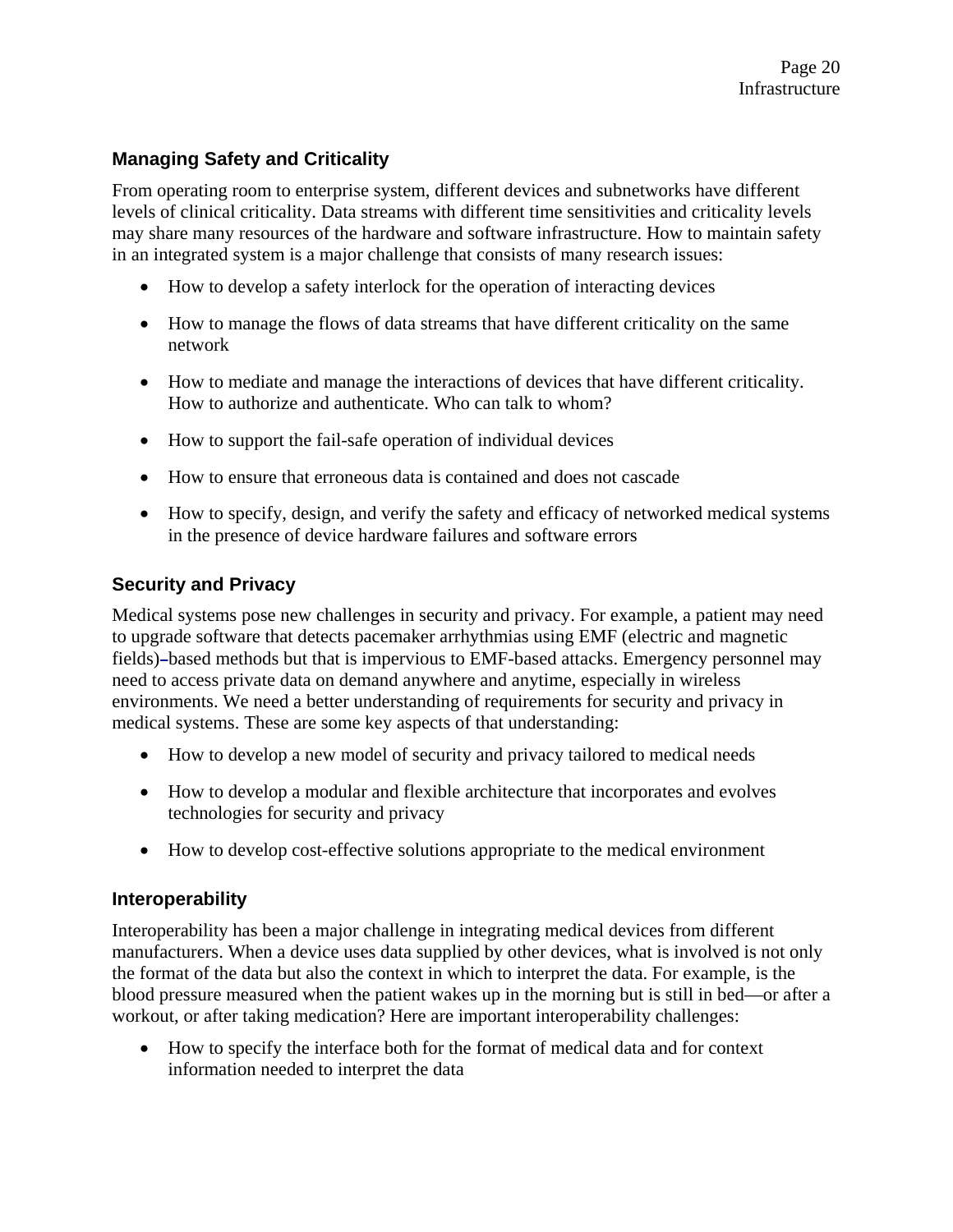- How to specify, design, and verify the properties and compliance of interoperable hardware and software interfaces that go beyond the data format
- How to develop a standard of unique patient (record) identifiers to support the integration of devices from different manufacturers
- How to represent environmental assumptions implicitly embedded in code and make them machine checkable and user friendly
- How to support the evolution of technologies and maintain interoperability between old and new devices

#### **Real-Time and Scheduling Guarantees**

Many medical devices operate in real time with different time constraints and different sensitivities to delays and jitters. In the envisioned network of networked medical devices, many types of real-time and non-real-time data traffic will share the same computing and communication resources. How to ensure the proper scheduling of real-time traffic is an important concern, and here are some of the challenges:

- What should be the policies of resource allocation and scheduling that ensure predictable end-to-end timing constraints and interoperability
- How to provide time-zone abstractions that can support monitoring and control loops that have differing time constraints, such as 5 milliseconds, 10 milliseconds, and 100 milliseconds
- How to support consistent views and actions between distributed and collaborating medical devices within given timing constraints
- When network equipment fails and a system is overloaded, how to ensure that deadlines for critical real-time data streams are met

#### *Medical Information Management*

Integrating the operation of medical devices with nationwide medical-information management will give us a better understanding of the effectiveness of medical procedures and provide the right context for treating patients. We need to build in support for integrated medical-information management:

- How to perform the recording, correlation, and analysis of event sequences
- How to provide real-time context awareness for the proper operation and management of medical devices and information
- How to conduct real-time, context-aware alarm processing, filtering, and delivery (at present, false alarm rates are far too high)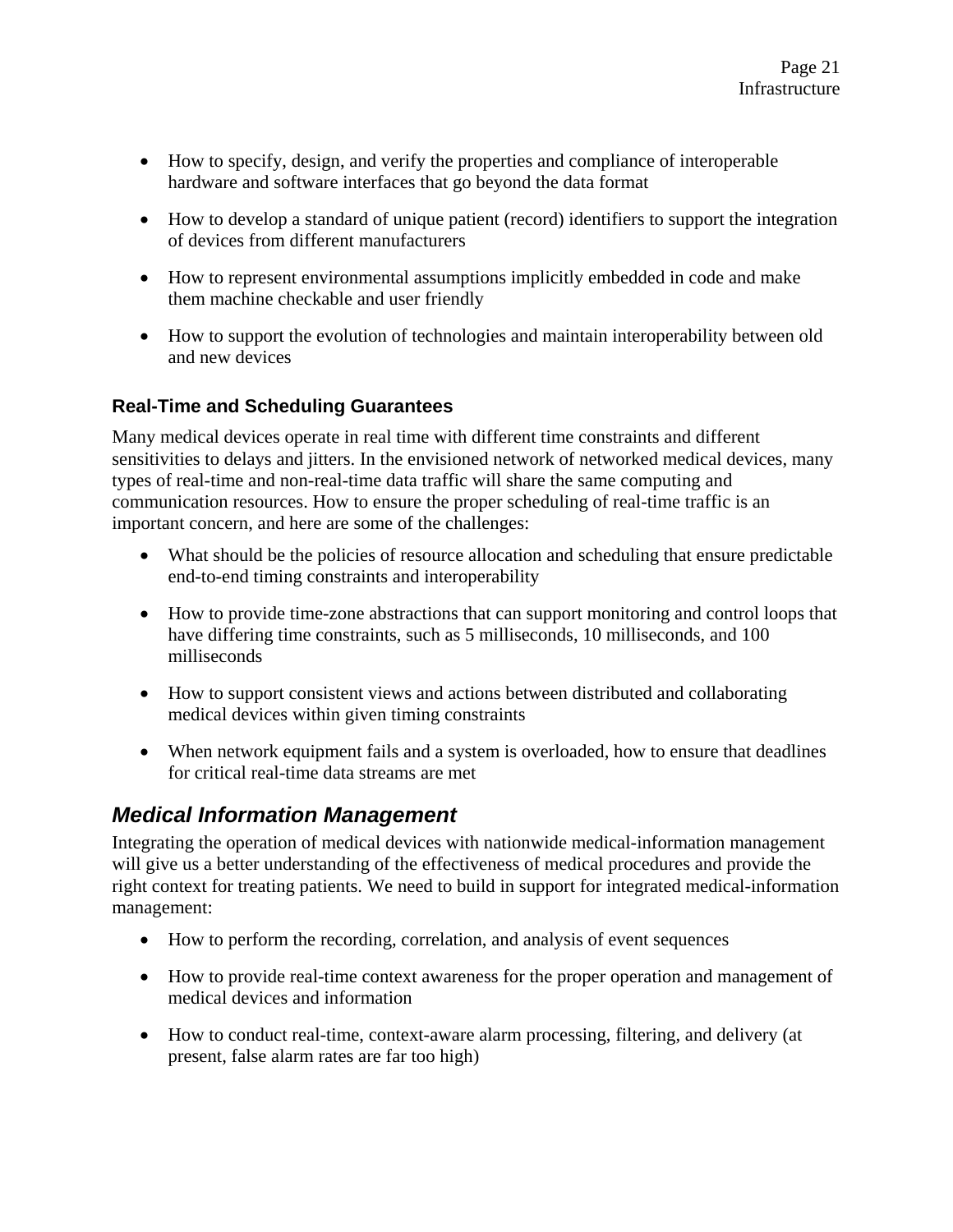- How to integrate with enterprise systems to support record management and long-term studies
- How to manage high-volume data intelligently. Aspects include
	- o User-friendly real-time data collection, filtering, fusion, and delivery
	- o Support for storage networks and data mining
	- o Capability for TiVO replay during surgery
	- o Visualization of massive data sets

#### *Wireless Medical Infrastructure*

Wireless networking is an important enabling technology. To provide secure and reliable realtime communication, however, we face many challenges, including—

- How to exploit ultra-wideband (UWB) technologies
- How to improve interoperability and protect against interference
- How to improve security, reliability, and schedulability
- How to support mobility, including programming abstractions that manage mobility
- How to integrate with the wired infrastructure

## **Research Strategies and Roadmap**

In developing a high-assurance medical infrastructure, the priority is to create a systemengineering framework that integrates component technologies with certification technologies. It will be a grave mistake to develop different technologies in isolation. Although it is not overly difficult to develop protocols for safety, security, and real-time reliability and privacy in isolation for particular application contexts, those protocols sometimes interfere with one another unexpectedly when they are used together in different contexts.

### *Three-Year Roadmap*

To create a coherent body of technologies that are certifiably safe, we must first gain a deep understanding of the context of medical applications. It is difficult to develop effective technologies without knowing the constraints. Three years from now, we would like to see—

- An initial set of publicly available model application problems that allow researchers to understand user requirements and to test their ideas
- An initial suite of coherent QoS protocols designed and rigorously specified and verified for correctness and compatibility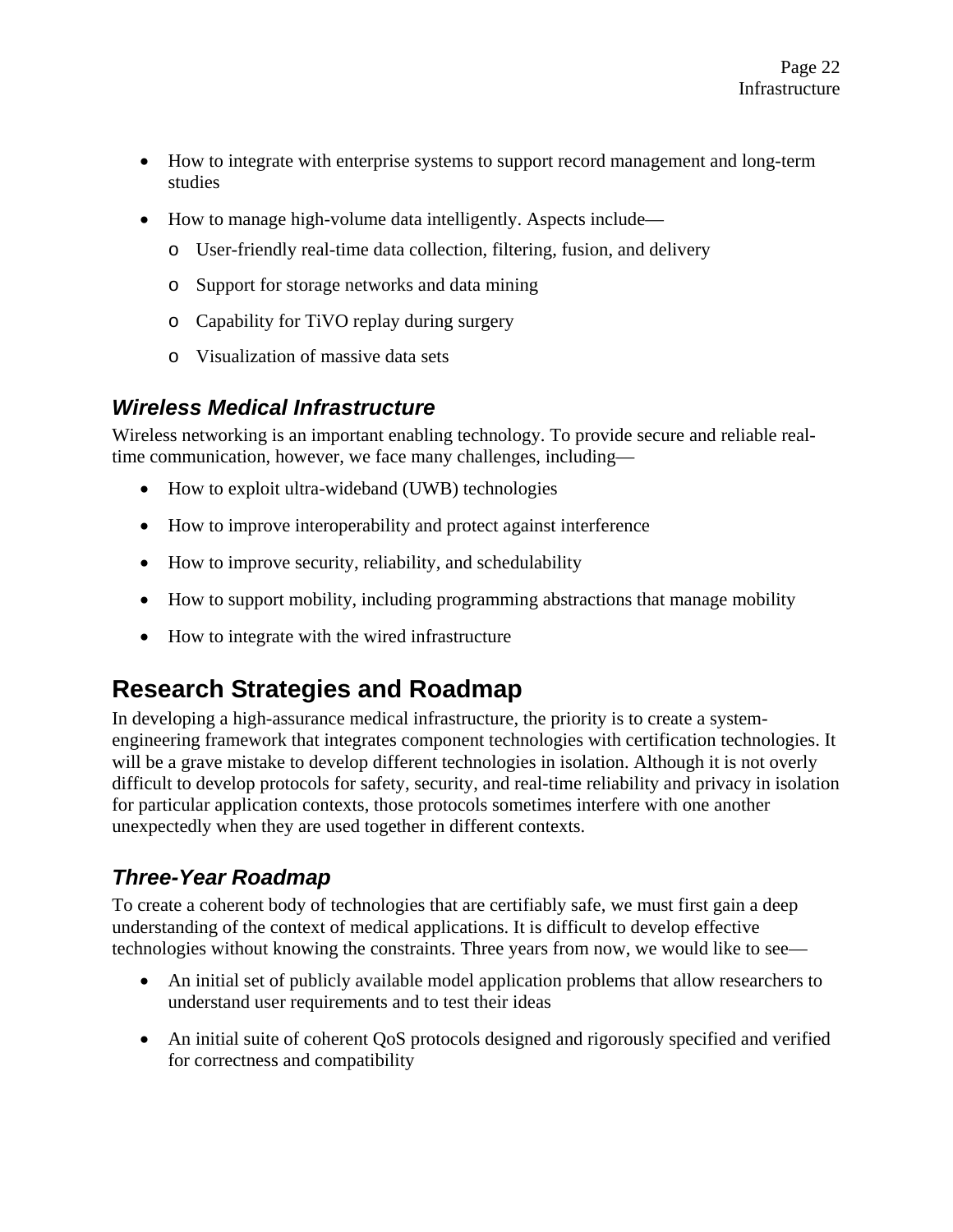• An initial set of experimental prototypes demonstrating the feasibility of new QoS and wireless technologies

#### *Five-Year Roadmap*

We would like to see short-term technologies enter clinical trials. Examples are standards-based compliance specification, verification, and validation technologies and processes for interoperability and QoS. In addition, we should focus on the theoretical and engineering foundations for system engineering aspects of medical infrastructures. In five years, we would like to see—

- Network timing abstraction methods that support monitoring and control loops with multiple timing constraints, ranging from 1 millisecond to seconds to minutes.
- Integration technologies for medical devices that have different OoS requirements into a network-centric system of systems, including management systems for medical information and networked devices in an operating room
- Fundamental understand on how to design protocols that make certification easier and how to develop an evidence-based, technology-aware certification process

### *Ten-Year Roadmap*

In 10 years, we would like to see FDA-approved networked medical devices in wide use, with medical infrastructures supporting the composition and integration of medical-device components while guaranteeing QoS, security and privacy, validation and certification.

- How to model and reason about the interactions between protocols for safety, interoperability, real time, reliability, security, and privacy
- How to design protocols that are compatible rather than interfere with one another
- An evidence-based and technology-aware certification process defined for approval of medical device software and systems by regulating agencies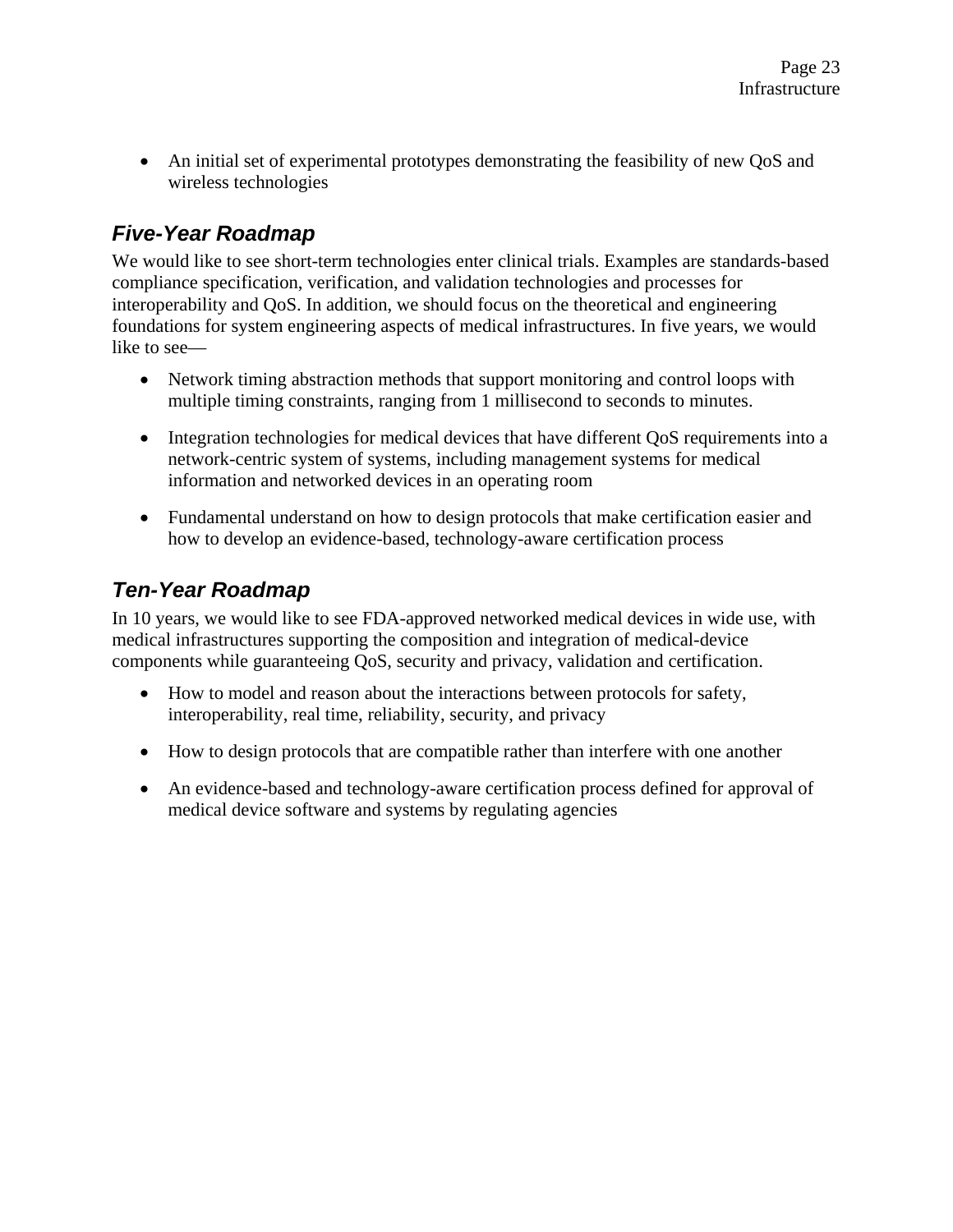## **PATIENT MODELING AND SIMULATION**

**Participants**: Harvey Rubin (chair), Ruzena Bajcsy, Scott L. Bartow, Amit Bose, M. Cenk Cavusoglu, Robert C. Kircher, Douglas Rosendale, Charles Taylor, Russ Taylor, David Arney (recorder)

## **Introduction**

Convincing successes in other fields—such as aerospace, chemical plants, and the automotive industry—confirm the value of modeling. Among the benefits we see are novel product developments, increased safety parameters, cost effectiveness in development phases, and ultimately a higher rate of regulatory approval.

Patient models exist and evolve over five levels of the spatial scale. At each scale, the models involve heterogeneous structures and physical processes, and each model evolves over time. On the atomic and molecular level—at the angstrom scale—the models are manifest in biochemical and genetic systems. At the next level, the cellular level, models are actively being generated and investigated. These two levels are integrated into models of organ structure and function. Organ models are then integrated into models of whole-body function. At the highest level, societal interactions are modeled, where the models must accommodate the uniqueness of each patient and also must permit the aggregation of populations.

In the medical-practice domain, we anticipate that high-level modeling will result in improved health care, with better outcomes and a higher quality of care. We also anticipate that modeling will provide better use of health care dollars, with improvements in prevention, intervention, and maximal value and utilization of the electronic health record (EHR).

In product development, an argument can be made that patient modeling is a highly efficient tool in developing devices. The reasons are multifold. Among them: human studies are expensive; and device manufacturers need models for sophisticated protocols and the effective execution of procedures, planning, monitoring, and control. Currently, however, the barriers to developing specific models are high.

In training and professional certification, patient modeling provides outstanding opportunities for patient education and guidance in clinical decision-making.

In research, patient modeling offers a rich investigative platform on which to develop a wide variety of tools and techniques.

## **What Can We Do Well?**

Functions and operations that patient modeling communities do well are found at the ends of the modeling spectrum. For example, although many parameters in enzymatic reactions have yet to be determined, the mathematical modeling of enzyme reaction kinetics is well established. Even reactions that follow stochastic rules are tractable with high-performance computing.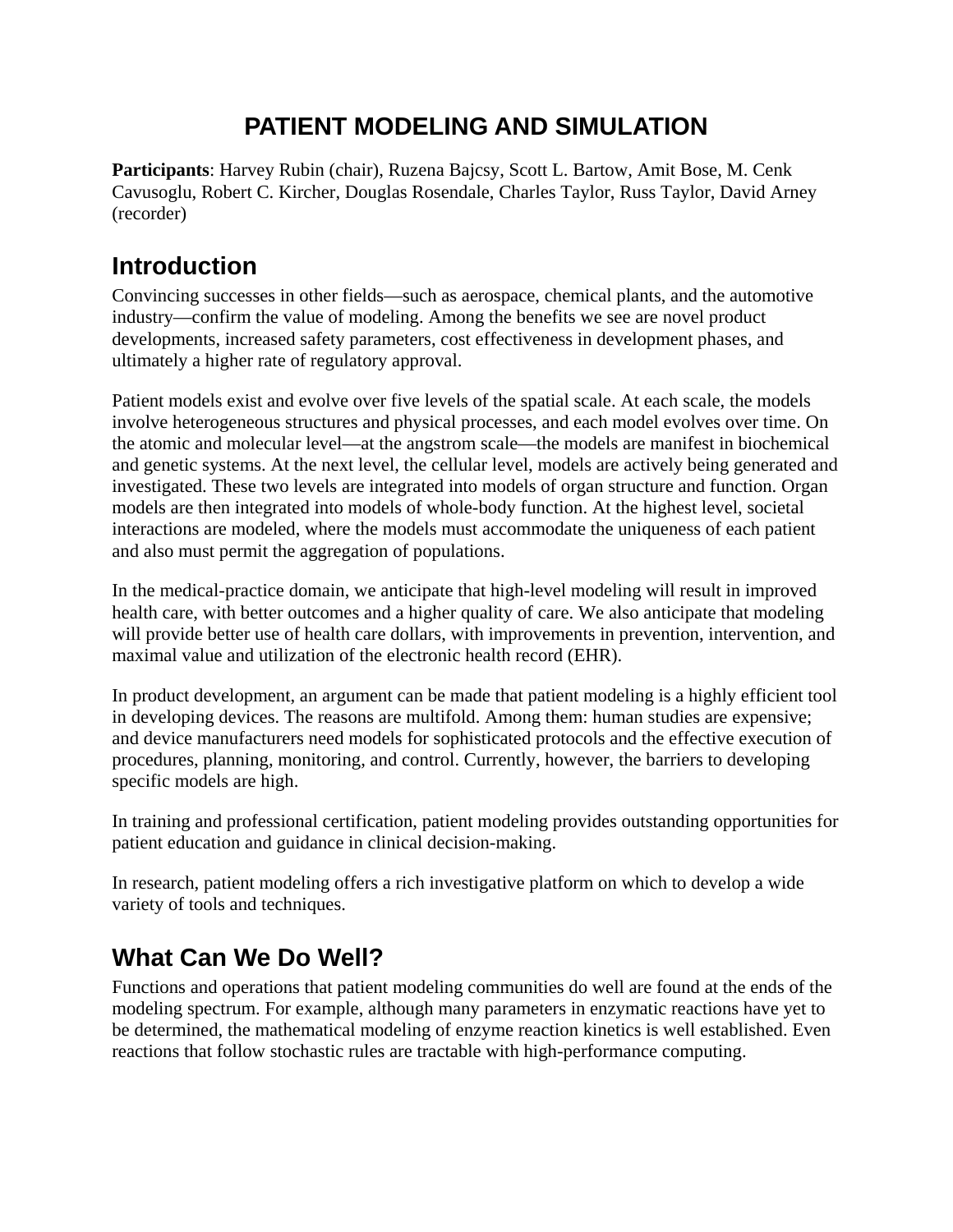Another advanced example of patient modeling is found in medical imaging. When used properly, imaging has clearly been shown to be clinically cost effective and to have positive measures of outcome. Examples include seizure focus ablation, arrhythmia focus ablation, image-guided biopsies, and radiation therapy mapping. Imaging is also an important component at the procedural level, providing training environments and programs that are otherwise unavailable, costly, or dangerous. Some systems are already in use, indicating the potential for commercial success.

Remarkable advances in patient modeling have been made over the past five years at the subcellular level. For example, transcriptional analyses of a wide variety of diseases have been enabled by the rapid accumulation of microarray data coupled with the explosion of genome sequencing data. More complete mapping of the metabolome in various normal and disease states is accumulating as well. These data have been complemented by new techniques in data mining, analysis, and integration. Finally, modeling of the epidemiology of disease is a mature discipline, with well-developed tools and algorithms.

Convincing preliminary data shows that physiology-based modeling is effective. The criticalcare domain and the intraoperative domain are two areas in which physiologic modeling is widely used. These areas are driving the development of even more sophisticated modeling software and devices. It is anticipated that the home-care and institutional-care markets will be the next to rely heavily on sophisticated patient modeling software and devices.

Patient models are the focus of a number of national and international funding agencies. Large government-funded programs have begun to support the development of tools necessary for patient modeling, and some already exist. For example, the Physiome project and the DARPA BioComp program support development at the biochemical, genetic, and cellular levels. The ITK open-source NIH-funded image processing toolkit (http://www.itk.org/) focuses on tools for modeling at the organ and whole-body levels.

Other government programs in this realm are NASA's "digital astronaut" project, which is in the planning stage, and DARPA's Virtual Soldier project (http://www.darpa.mil/dso/thrust/biosci/virtualsoldier.htm).

## **Why Can't We Declare Victory?**

**Patient models involve heterogeneous structures**—atoms, molecules, cells, organs individuals, societies—**and physical processes that evolve in time and space**, posing difficult computational problems. We will call this the *multiscale/multistructure* problem.

**Patient models must be accessible to a wide variety of communities**. Fully integrated models must be available to large and heterogeneous communities, including practitioners, investigators, device developers, and regulators. Those communities are not tightly integrated; they do not generally participate in the same meetings; they do not share journals; and they are spread across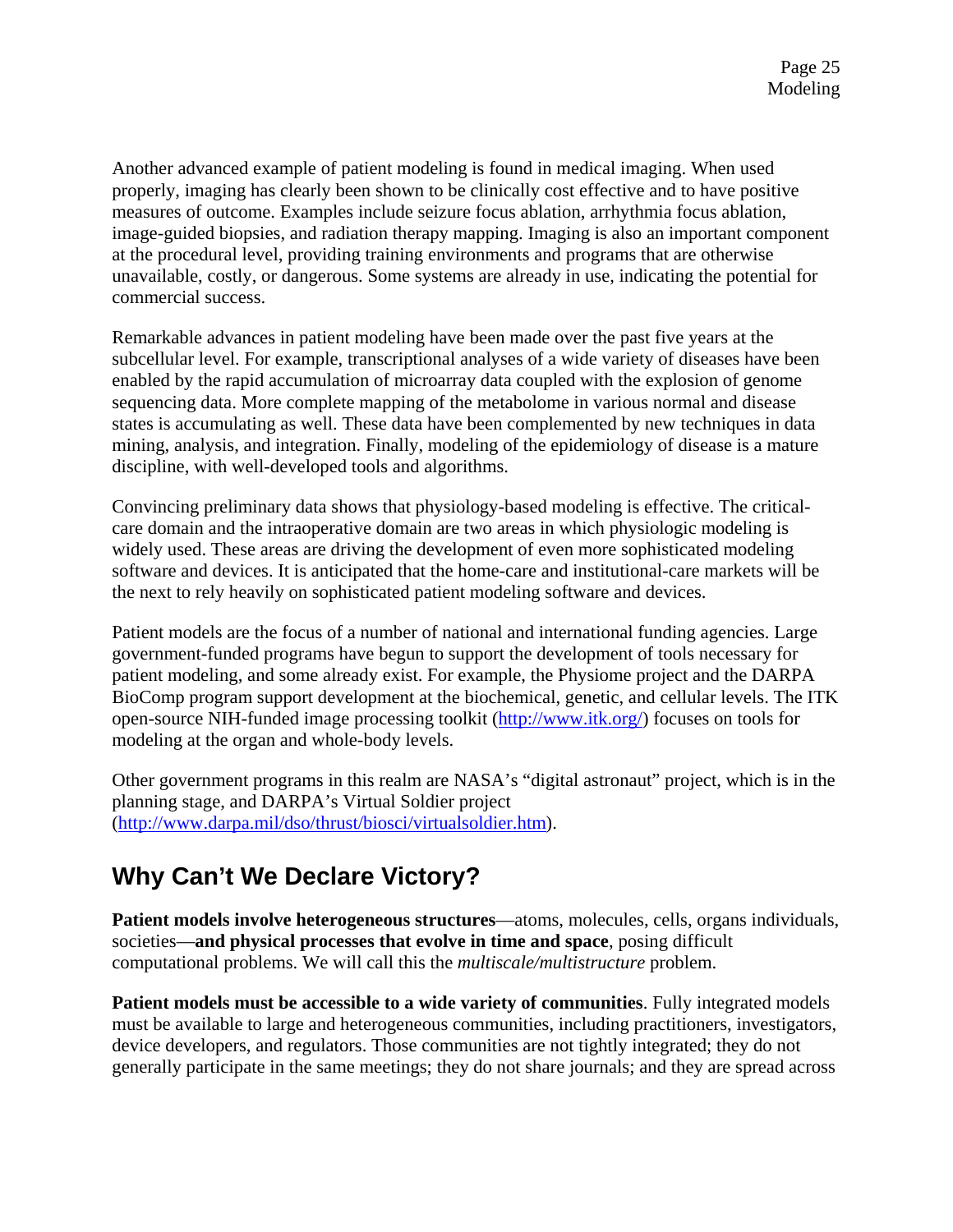industry, government, and even different departments in academic centers. We will call this the *communication* problem.

**Mechanisms need to be developed to share data, models, tools, and results**. The interoperability of models and the maintenance of privacy are two of the most challenging problems facing the field. In addition, both commercial and academic institutional barriers limit the sharing of data and tools. In the academic domain, the reward systems of appointments and promotions continue to rely heavily on independent contributions to knowledge creation and communication (research and teaching), although a number of national initiatives, such as the NIH Roadmap, address this issue. Commercial success clearly depends on resolving the issues of sharing, interoperability, and privacy. We will call this the *interoperability* problem.

**Ultimately any patient model**—whether molecular or societal—**is an abstraction of the real situation**. Therefore it is imperative to understand the theoretical possibilities and limitations of each domain-specific abstraction. This is the *abstraction* problem.

**Improved computational techniques for assessing clinically relevant variability in measurements are needed**. This is the *variability* problem.

**Experimental validation of models using ex-vivo and biomimetic materials and systems, animal models, and clinical data is needed**. This is the *validation* problem.

## **Specific R&D Challenges**

Besides the six challenges mentioned above, we face least two infrastructure challenges:

- Patient models need ongoing research and support.
- Issues of policy—privacy, security, and legal and regulatory issues—must be investigated and recommendations developed.

## **Research Strategies and Roadmap**

We suggest that the six challenges be initially attacked in two groups of three and that the following strategies and roadmap be developed:

**Multiscale/multistructure, data variation, and abstraction** problems. These challenges have been recognized as important and to some extent are funded by a number of government research agencies, including NSF, NIH, and DARPA. We recommend that participants in the relevant programs at each agency meet as the focus of a working group in a national symposium to review progress and define future directions with high-confidence medical devices and systems.

**Communication, interoperability, and validation** problems. We recommend that these challenges be addressed by developing a series of demonstration cases. To build the foundation for an open-source environment that (1) addresses issues of ontology, (2) includes links to available models, data, and device sources, and (3) develops protocols for validation, we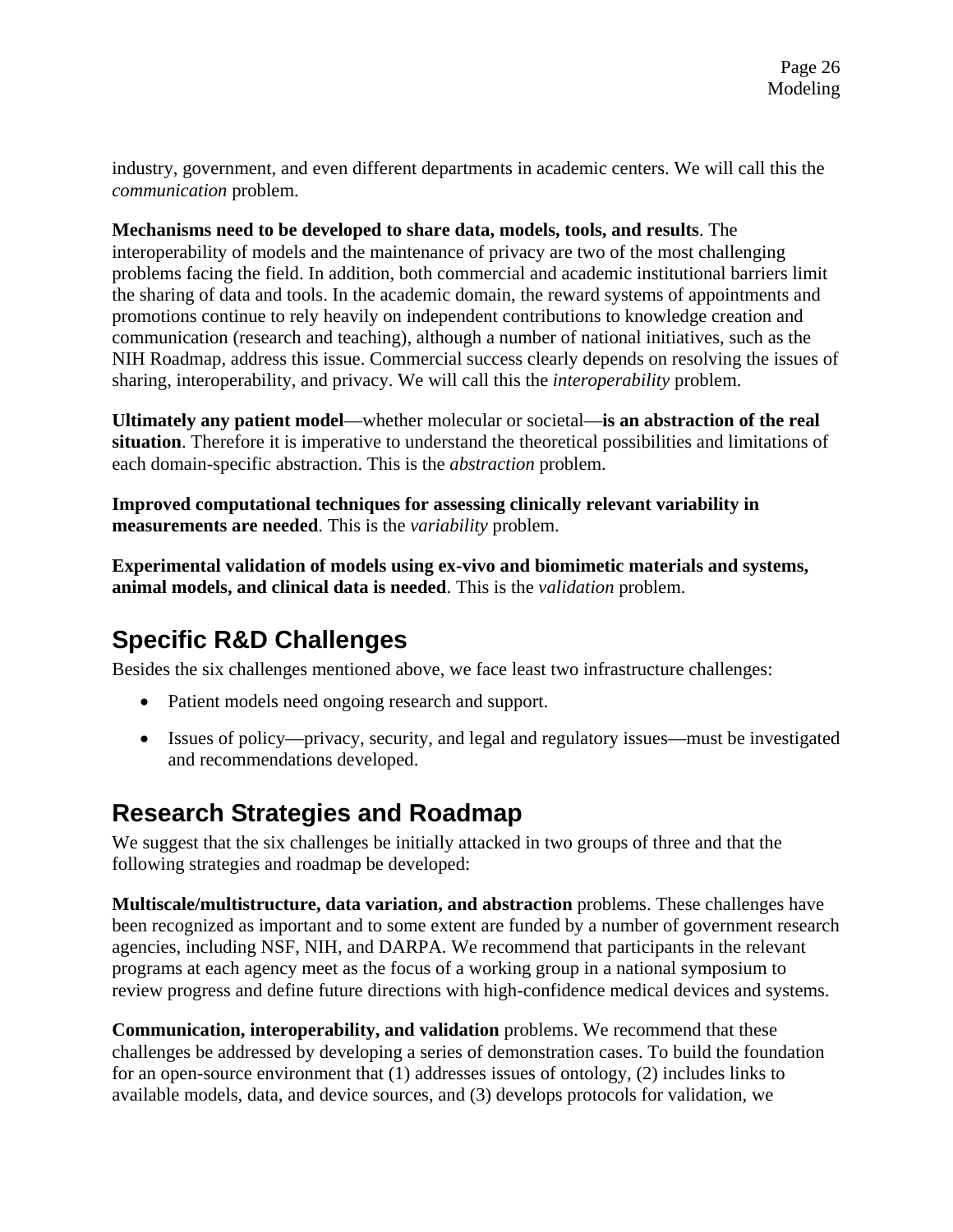recommend the creation of a "Knowledge Portal," consisting of a human anatomical atlas and a protocol manual, over the next two to five years.

Extensive data for the atlas exists, and new data may be readily available. The Veterans Affairs system already employs computerized medical systems, so the VA may be an excellent source of new data. The atlas should combine information from multiple patients and generate a coordinate system to "place" each patient. It should be searchable and should be able to generate statistical analysis. Ideally, the atlas would then be used to help predict outcomes based on individual characteristics and statistical outcomes. The atlas could help device companies to project the range of scales and sizes necessary for clinically useful devices.

The protocol manual would consist of detailed written descriptions of specific interventions, along with metrics to evaluate each intervention.

#### *Three-Year Roadmap*

Develop common ontologies:

- Descriptions of blood vessel branching for predicting cardiovascular surgery outcomes
- Descriptions of activities of daily living for safe performance in the home by the elderly

#### *Five-Year Roadmap*

- Develop statistical and analytical tools to analyze "on the fly" randomized trials
- Develop risk analysis tools that link procedures to outcomes
- Develop statistical methods for characterizing variability, abnormality, and anatomical variance
- Build multidisciplinary academic and industry teams for the production of highconfidence medical devices that will develop work plans; prioritize specific models; carry out preclinical and clinical trials to validate models and publish results of those studies; support the FDA approval process for the model and for medical-device validation; and maintain the model and support device manufacturers that use the model for FDA submissions

Although the above seem like complicated tasks, there is an existing example. The SRI/Stanford consortium consists of seven medical-device manufacturers to develop a model of a femoral artery stent. The consortium does data acquisition and modeling, and publishes the work, and the work product can be used for certification. Companies buy in and get prepublication data.

We recommend that the FDA, NSF, NIH, and NIST encourage public-private partnerships among academia, industry, and government.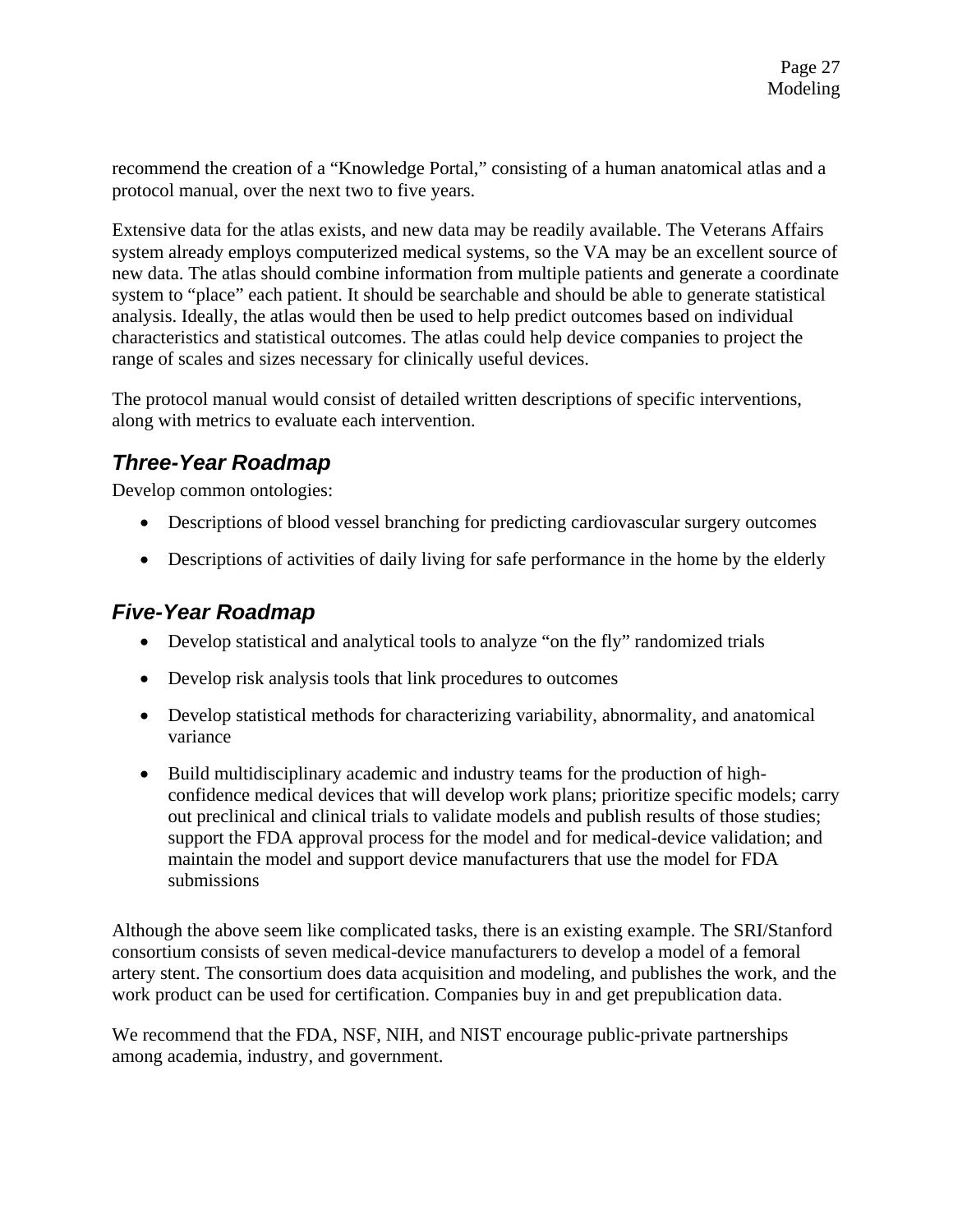Funding, privacy, security, and legal and regulatory issues are high-level, cross-cutting issues for the entire HCMDSS community. They should be addressed by an executive committee with representatives of academia, federal funding and regulatory agencies, and industry.

# **Concluding Remarks**

Successful patient modeling will require the solution to a massive problem of information fusion and analysis. But the payoff to solving the problem is enormous. It will lead to better patient care at every level: better clinical results, better disease prevention, and, in principle, better use of costly medical interventions and potentially scarce resources. Fortunately, interest in the problem is intense across a wide range of biomedical, commercial, patient advocate, and regulatory communities. The challenge now is to integrate and channel that interest so that each community can contribute to the solution, recognizing that there is new knowledge to be generated, communicated, and implemented—knowledge that in the end could have a profound impact on the fabric of life represented in better personal and public health.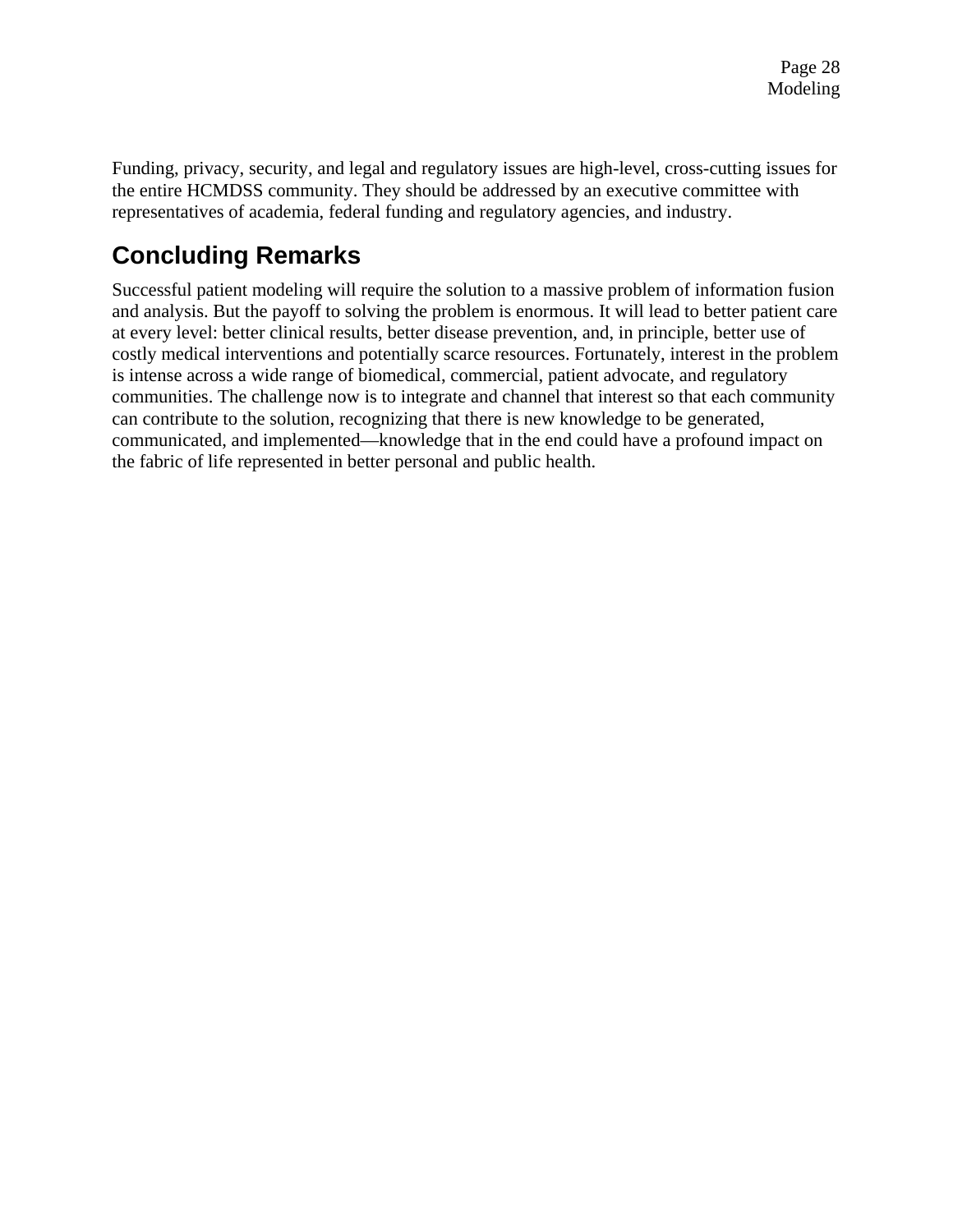## **MEDICAL-DEVICE SOFTWARE DEVELOPMENT**

**Participants**: Peter Lee (chair), Steve van Albert, Rajeev Alur, Douglas Barton, Ralph DePalma, Matthew Dwyer, Steven Getz, LeRoy Jones, Peter Kuzmak, Rami Melhem, Jens Palsberg, John Regehr, Victoria Rich, Michael Robkin, Gregg Rothermel, Vish Sankaran, Bow-Yaw Wang, Arvind Easwaran (recorder)

## **Introduction**

Many medical devices are, essentially, embedded systems. As such, software is often a fundamental, albeit not always obvious, part of a device's functionality. This means that any safety and regulatory requirements for medical devices necessarily involve the verification and validation of software-based systems. Exactly how to accomplish that is a major question, particularly because devices and systems are becoming increasingly complicated and interconnected. We may already have reached the point where testing as the primary means to gain confidence in a system is impractical or ineffective.

Further, the lack of uniform standards in the engineering of medical-device software leads to many deficiencies, such as the lack of precise system specifications. Both lacks inhibit even the best testing approaches and make it difficult for domain experts (cardiologists, neurosurgeons, and so forth) to ascertain whether a device will perform appropriately—even if it has been thoroughly tested. The lack of standards goes beyond software engineering practices and development technologies. Although the physician who performs an operation must be licensed, the developers who create the software used in the devices have no licensing requirements. Thus it is especially important that designs and software both be subjected to rigorous analysis. Such analysis is fundamental to effective and efficient testing, the analysis of systems-of-systems, and the determination and mitigation of risk.

In today's medical-device industry, embedded software and applications are often designed and developed by medical specialists—not by experienced software engineers. Although medical specialists are sometimes effective and experienced programmers, they often lack the software design expertise that has been developed in software engineering over the past 40 years. Typically, shortcomings in software analysis and design lead to rigid software and nonstandard platforms that are not resilient to change. The lack of resilience ultimately reduces the operational life of the underlying applications.

Along with the software-quality issue, research evidence suggests that the "frequency and consequences of medical device use errors far exceed those arising from device failures" (http://www.fda.gov/cdrh/humanfactors/important.html). This in turn suggests that techniques for *user-centered design* have not yet made a significant impact on medical-device design. Surveys reveal that medical-device manufacturers give variable attention to usability issues in device design. Also, modern medical practice continues to see dramatic increases in the already enormous amount of knowledge that clinicians must absorb and use. Medical devices often demand detailed knowledge of increasingly sophisticated and often fragile science and engineering. The trend reduces the probability that clinicians will understand the inner workings and essential mental models that underlie the technologies used in complex medical devices.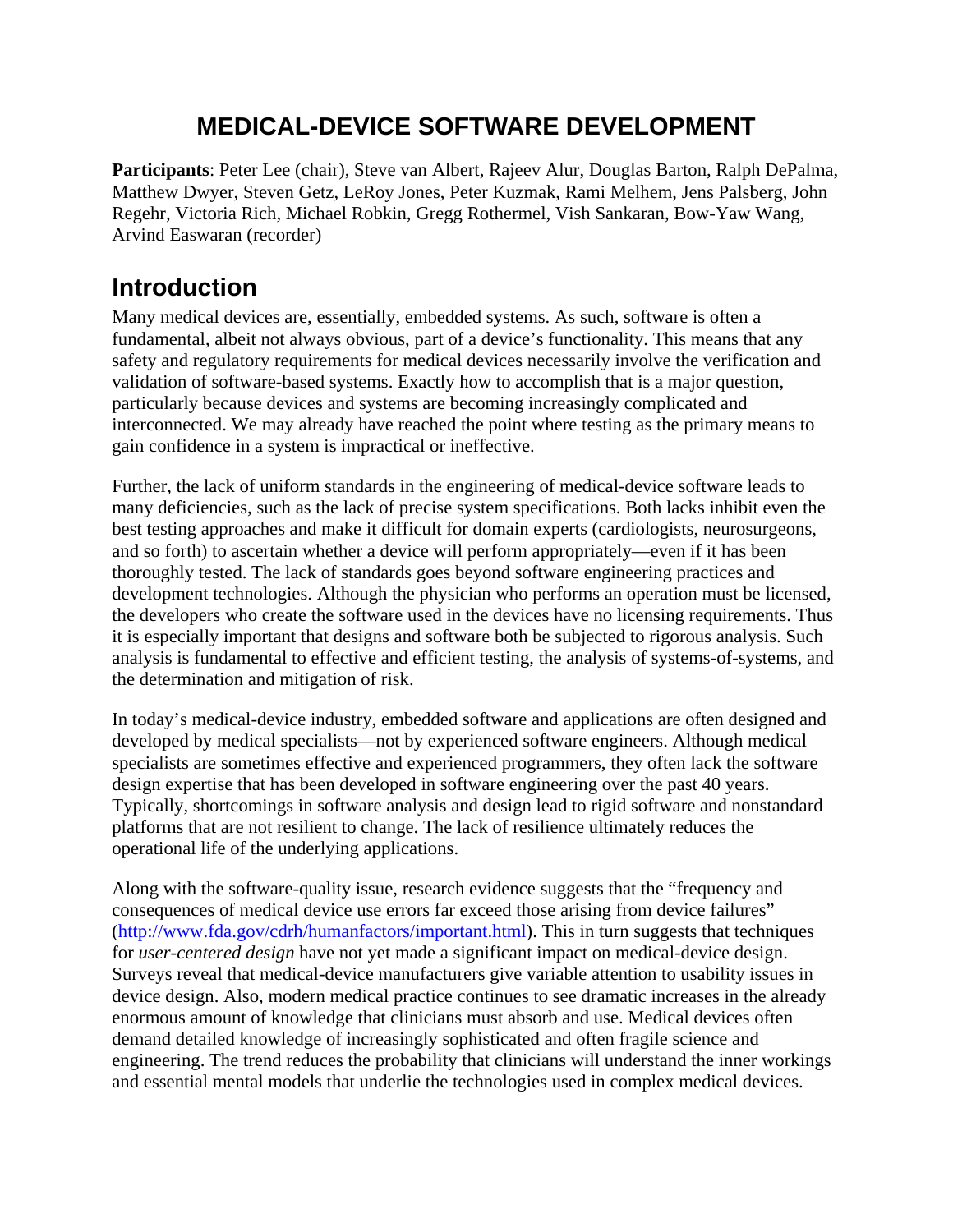# **What Can We Do Well?**

Recent years have ushered in many improvements in the technology and processes of software development. Even relatively simple tools and platforms, such as modern IDEs (integrated development environments), promote certain best practices (such as source revision controls) and are suitable for medical devices and systems.

Increasingly, manufacturers worldwide have adopted disciplined processes—such as those offered by the Capability Maturity Model Integration (CMMI) project—to help improve, assess, and sustain the quality of their products, along with their engineering, management, and methods of quality assurance. Those advances can have a great impact on the quality of medical devices, although they are not sufficient. Further research advances are necessary.

#### *Medical Devices vs. Avionics Systems*

A natural question is the extent to which the standards and practices used in avionics systems apply to software for medical devices. Although the two domains share the need for safetycritical software, their standards and practices have large differences. Perhaps the most striking is the almost complete lack of regard, in the medical-device software domain, for the specification of requirements. Those in the medical-device community often say, in essence, "We don't need requirements in developing medical devices."

Although such statements may seem startling, the business models and incentives for medical devices lead to the development of highly proprietary technologies. This necessarily decreases the interaction among development teams and diminishes the perceived value, at least in the short term, of specifying requirements. It also presents a significant barrier to academic researchers' participation in medical-device technology—in sharp contrast to their participation in avionics.

Other technical metrics, such as availability and mean time to failure, also seem to be largely absent or appear only in diminished form in the development of medical-device software.

Culturally, the sense is that medicine is a "people-intensive" activity that necessarily has highly complex and individually tailored workflows. Although software is a critical enabler of those workflows, it is often viewed as a minor contributor to failures in the system, failures that can happen in many ways. So although information technology is a key enabler to lowering the cost and improving the quality of patient care, the software quality itself is not perceived to be, and in fact may not be, the single most critical issue.

It is unclear whether differences between avionics and medical-device software will continue to be significant. The development of each medical device as a separate "stovepipe" seems untenable for the future. Thus we anticipate that the development of medical devices will use practices much more familiar to the safety-critical software community, particularly as medicaldevice systems are used more and more in closed-loop situations—in which medical-device systems adapt to changes in patients' conditions without caregiver intervention.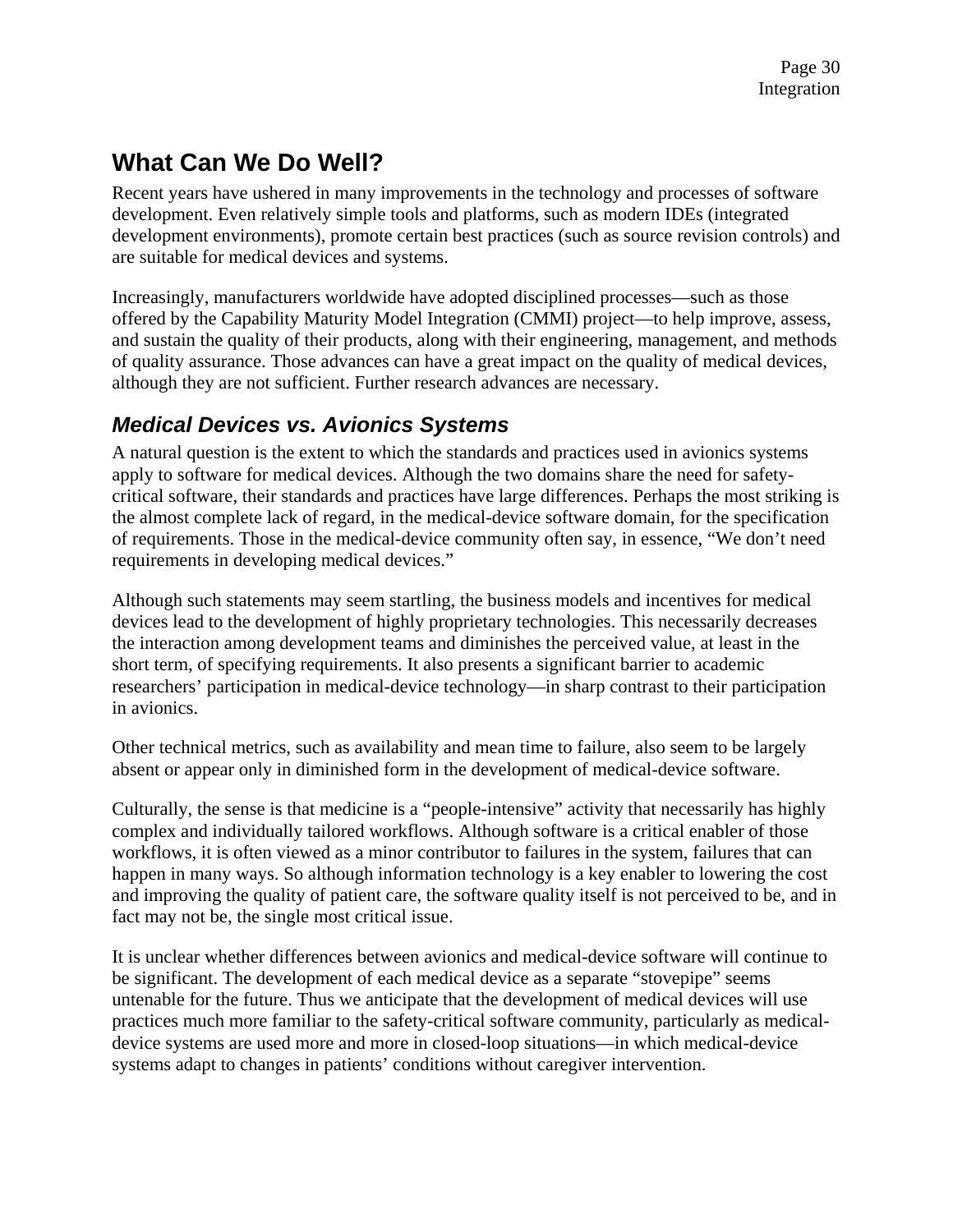## **Why Can't We Declare Victory?**

The current state of the practice in medical-device software has several key problem areas. These are the most critical:

#### *Poor Quality of Software and Software Architectures*

The development of complex safety-critical software is the subject of much research in the computer science and software engineering communities. Even so, numerous IT-based medical systems have clearly identified faults that can be addressed without any advances in research. In some cases, easy technical solutions exist, but other barriers (usually nontechnical) prevent their application. Often those barriers involve the lack of standards, of interoperability, and of metrics in the field. Issues with legacy systems also hamper progress.

One system, for example, has a problem in which a Web form for one patient was automatically—and incorrectly—filled in with information for a different patient, most likely because of an interaction with "cookies" in the Web interface. In other cases, specific networking failures arise.

In still other cases, the faults lie in poor technical standards for interfaces and architectures. For example, the bar-coding system of the Bar Code Medication Administration (BCMA) lacks a uniform standard across blood suppliers. Furthermore, the bar-code tags themselves are physically unreliable. Those problems, coupled with faulty or incompatible bar-code readers, have led directly to patient deaths.

As yet another example, the identification system of the Digital Imaging and Communications in Medicine standard Health Level 7 (DICOM/HL7) is neither standardized in the industry nor properly implemented in deployed devices. This has led directly to the loss of medical records.

Some of those problems have immediate technical solutions that repair the faults and defects. But because they are legacy systems, applying the technical solutions poses many practical difficulties, even if the device manufacturers are made aware of the solutions. Furthermore, the market may or may not offer incentives to apply the solutions.

And so in each case, we have situations where specific algorithms and technical solutions may be known to the research community. How to apply them in the real world is a major question.

## *Feature Creep*

Industry perceives that the market demands more and more features. This "feature creep" not only increases risk and complicates use but also leads to software interactions that are hard to specify and even harder to analyze. The result is that no one, not even the developers, understands how the systems behave.

Even in the research community, the value of testing and techniques for validation in the face of new features is poorly understood. Furthermore, developers lack metrics for reliability and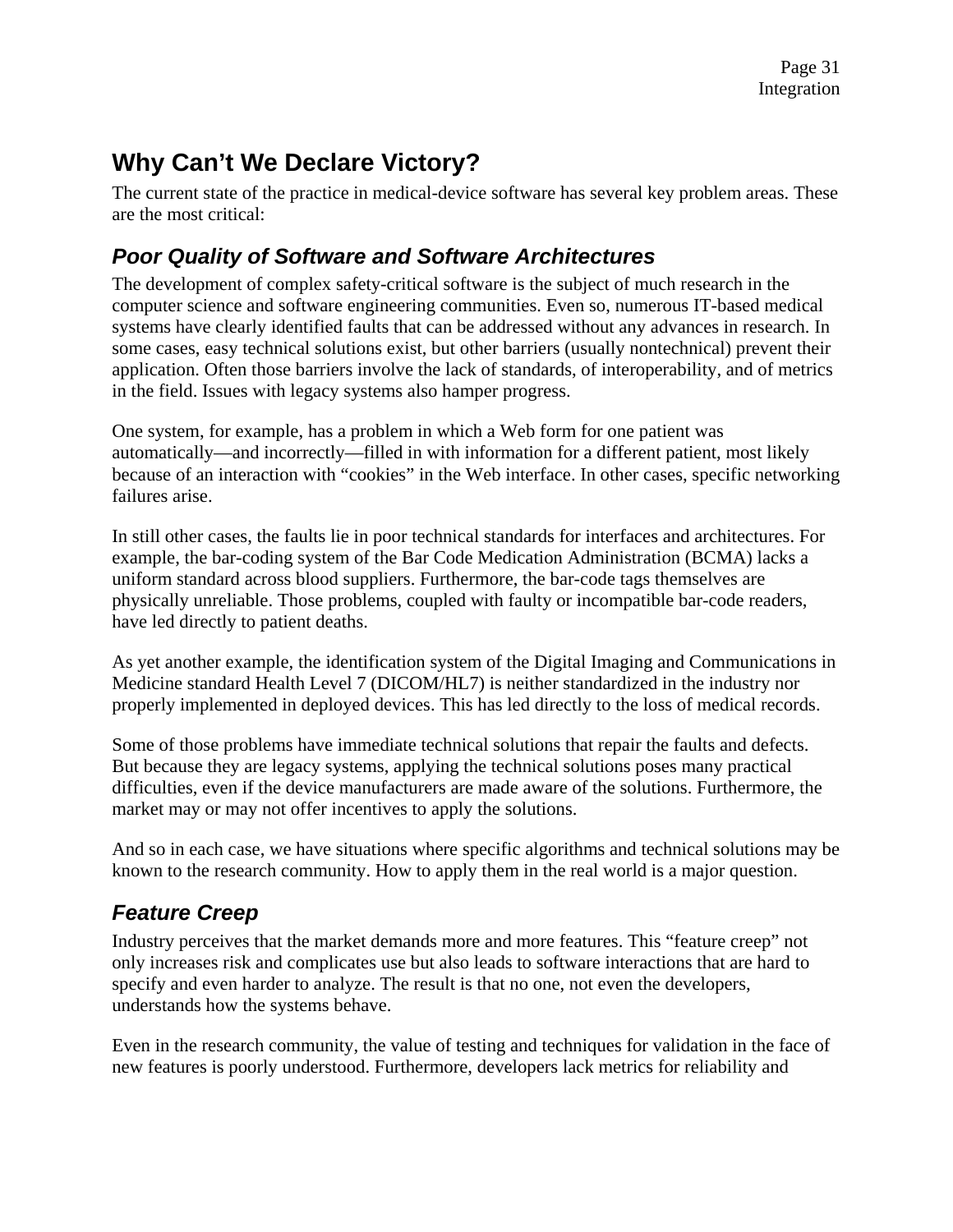usability. This makes it impossible to assess the costs and benefits of various validation approaches.

### *Usability Problems*

Workflows and operations have become overly complicated because of the proliferation of devices and technologies. That proliferation has provided clear benefits to the quality and cost of patient care. But it can introduce significant and often unnecessary complications to hospital procedures. And it can lead to situations that are confusing to caregivers (such as task overload) and unacceptably perilous to patients.

Practitioners describe being on a "gadget treadmill," with constantly changing workflows and increasing distractions in the operating room. Some practitioners report difficulty knowing whether the operating room has been fully "switched on." In one OR, a nurse had the responsibility of making sure that the room was ready to go and that the operation could proceed, but the nurse was so focused on entering data that the main procedure was almost an afterthought! Such intensive distraction necessarily puts some patients in peril.

Beyond having to understand how to operate numerous devices, we see reported issues with version skew—situations where a device has two, three, or even more versions, whose interactions cause a system or network failure. Finally, when something fails, medical devices often have no audit capability, or "black box," that permits a post-mortem analysis of the failures.

## *Lack of Knowledge Sharing*

"Knowledge saves lives" is a clear refrain in the medical community. Data can be transformed into information, and information into knowledge. IT is thus a key enabler, because even simple advances such as faster data entry can have a measurable impact on the number of lives saved. The sharing of information is hampered by the lack of interoperability standards and technologies and by confusion over privacy regulations, specifically the Health Insurance Portability and Accountability Act (HIPAA).

Aggravating the problem is the medical-device industry's proprietary nature. Each medical device or system is developed largely on its own, with little regard to the sharing of critical information across systems. Manufacturers seem to have clear commercial incentives *against*  standardization, which presents yet another barrier to information sharing.

## *Lack of a Systems Engineering Perspective*

Integrating technology into the clinical environment—which includes practitioners, workflows, and specific devices—often lacks a holistic, systems perspective. Many medical devices are designed, developed, and marketed largely as individual systems or gadgets. Device integration, interoperability, and safety features are not considered during development, acquisition, or deployment.

The situation is not unique to medical devices. In both research and development, the tendency is to look at systems in isolation, ignoring how well they will work in a larger setting. Workflow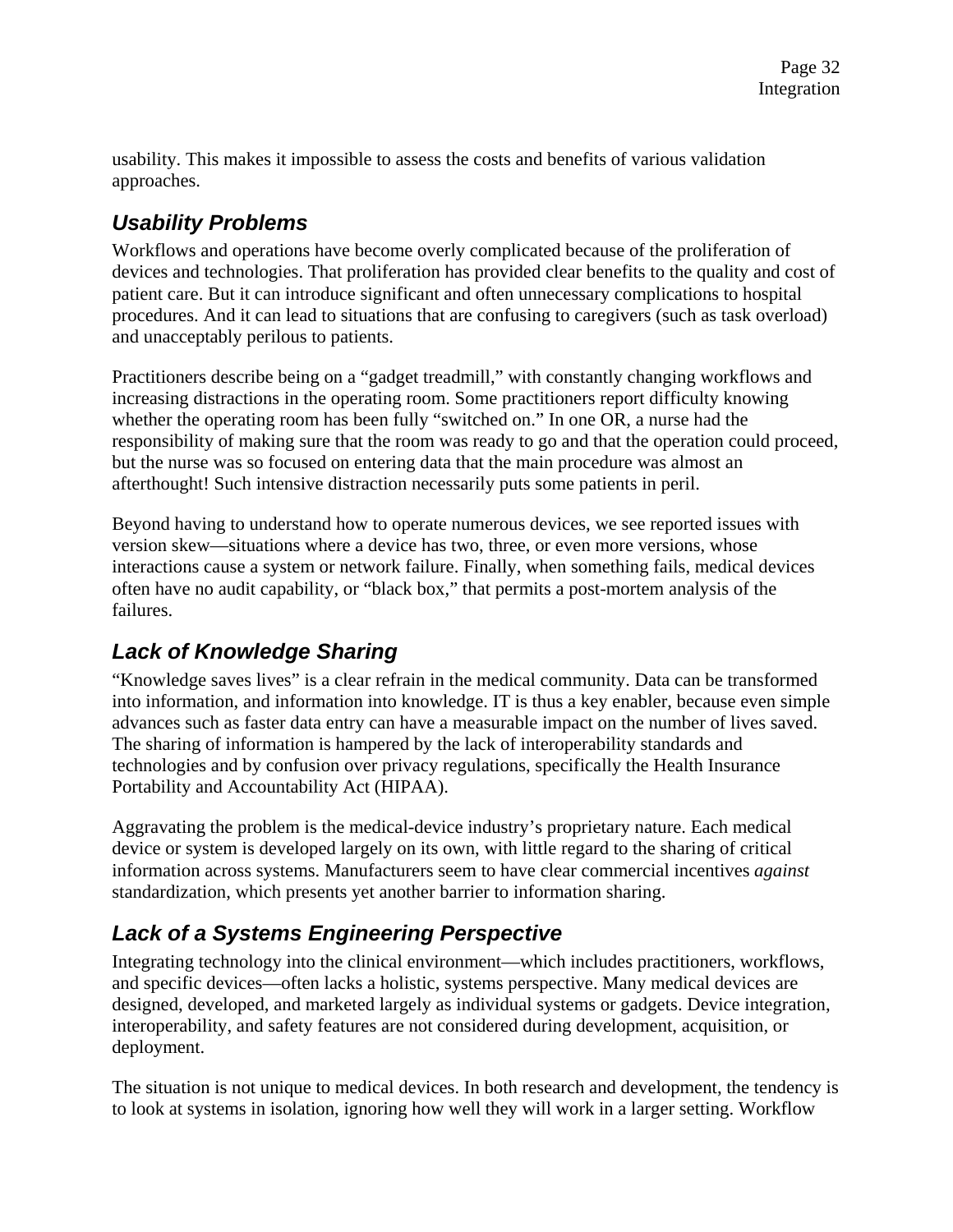issues, including people and clinical procedures, could be reengineered to make safer and more optimum use of some technologies, but that is rarely considered.

The lack of a systems perspective results not only in safety problems but also in lost opportunities for exploiting advances in information technology. One issue that is in dire need of progress and for which there are exemplars in other industries is version skew. The automotive industry, for example, uses analysis and modeling tools that help manage version skew, but similar tools have not been widely adopted by the medical-device industry.

## **Specific R&D Challenges**

Medical and assistive devices must be dependable. Dependable devices work as intended, are highly available even when not well maintained, and do no harm when they fail or are misused. Devices should also be customizable and easy to use, upgrade, and maintain.

Although those criteria apply to many domains of software application, we find that some research challenges and needs are either specific to medical devices or deserve additional emphasis compared with other domains. We summarize the challenges below.

### *Formal and Model-Based Analysis, Design, and Implementation*

Methods of software engineering that are increasingly applied in other application domains go a long way toward improving the quality of software-centric systems. The methods range from relatively informal (though still disciplined) process models to rigorously formal methods based on mathematics and logic. One unifying theme is formal modeling.

At the relatively informal end of the spectrum, modeling languages such as the Unified Modeling Language (UML) and development methods such as Model-Driven Architecture (MDA) confer an important level of discipline and organization on the software design process. That discipline facilitates the early discovery of design problems and helps ensure that independently developed components work well together.

Although model-based approaches are normally applied to standard application software, experience shows that they also benefit embedded systems. But two features of medical systems—and of embedded systems in general—stand in the way of realizing the full potential of model-driven development. Correctness requirements for medical systems often include detailed operational requirements. Thus, commonly used modeling languages such as UML, which concentrate on a system's structural properties, fall short of the design needs. To make matters even more complex, medical devices work in complicated, dynamically changing environments. Without adequate modeling of the environment, it is impossible to make the model-based design of medical systems reliable. Also, the safety-critical nature of medical embedded devices requires a higher degree of validation than most software engineering processes provide.

Therefore, some amount of formal verification and validation needs to be at the core of modeling technology for medical software. We need to develop methods of modeling that naturally support operational specifications and enable rigorous verification, and we need to incorporate those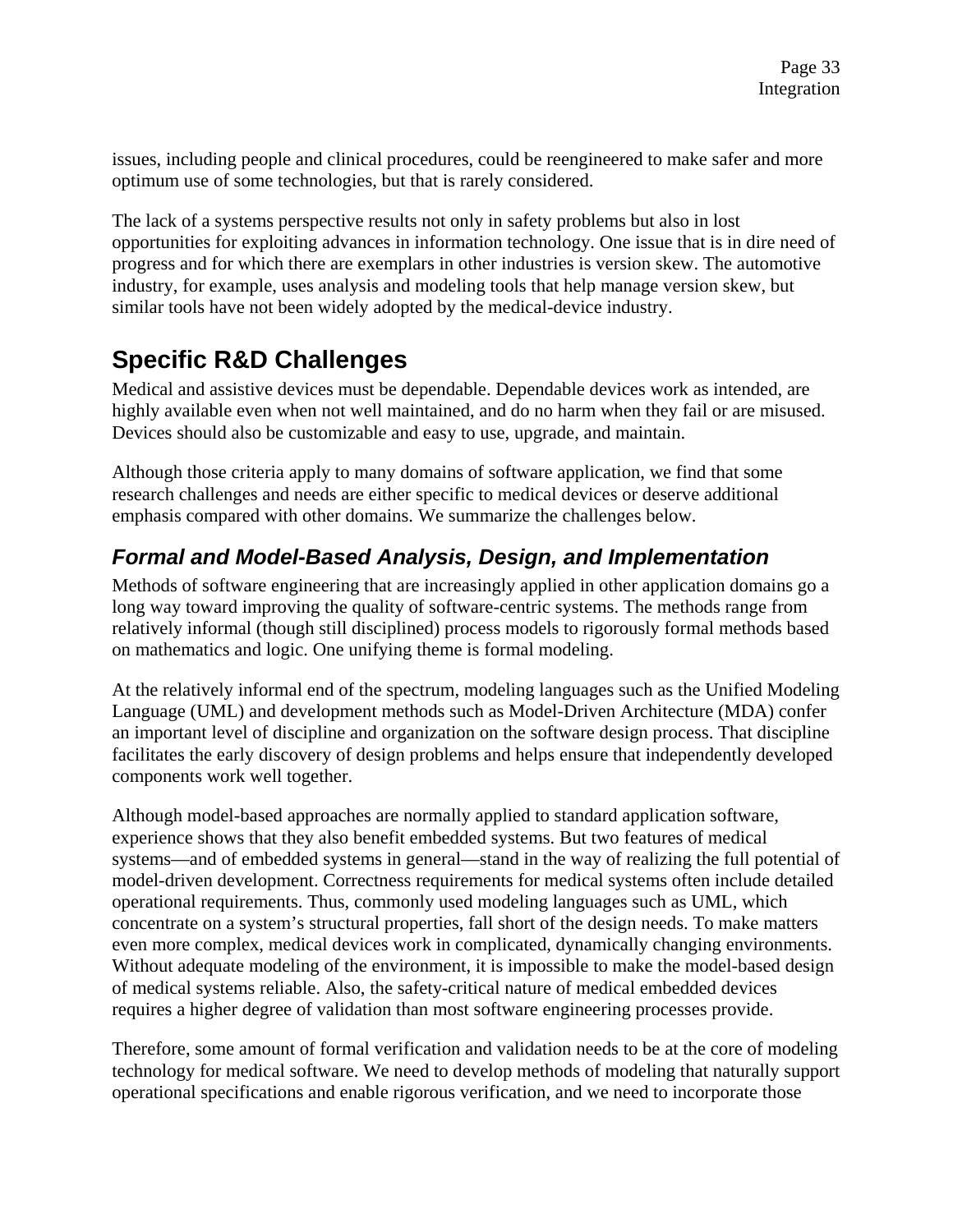methods into existing design processes. The quest for such modeling techniques and practical formal methods will probably be the biggest challenge to the design of software-based medical systems in the future.

#### *Medical Practice–Driven Design and Validation*

Like a sound foundation for integration, better tools and environments as described above can help us *build systems right*. Equally important is *to build the right system,* as pointed out by Wears and Berg in their March 2005 *Journal AMA* article "Computer Technology Still Waiting for Godot." The authors suggest that the root cause of errors such as the medication errors introduced by physician order-entry systems is that "the pattern of [IT] use is not tailored to the workers and their environment."

Although research has been performed on iatrogenic injuries (caused by a doctor or other caregiver), researchers rarely investigate medical errors involving poor device design. Besides patient injury, poor design causes other maladies, such as reductions in treatment efficiency and effectiveness, excessive training or maintenance costs, stress and confusion for users, and other attending complications. Any study based on patient harm, however, will vastly underestimate the systemic consequences and costs of poor integration and interface design. Specific usability challenges for overcoming those issues include the following:

- **Metrics for usability impact**. Studies have shown that, for example, the average software program has 40 design flaws that result in lost productivity. But little work has been done on the impact of medical-device design. We need studies and data collection methods to better understand the impacts and costs of poor and suboptimal device design.
- **Capture and dissemination of usability guidelines**. A wealth of literature exists on design principles for medical devices. But the knowledge is often relatively useless because it lacks information that attaches principles and guidelines to usability contexts. In addition, many guidelines are rarely updated. Given the fast pace of technological change, we need dynamic methods that capture and disseminate emerging knowledge.
- **User-centered design methods**. Adhering to even the best usability guidelines and principles is not sufficient to guarantee appropriate device design. Diverse usability settings dictate that designers must work closely with users to match device design with specific practices and conditions of use. User-centered design methods have been created for design stages including requirements and inception, summative evaluation, end-user support, and post-release instrumentation and maintenance. What is missing is a means to unify those methods so as to better understand usability phenomena. In addition, existing user-centered techniques are not designed to address issues stemming from complex interacting systems (systems of systems) comprising users, devices, and use environments.
- **Diverse contexts of use**. User interface design is difficult partly because interfaces are influenced by many situational variables. They include environmental context (such as offices visits, surgery, and emergency room), user populations (doctors, nurse practitioners, nurses, anesthesiologists), devices (internal, monitoring, analysis), interface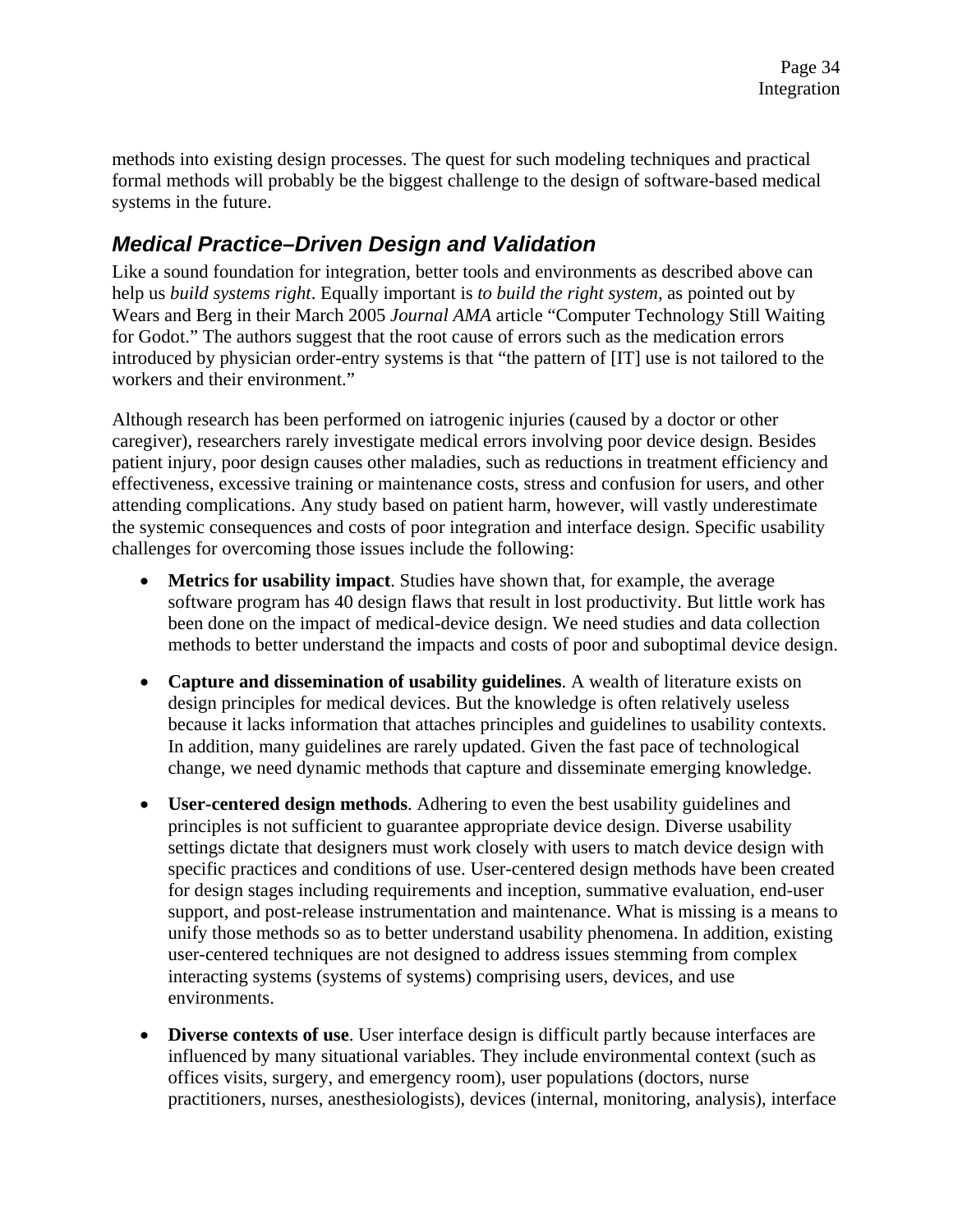type (device controls, screens, handhelds), and interaction type (selection sequences, parameterization, programming), to name a few. Design methods must therefore have the flexibility to accommodate the highly diverse and situation-dependent nature of interface design.

• **End-user programming and customization**. Interface diversity is a direct reflection of the diversity of individuals and their medical conditions. Medical devices are designed with varying levels of end-user customization, from setting up parameters to tailoring environments involving forms of end-user programming that individualize therapies carried out by medical devices. As devices become more flexible, the potential for error increases. Medical-device interfaces must be designed to minimize and avoid lifethreatening errors and parameter-setting combinations by, for example, detecting anomalies or outliers in parameters and making sure that programming directives do not break parameter invariants.

Clearly, we must adopt the user-centered approach, which calls for considering users (including caregivers, patients, and service personals) throughout the acquisition, design, implementation, and evaluation of requirements. Research is needed for user-centered design and quality assurance, including the creation of a library of user scenarios, user models, and their environments in the context of medical devices and systems based on real data. We also need standards similar to the International Standards Organization's ISO 13407 (User-Centered Design Process) to guide user-centered derivation of requirements and design and evaluation against the requirements.

### *Achieving User-Centered Designs for Medical Devices*

Many techniques for modeling and analyzing user-interfaces are well known and have been investigated in various domains. But medical-device software is unique in many respects and brings concerns about safety and dependability that have not been adequately researched. We need empirical investigations so that we can better understand those specialized needs.

For example, it is important to ensure that at every step in a medical intervention, the supporting medical software reflects a valid state. At design time, standard medical procedures should be modeled in such a way that the use of the software is understood and documented. This may require the development of workflows and use cases for medical procedures—and some efforts have been started in that direction. Later, preoperative models should be used in real time to confirm the steps necessary during the medical procedure. Monitoring approaches of this sort should also incorporate support for error-handling and fault tolerance. With solutions to these challenges, the effectiveness of medical processes for common procedures can be evaluated and generally enhanced.

We also need state-based control standards, mechanisms, and diagnostic tools for medical software. Those items will help connect the actions in a medical operation with the corresponding actions of the supporting software. In addition, we need general validation approaches and real-time diagnostic tools to support preoperative and postoperative procedures.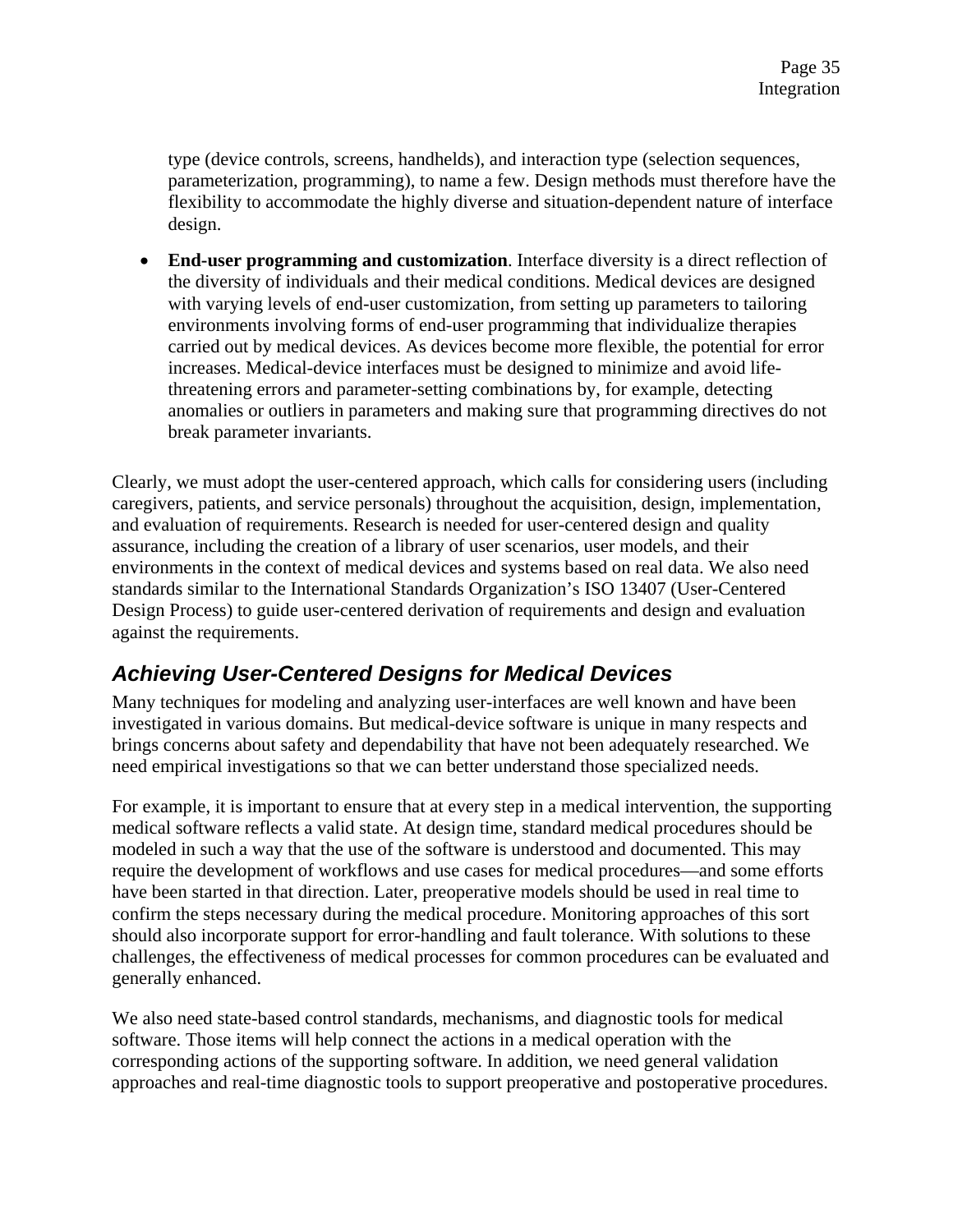As a next step, general validation models should be investigated to validate medical processes during medical procedures.

Because context is vitally important to the development of high-confidence user interfaces, collecting and analyzing field data are crucial. Research is needed on technologies that capture not only data from laboratory studies, surveys, and interviews but also data from the field on operational software. Software instrumentation and profiling techniques, for example, could capture how users supply incorrect information and interact erroneously with devices**.** 

#### *Component-Based Design and System Integration*

Contemporary software development emphasizes components that have clearly specified application programming interfaces (APIs). A static API for a software component such as a Java library class consists of all the (public) methods, along with the types of input parameters and returned values that the component supports. This promotes a clear separation between the specification of the component and its implementation. Such static APIs can be enforced using type systems of programming languages. But although type systems are indispensable, they offer only a partial solution to designing bug-free software, because they do not capture constraints on resources, real-time guarantees, and other quality-of-service aspects. Consequently, they offer little assistance in "system" integration. This is an important issue, not only for being able to derive system-level performance and correctness guarantees, but also for being able to assemble components cost-effectively.

The interface for a device that interacts with a patient must incorporate information about timing delays and continuous parameters such as threshold levels. Capturing the notion of quality-ofservice abstractly, and having mechanisms that can enforce the adherence to interfaces and that can check compatibility between interfaces, is already an emerging and challenging trend in research on embedded systems. The additional concerns with medical practice–driven design and formal analysis increase the need for advanced research. On the other hand, by identifying key component types relevant to medical devices, we open new opportunities to apply what is already known. Providing an impetus to the research community to understand and address the issue is a critical need.

### *Open-Research Test Beds*

Today we have open-research platforms that provide highly effective support for the widespread dissemination of new technologies and even the development of classified applications. The platforms also provide test beds for research collaborations involving both researchers and practitioners. One spectacular example is the Berkeley Motes system with the TinyOS operating system.

The medical-device community could benefit from the existence of such open-research platforms. They would enable academic researchers to become engaged in directly relevant problems while preserving the need for proprietary development by the industry. (TinyOS facilitates academic input even on government-classified technology, which is an example of what is possible.)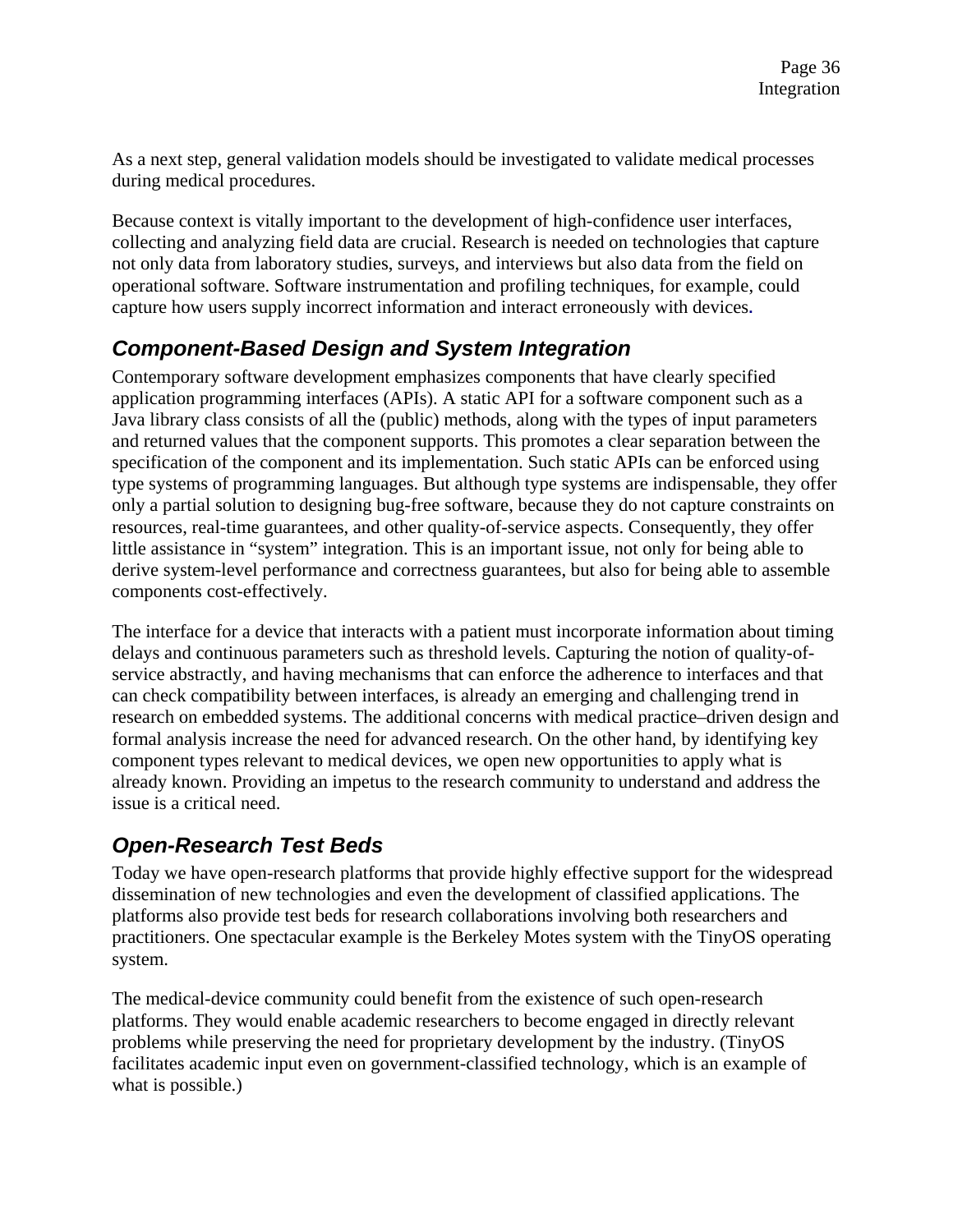Taking steps to enable the creation of such test beds should be considered immediately.

## **Research Strategies and Roadmap**

To achieve assurance guarantees for medical devices, we need a paradigm shift—one that includes a formal approach to design, implementation, and analysis. Model-based and formal methods have been successful in targeted applications such as microprocessor designs. Recently, formal verification tools have fully analyzed and verified a number of low-level (device-driver level) and embedded avionics applications. We believe that the same success is feasible in the domain of medical devices. Such an approach would comprise the following steps:

- 1. Define requirements of the system in a mathematically precise notation.
- 2. Design a high-level model of the control algorithm for the medical device.
- 3. Design a high-level model of the environment in which the device will operate.
- 4. Subject the device model, together with the environment model, to powerful analysis techniques, such as simulation, optimization, and verification.
- 5. Either generate code automatically from the device model or verify that hand-written code is consistent with the model.

#### *Three-Year Roadmap*

In view of these R&D challenges, it seems clear that research needs are not just in information technology but in something that is much more multidisciplinary and involves a systems approach. It includes significant computer science along with biomedical engineering, device manufacturing, and the care process.

- Develop open, experimental platforms and standardized research data sets to foster collaboration between academic, industry, and industry
- Extract models from clinicians and their workflows, analyze change effects, measure system performance, and so on, to support a systems engineering approach
- Academia, industry, and the government should work together to address the technically straightforward, well-known deficiencies in today's medical IT systems. Specific examples are universally unique identifiers for medical-information objects and standardized bar-code technologies in blood bank applications and administration.

#### *Five-Year Roadmap*

In five years, it should be possible to perform experimental evaluations of the effectiveness of integrated systems:

• Develop medical practice-driven design and validation, including metrics for usability evaluation and user-centered design methods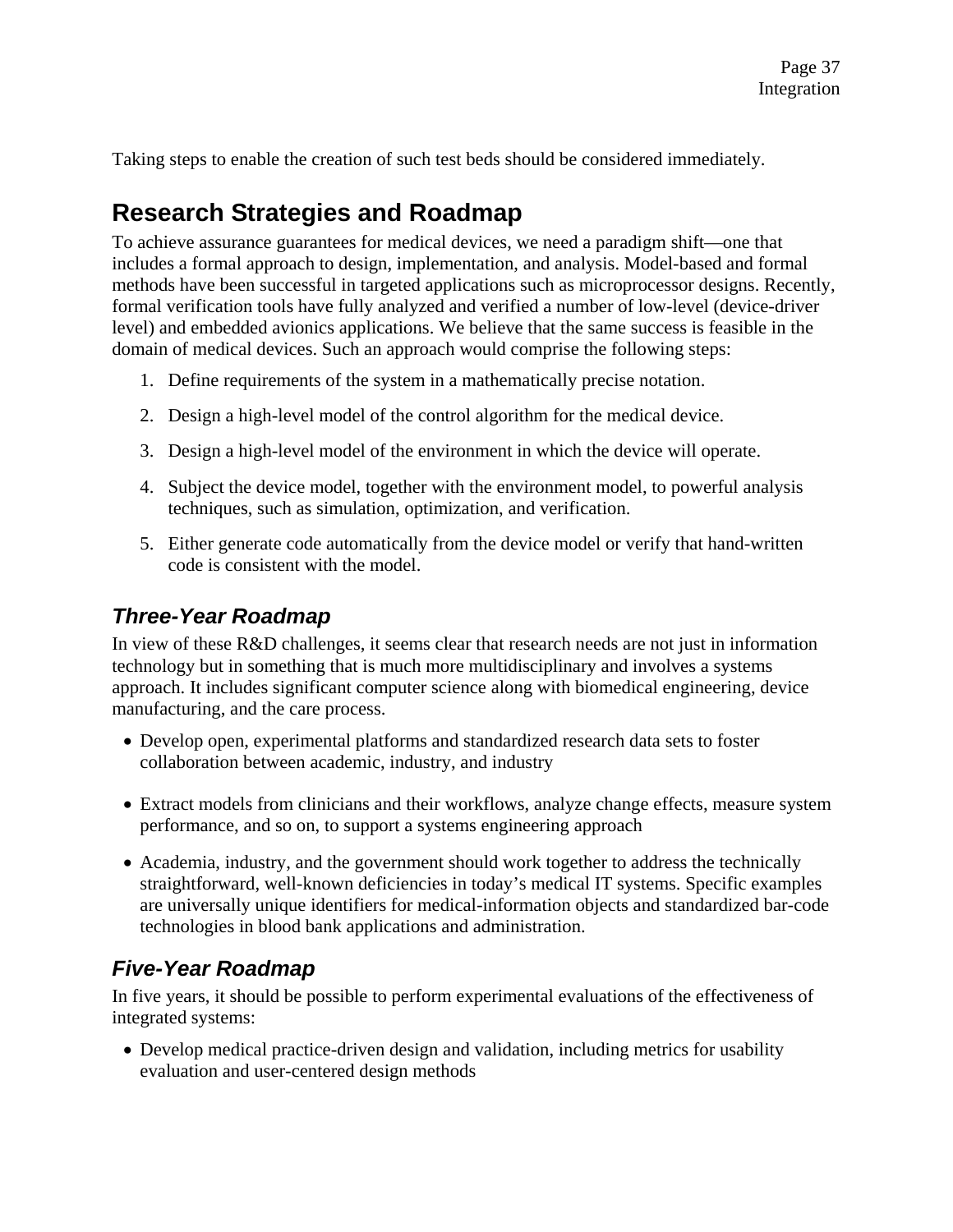- Device component-based designs and systems-integration-based formal models of medical devices, control algorithms, and workflows of medical practice
- Create open-research test beds to disseminate new technologies and develop a set of applications

#### *Ten Years*

In ten years, we expect to have model-based techniques for producing complex integrated systems cost-effectively. The integrated systems will be subjected to quantifiable assurance measures that can be the basis for certification:

- Develop model-based validation and certification of systems of medical device systems
- Develop medical-device software and systems that can prevent misuses by caregivers, adapt to changing patient conditions, and can be safely used in closed-loop situations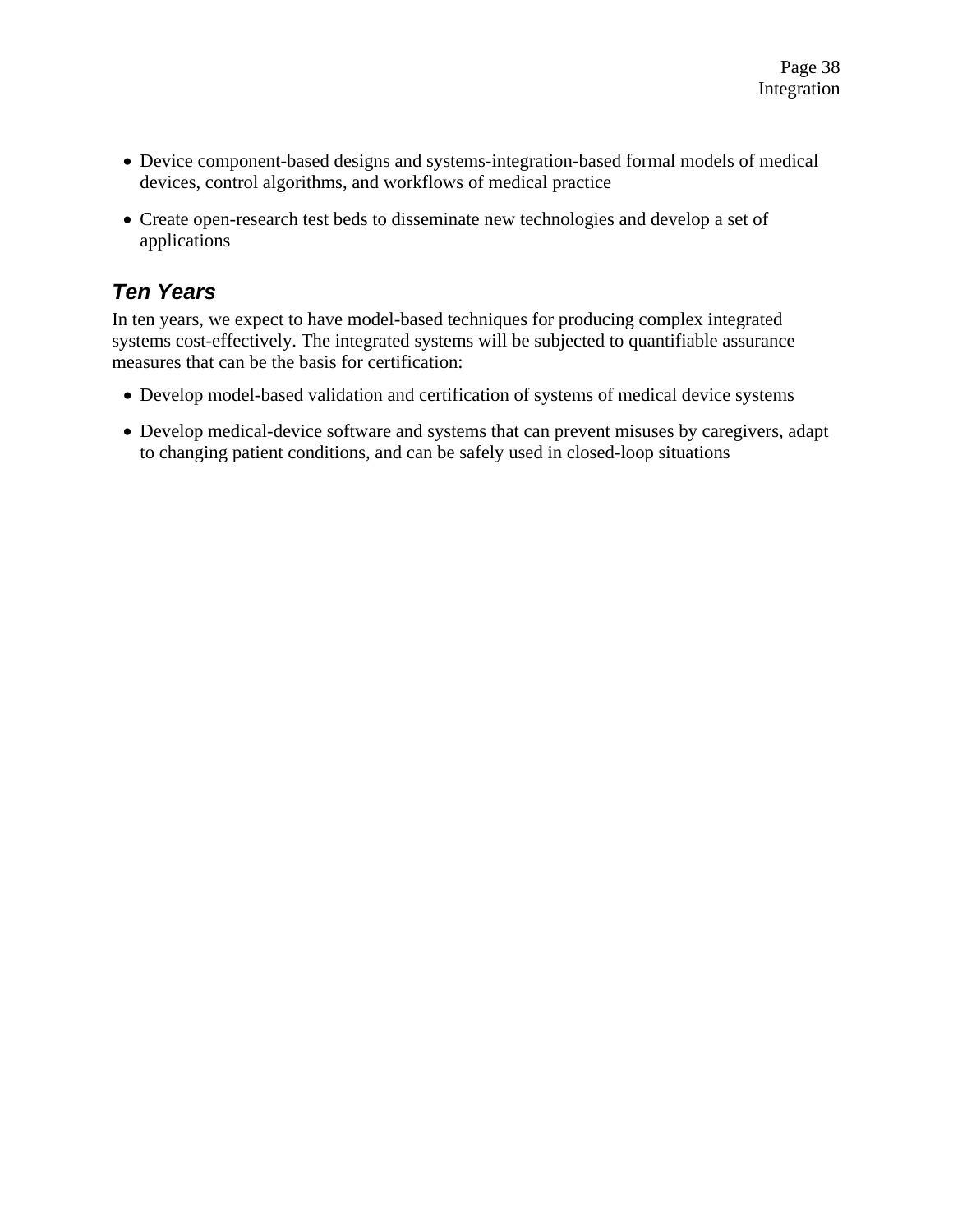## **FOUNDATIONS FOR INTEGRATING MEDICAL-DEVICE SYSTEMS AND MODELS**

**Participants**: W. Rance Cleaveland II (chair), M. Brian Blake, Andrew Casertano, Sherman Eagles, Scott Henninger, David W. Hislop, Zachary Ives, Tomasz Petelenz, Jane W. S. Liu, Tom Martin, Gregory Sharp

### **Introduction**

Medical technology is in the midst of a profound technological revolution. On the one hand, advances in computing have led to the development of novel diagnostic and therapeutic equipment and procedures, ranging from advanced imaging machines to minimally invasive surgical techniques and implantable heart devices. On the other hand, low-cost computing equipment and improved software have enabled the automation of many administrative aspects of health care, including hospital management and insurance-claim processing. The result has been operational efficiencies that open the door for the delivery of lower-cost, higher-quality care.

At the same time, the national dialog on health care continues to focus on the inexorable rise in costs and on concerns about the quality of care. The press lauds advances in standalone diagnostic and treatment systems—and rightly so. But systemic inefficiencies in health care delivery grossly inflate costs and contribute to avoidable medical errors that degrade patient care.

Those inefficiencies are primarily caused by a lack of mechanisms to create integrated medical systems that coordinate the collection of information and the delivery of medical services. The health of all Americans would benefit greatly from research into technologies that support the seamless and secure sharing of health information; enable the integration of hospital-based monitoring, diagnostic, and therapeutic devices; and provide capabilities for remote monitoring and the treatment of chronic disease.

The technical recommendations in this chapter derive from a core observation: The systems of medical devices needed to implement the data-sharing and distributed-care delivery described above are impossible to build in a cost-effective, timely manner. This stems largely from an ad hoc approach to designing, developing, and deploying such systems. There is a pressing need for well-understood models, theories, and tools for reasoning about medical-device interfaces, the composition and integration of systems from component devices, and systems of systems that support the predictive analysis of end-to-end system properties that are important to medical applications. Among those properties are—

- Efficacy
- Safety
- Security
- Privacy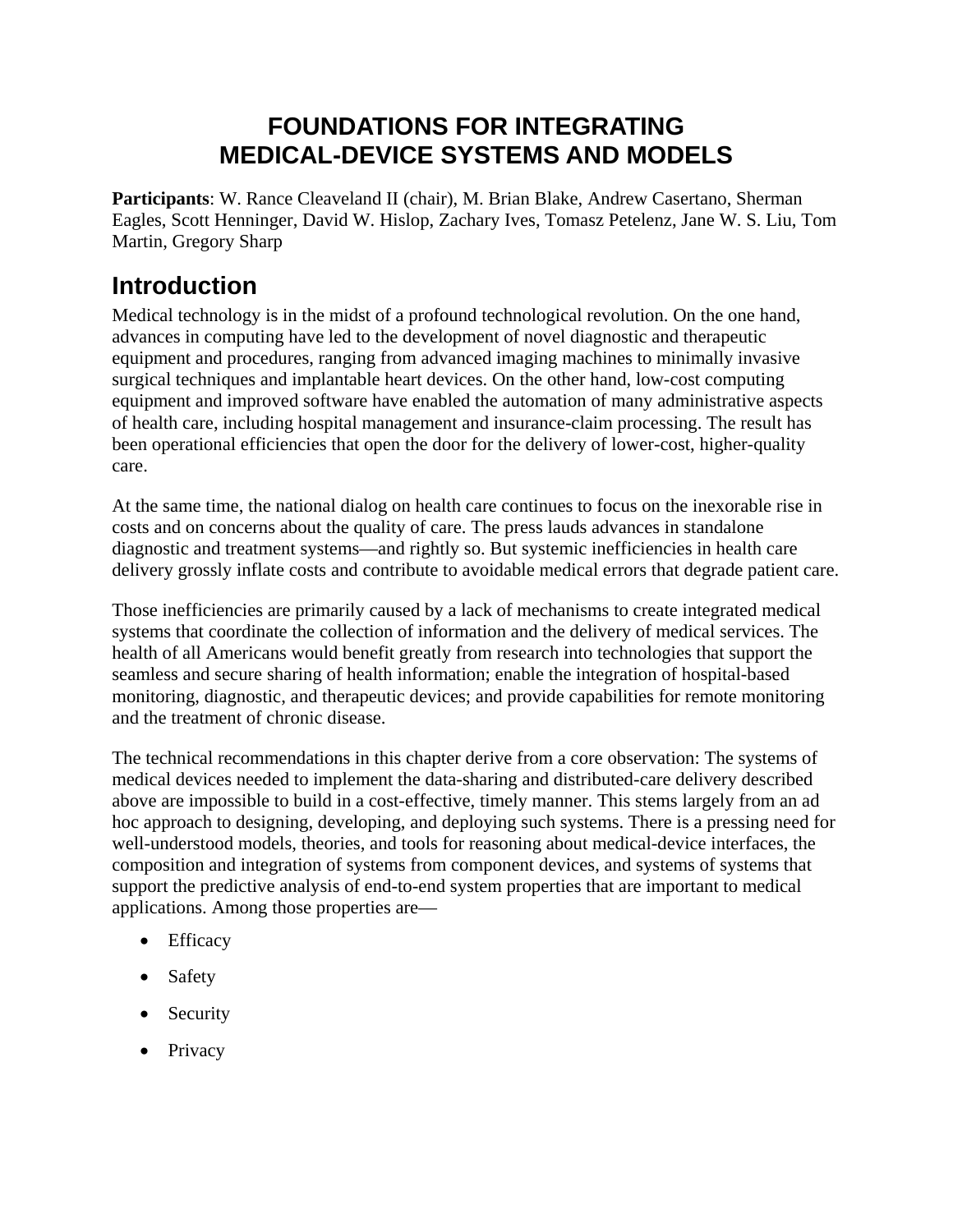- Traceability
- Confidence

# **What Can We Do Well?**

This section characterizes the state of the art for medical-device and medical-system integration and modeling in terms of technologies used in three types of integration scenarios:

- 1. **Medical-information systems**. Such systems manage patient and caregiver information. The integration of such systems is intended to reduce the overhead and risks associated with information management.
- 2. **Point-of-care-based monitoring, diagnostic, and therapeutic device and systems**. These systems are typically overseen by medical experts. They are involved in the treatment of specific patient disorders. Integration issues include individual device design (Will a device perform according to requirements? Is a device easily and appropriately integratable with others) and system design (Will one device interfere with another? Can system behavior be easily inferred from the properties of an individual device?).
- 3. **Extramural monitoring, diagnostic, and therapeutic devices and systems**. These systems may be home based or implanted and thus are beyond the immediate control of medical personnel. Integration issues include the ones mentioned above for hospitalbased systems. Other issues involve the delivery of information from these systems to caregivers in a manner that is timely and secure, and that respects privacy.

### *Communication Standards*

Efforts to develop integration frameworks for medical devices and systems have focused on defining communication protocols and data-format standards for medical data. Some standards have focused on specific areas in medicine, a prominent example being the DICOM (Digital Imaging and Communications in Medicine) standard for medical imaging. DICOM defines a format for the digital storage of images that is independent of imaging technology. It is in widespread use.

Other work has focused on issues related to the exchange of medical data among medicalinformation systems. For example, the mission of the Health Level 7 (HL7) standards organization is *"To provide standards for the exchange, management and integration of data that support clinical patient care and the management, delivery and evaluation of healthcare services. Specifically, to create flexible, cost effective approaches, standards, guidelines, methodologies, and related services for interoperability between healthcare information systems."* Standards developed by HL7 include the Version 2.5 Message Standard, which defines message formats and protocol standards governing patient control (admission, discharge), order entry (dietary, pharmaceutical), financial management, and the like. According to the HL7 Web site (http://www.hl7.org)**,** Version 2.5 is the most widely implemented communication standard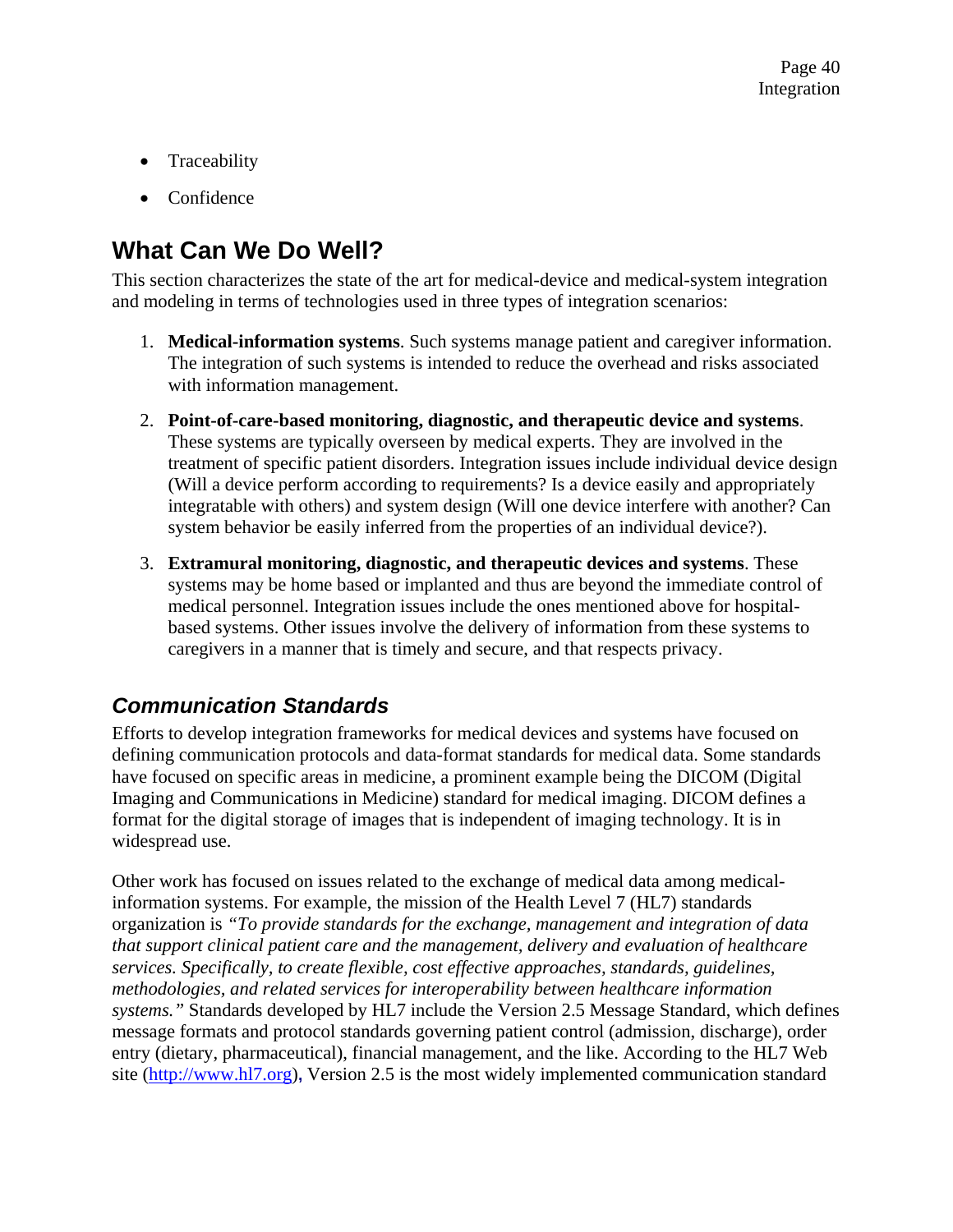in the world. As part of the Version 3 Message Standard, HL7 has developed the Reference Information Model (RIM) for clinical and administrative health care data.

Other standards bodies have focused on point-of-care communication protocols. The IEEE 1073/ISO 11073 specification, for example, defines rules for connecting bedside devices so that that they can exchange data. The standard includes components for a variety of medical devices, such as respirators, defibrillators, and electrocardiographs. The IEEE 1073 Web site (http://www.ieee1073.org) refers to 1073 as the basis for plug-and-play medical-device systems.

At present, no widespread standards exist for so-called extramural medical devices. The main reason is the relatively recent emergence of a wide variety of such devices that improvements in power consumption have enabled. Improved radio and infrared technology makes the communication of data from devices to external medical equipment feasible, but data standards have yet to be developed. Similarly, we know of no standards governing communication between point-of-care systems and medical-information systems. Although communication and data standards exist, the bulk of clinical and administrative information remains encoded either on paper or in proprietary computer systems.

#### *Standards and Regulations for Medical-System Development*

The development of medical devices and systems is a safety-critical undertaking. Faulty devices can endanger patients' well-being and even lives. Most efforts aimed at improving the development of such devices have taken the form of standards and regulations governing best development practices.

The IEC 60601 family of standards is a case in point. The standards specify requirements for electrical medical devices (defined as those that have at most one connection to a power main and that transmit energy to a patient). They contain general information about electrical shock, radiation, and fire hazards as well as device-specific guidelines for electrical safety. The FDA recognizes IEC 60601 as a consensus standard and advises development organizations that adhering to the standard provides reasonable assurances of electrical safety.

The ISO 13485 standard for quality-management systems defines rules for assessing how robust a medical-device developer's quality-assurance processes are. The standard is an adaptation of ISO 9001 (a general quality-management system) for the medical industry and reflects the industry's considerable regulatory concerns. The revised Quality System Regulation (21 CFR 820, Oct. 7, 1996) (QSR) is also based on the ISO 9001 and ISO 13485 quality-system standards.

Other standards deal with risk management for medical devices. Emblematic of them is ISO 14971, which defines the components of a medical-device risk-management process, including policy development, training, and techniques such as Failure Mode and Effect Analysis (FMEA) and Fault-Tree Analysis (FTA), which are standard techniques for determining root causes of failures in systems.

Other governmental bodies have established regulatory frameworks to ensure medical-device quality. Of particular note are the Medical Device Directive (MDD, European directive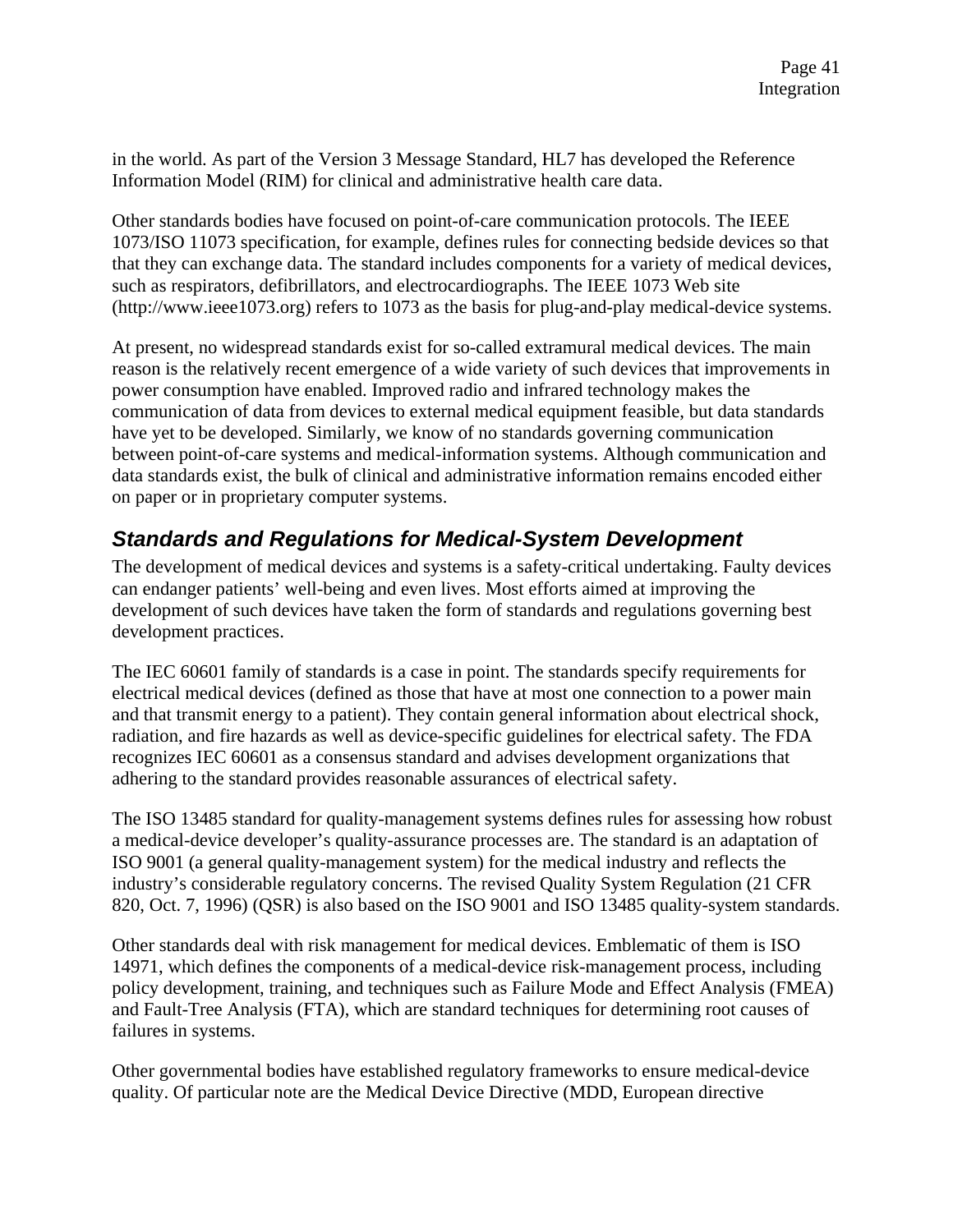93/42/EEC), and guidelines for active implantable medical devices (90/385/EEC). These standards and regulations deal with individual medical devices, not systems of devices.

### *Design, Development, and Validation Technology for Software*

As in other industries, the development of software for medical devices and systems remains largely a systems-based, standards-driven, document-intensive process. Standards such as those mentioned in the previous section are used to organize development organizations and to manage risk. The testing of device software is done primarily at the system level, using test benches containing hardware and software components. For radiological devices, "phantoms"—bags of fluid each about the size of humans, with sensors for measuring radiation exposure and the like—are used as mockups of human bodies to assess safety and performance.

Some organizations are beginning to use model-based design and development. Examples are use-case modeling of requirements for information systems and computer-assisted surgery, and state machines to model infusion pumps and implanted cardiac devices. Such technologies are rarely mentioned in standards documents, which points to their immaturity in the medical arena.

# **Why Can't We Declare Victory?**

The state of the art in medical-device and medical-system integration consists of two key components: low-level data-transfer protocols and standards, and standards and regulations specifying best practices for device development. Most medical information remains spread throughout hospitals and caregivers' offices and in insurance-company files. Patient bedsides consist of an array of devices connected, if at all, by cables that are easily disconnected and cause hazards. Operating rooms contain a hodgepodge of equipment and displays that can overwhelm medical personnel with data. Implanted devices suffer from recalls and operate in an information vacuum. After insurance paperwork, the first form a patient completes when visiting a doctor is still a medical history, which the patient may or may not recall. The transfer of data from the point of care to patient records still relies on human intervention.

Compare this situation with the following scenario. Everyone has an electronic health record (EHR) containing a complete account of his or her health history and current insurance information. That information can be queried by caregivers—no more haphazard history taking—and medical devices themselves, which could provide additional safety interlock features based on a patient's history. Bedside devices would communicate wirelessly—no cables—and could be configured to forward collected data automatically to a patient's medical record. Access to patient records would no longer be a bottleneck to consultations among caregivers. An operating room would feature a single integrated display for all equipment in the room, which would communicate with the display wirelessly—no cables to trip over—and would record information in "black boxes" for subsequent review of poor outcomes. Implanted devices and wearable monitoring equipment could record information in a patient's EHR, making it available for caregivers' review.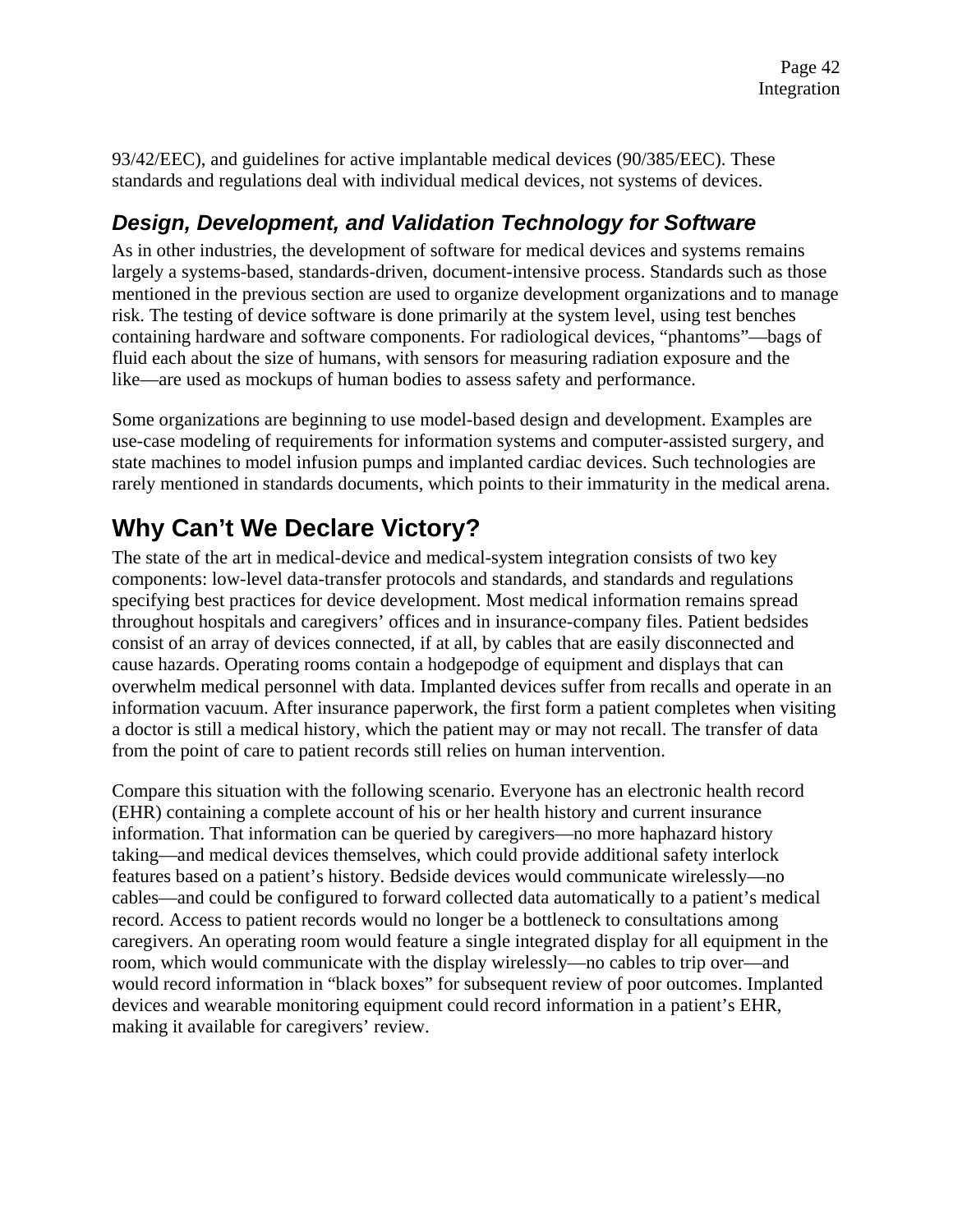That vision represents a radical departure and entails significant investment in the research areas listed below. The benefits to human health, however, would offer a many-fold return on the investment.

## **Specific Research Challenges**

Realizing the vision described above will require substantial research into technologies for medical-device and medical-system integration. The technologies are described below.

## *Electronic Health Records (EHR)*

One backbone of the preceding vision is an accurate and complete electronic health record. Significant technical challenges confront the development of such a record, because of the extremely personal nature of individual health information and the many institutions that would need access to some, but not all, of the information. To be widely adopted, EHRs must be secure (to prevent unauthorized tampering) and provide privacy guarantees, so that control may be exercised over who has access to different components. In addition, EHRs must contain audittrail mechanisms to record who has seen what. At the same time, those mechanisms must be minimally intrusive and must support the incorporation of legacy health data, such as paper records.

### *Plug-and-Play Network Devices*

Another enabling technology for the aforementioned vision is the development of plug-and-play networking technology for medical devices. Plug-and-play capability is needed to ease the setup of integrated point-of-care and extramural arrays of medical devices that communicate with a patient's electronic health record.

Devising the technology would require addressing concerns about privacy, security, safety, regulations, and technology. In hospital settings, for example, networks would form and reform frequently, as patients are admitted and discharged. Technology for the rapid formation of ad hoc networks needs developing. At the same time, authentication mechanisms would be needed to ensure that a device is on the correct network—and not, say, incorrectly attached to the one next door. Communication among devices would need to be made more secure than current wireless technology supports, and the problem of incorporating legacy devices must be addressed. Regulatory approaches ensuring the safety of open networks would need to be developed. Finally, for portable and implanted devices, plug-and-play technology would need to minimize power consumption, implying the need for low-power-consumption communication protocols.

## *Ergonomic and Ease-of-Use Issues in Human-Device Interfaces*

The integration of devices in a care-giving setting requires careful attention to considerations of human factors—especially in extramural settings, where nonprofessionals would interact with devices. Issues of mode confusion and data fusion (combining data from various sources into a coherent form) will also need to be addressed, as point-of-care facilities become more complex and begin to resemble cockpits in airplanes.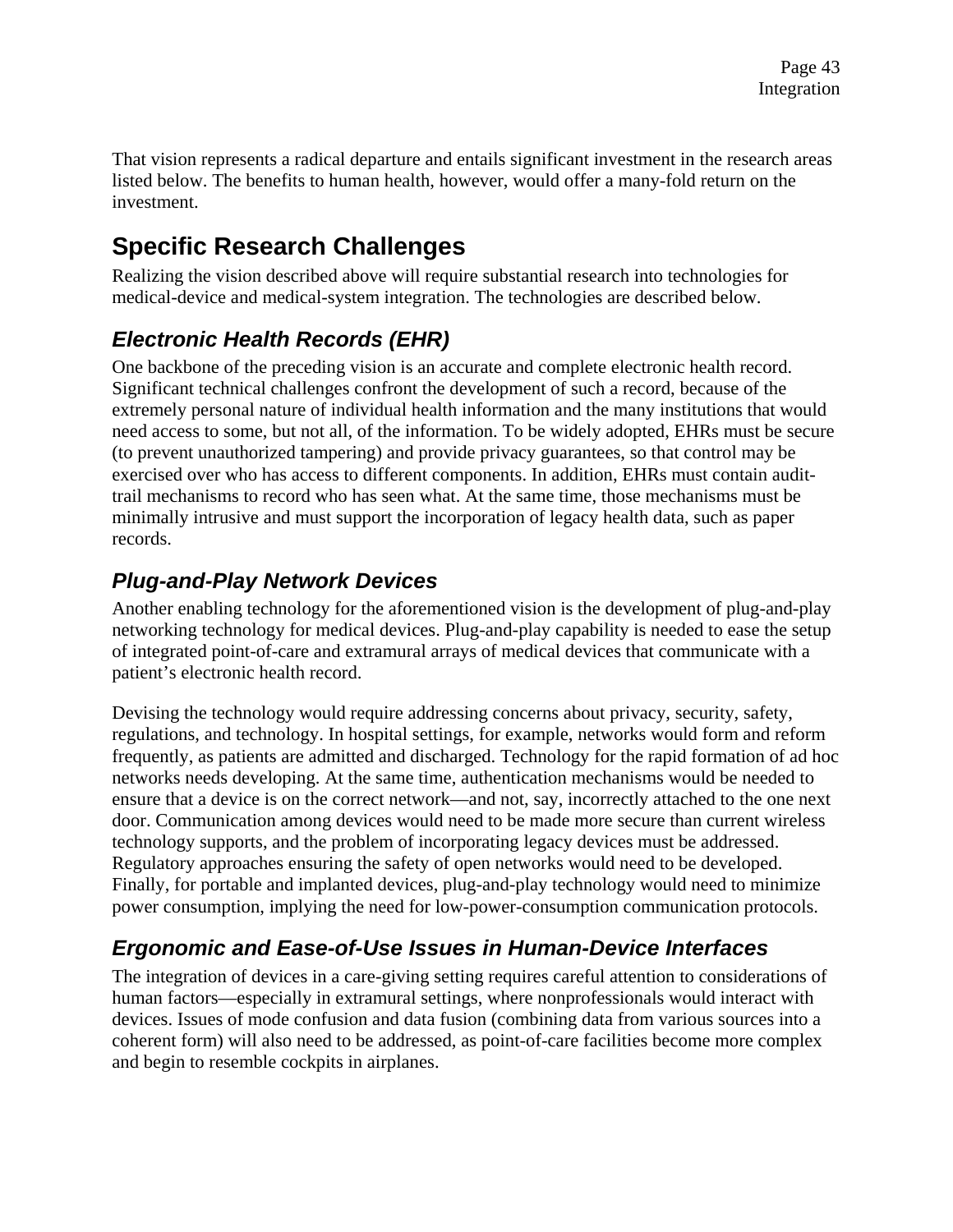### *Monitoring and Post-Intervention Analysis*

In the integrated medical-device and medical-system setting considered here, faults and errors will occur: Devices will fail; caregivers will make mistakes; networks will crash. To cope with such problems, technologies must be developed for error handling, fault tolerance, fault diagnosis, and fault isolation in ad hoc wireless networks. "Black-box" standards—similar to those in aircraft—should be developed so that when systems do fail, lessons can be learned and responsibility assigned.

#### *Component-Based Design and Validation*

The technologies outlined in the previous sections will find use only as long as integrated systems of medical devices can be cost-effectively safe, robust, and secure. Current design and validation mechanisms for medical system generally do not support open systems that share data while guaranteeing end-to-end privacy and security. Technologies for lifting reasoning about such properties from the single-device, single-component level to integrated component-based systems must be developed, most likely via notions of safety and security interfaces that would specify the safety and security properties that a component guarantees. Design patterns and service-oriented computing paradigms tailored for medical applications, with their specialized mix of security and privacy concerns, must also be built, and standardized modeling paradigms for open systems of communicating medical devices should be devised, so that "virtual" device networks can be built and simulated for validation purposes. Such simulation models would also be useful in training personnel.

To further support such virtual validation activities, accurate control-theoretic patient models must be developed so that medical-device model behavior can be simulated and assessed before trials on humans. Models of caregiver behavior should be developed for devices so that closeloop modeling of device, patient, and caregiver can be undertaken. Such simulations would yield useful information about likely caregiver errors in using devices, and that information could be used to improve user interfaces to devices and lower the likelihood of device misuse due to caregiver error. To guide subsequent system testing and risk analysis, we need to develop methods to quantify residual risk from virtual validation activities—how accurate are the data derived from simulations, and how can the analysis be used to focus efforts in subsequent clinical-trial testing? Strategies for in-vivo test planning based on virtual testing would open the door for additional efficiencies. Issues of data integrity and integration must also be studied. Efficient techniques for converting models into executing systems must be developed.

### *Open Experimental Platforms*

The final component of an effective research program would be an open experimental platform for use by researchers investigating technologies to integrate medical systems and devices. Such a platform would contain design artifacts, including reference models and scenarios about the use of different medical devices, so that researchers could obtain empirical feedback on their ideas about real systems. An open experimental platform would be vital to the success of the research program, because concerns about intellectual property would otherwise preclude the sharing of device and system information.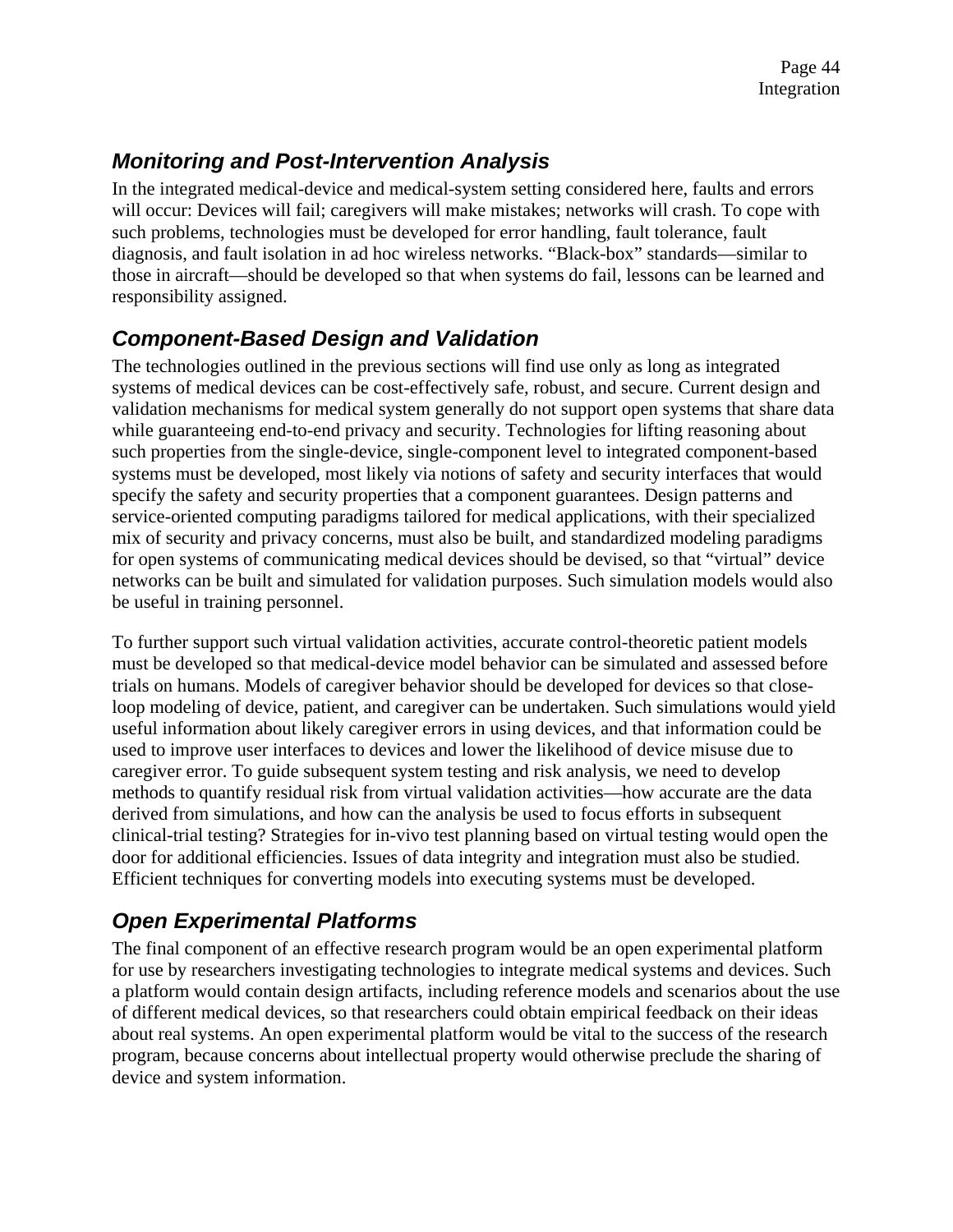## **Research Strategies and Roadmap**

This section offers roadmaps for the research program outlined in the previous section.

#### *Three-Year Roadmap*

The goal in the first three years will be to begin developing conceptual frameworks for two core issues: the security and privacy of medical data.

- Reference models for privacy and security should be developed, with a view toward defining the stakeholders (such as patients, caregivers, insurance providers, and government) and the levels of access and control they have on patient information.
- Precise mechanisms for specifying the safety and security properties of medical software components must be developed, and use cases and reference models for standard medical devices such as infusion pumps, radiological devices, and cardiac devices must be elucidated. That software work will entail adapting software-design notations to medical purposes.
- Control-theoretic models of human biological processes should be developed, and work on caregiver modeling initiated.

#### *Five-Year Roadmap*

The next phase of the research program will involve the development of tools and methods for technical support of the conceptual framework mentioned above. (The conceptual framework will continue to evolve.) Specifically—

- Technologies will be developed for electronic health records that enforce the privacy and security policies for medical data.
- Techniques for establishing end-to-end safety and security properties of systems based on component properties will be defined, and prototype automated tool support implemented.
- Protocols for ad hoc secure networks of medical devices will also be defined, to ensure adherence to the security and privacy policies of medical data by collected data.
- Virtual validation environments for medical devices, based on models of devices, human biology, and caregiver behavior, will be developed, and pilot studies will be conducted on the medical-device information contained in the developing open experimental platform.
- Human-factors studies for medical-device interfaces will be initiated.
- Service-oriented paradigms and design patterns for medical-device integration will be defined, and prototype tool support for the design of medical-device control systems begun.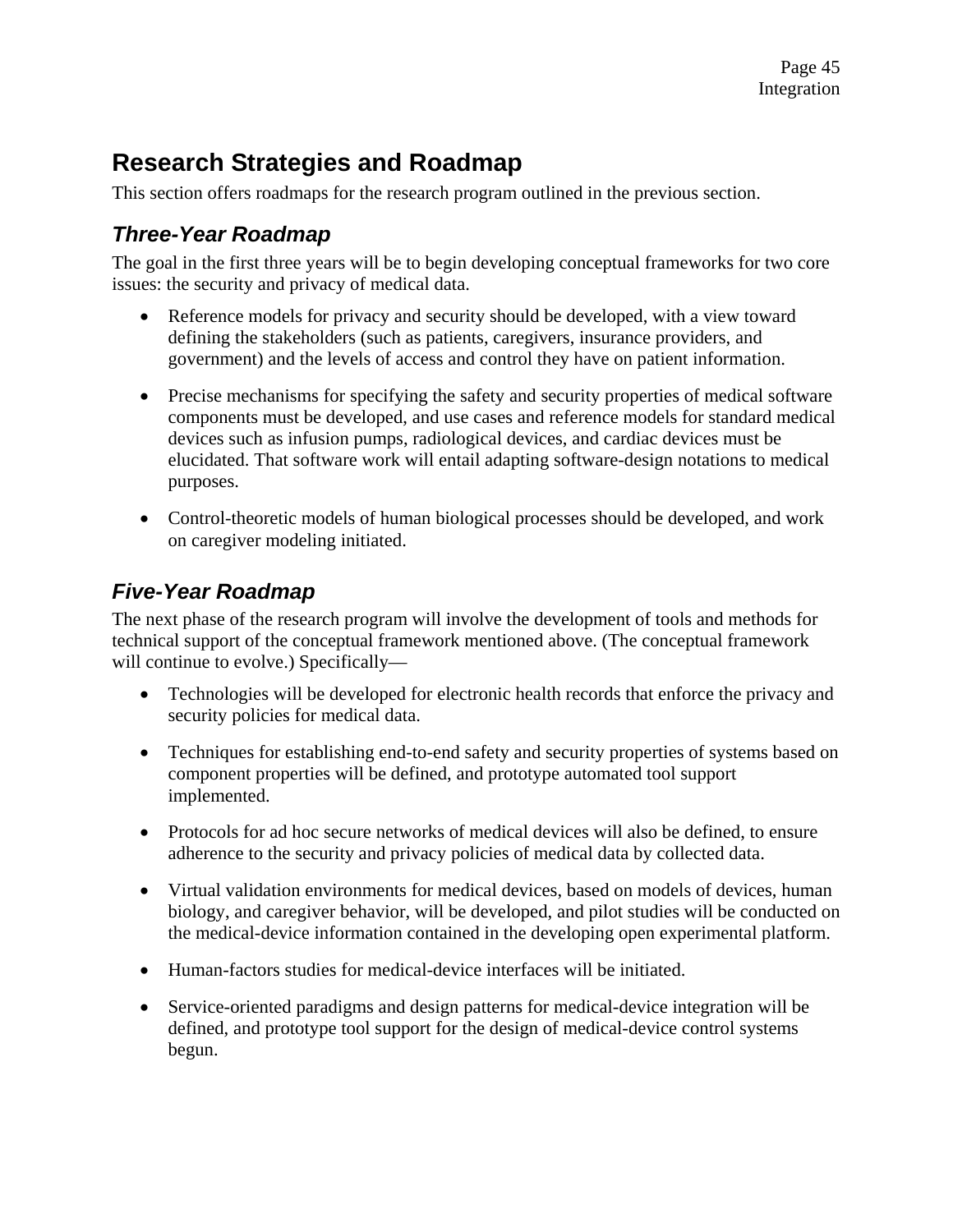#### *Ten-Year Roadmap*

The final phase of the research effort will focus on further developing the technologies and major case studies:

- Implementations of electronic health records will be assessed empirically for utility and safety.
- Improved control-theoretic models of human biological and physiological processes will enable a more thorough analysis of systems of medical devices, allowing the efficient development of multifunctional systems that enable the coordinated treatment of disorders with multiple causes (such as diabetes-induced heart disease).
- Clinical trials will allow the quantification of residual risk in virtual, simulation-based validation approaches to medical-device systems, and as a result the virtual validation approaches will be refined.
- Service-oriented design paradigms for medical systems will be codified, and design and validation tool support for them will be developed.
- Secure, ad hoc networking protocols for medical applications will be implemented in both hardware and software, laying the basis for a commercial market for medical-device middleware.
- Human-factors studies will feed into this work so that systems of medical devices can be assembled easily, and with user interfaces providing maximum support for caregivers and patients responsible for their use.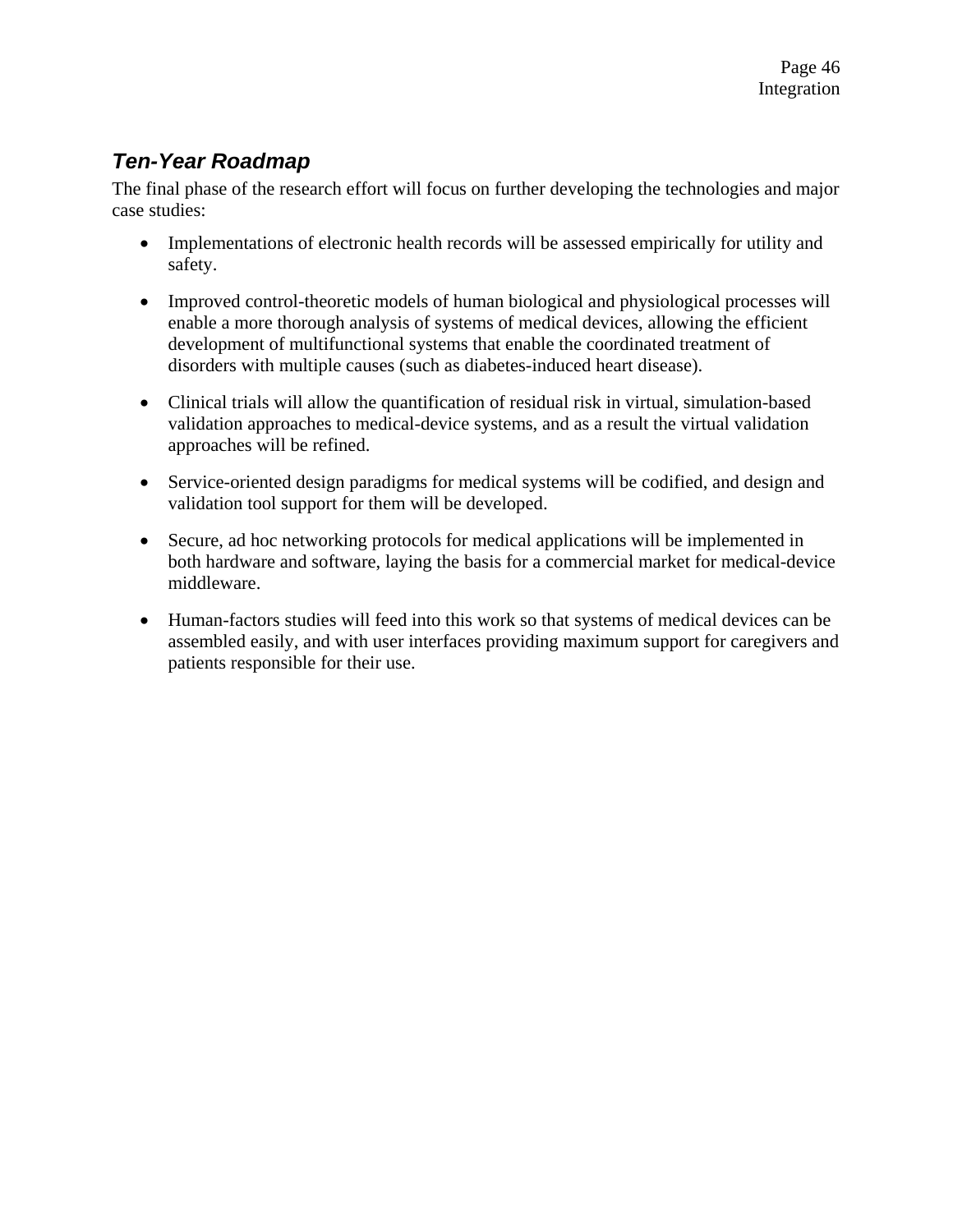## **VERIFICATION, VALIDATION, AND CERTIFICATION**

**Participants**: John Hatcliff (chair), Peter Coronado, Steve Dimmer, Jacob Flanz, Elsa L. Gunter, Mark P. Jones, Paul L. Jones, Brad Martin, Rosemary C. Polomano, Stacy Prowell, John Rushby, Rich Schrenker, Oleg Sokolsky, Aaron Evans (recorder)

## **Introduction**

Verification and validation (V&V) tasks required for the approval of medical devices play a significant role in enabling the FDA to carry out its mandate of approving only "safe and effective" medical devices. Many industry observers believe that we are approaching the limits of reliable device V&V processes. As devices grow more and more complex and rely much more on embedded software to achieve critical functionality, existing methods are being challenged. The results: higher development costs for manufacturers, longer time to market, and increased chances of device failure—with associated recall or liability costs.

Today, V&V activities account for as much as half the cost of bringing devices to market. Moreover, it is important to consider the effectiveness and already high costs of verification, validation, and certification in the context of rapid advances in technology that have fundamentally changed the way many informational, financial, and scientific services are provided. Although technological advances have contributed to a steady increase in the quality of health care, and although V&V processes have for the most part been able to keep pace, we now seem to be on the cusp of the types of revolutionary changes in the domain of health care systems that have transformed other sectors of nation's infrastructure and economy.

For example, pervasive networking will enable the integration of national networks, regional health care centers, local hospitals and clinics, the offices of primary-care physicians, home computing, and body-area networks. And as generations of technology-savvy health care consumers enter retirement, they will embrace—and even demand—sophisticated home health care monitoring, treatment, and record systems integrated with national information databases (such as prescription drug information systems) and local hospital and primary-care systems.

Although these envisioned innovations hold great promise, they will render current V&V processes obsolete. Unless new certification technologies are developed and unless V&V processes undergo a paradigm shift, innovation will be stifled, because manufacturers and regulators will find the V&V of systems too costly—or we will see dramatic increases in security breaches and harmful incidents due to device malfunction.

## **What Can We Do Well?**

**Designing bug-free software** is difficult—especially in complex devices that may be used in unanticipated contexts. Existing practices have worked as well as they have because industry V&V personnel and regulators take their jobs seriously.

We know how to develop and regulate **standalone and embedded medical devices** that have moderate complexity and are based on mature technology. In such cases, the domain is generally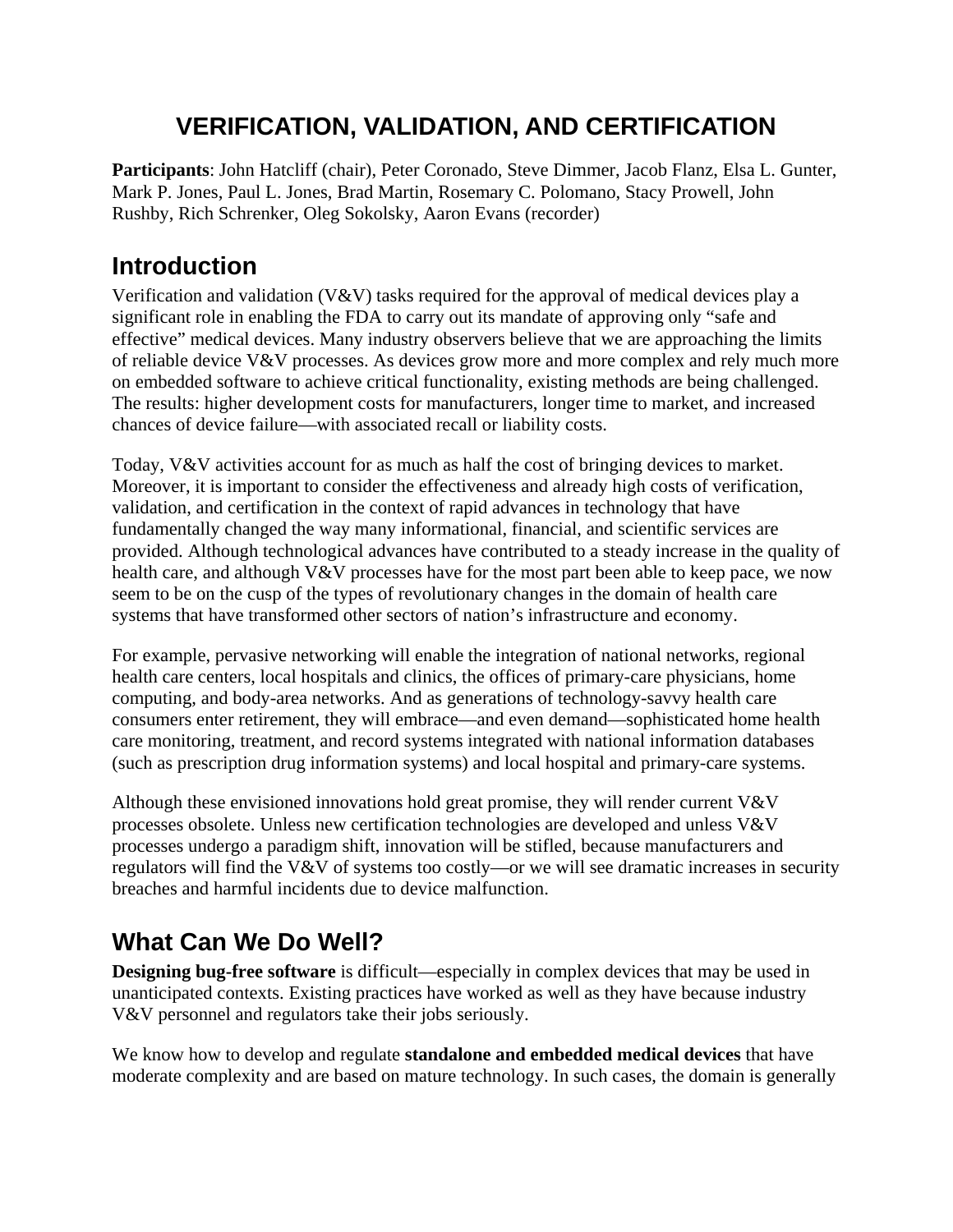well understood, and the technology provides a level of confidence because the evolution of devices is incremental.

Wallace and Kuhn, in "Lessons from 342 Medical Device Failures," clearly indicate that many failures could be prevented just by systematically employing known quality assurance techniques.

Industry seems to perform the following V&V activities reasonably well:

- Gathering requirements
- Coding
- Testing
- Performing hazard analysis

In particular, collective knowledge and experience within large, well-established companies aid the effort necessary to prepare for validation activities.

The adoption of state-of-the-art techniques for software development is not uniform across the industry. Some companies are beginning to incorporate advanced design techniques into their development processes. Guidant, for example, uses rich modeling tools and product-line architectures to develop its pacemaker software. Clean-room software engineering and modeling have also had some success.

**Automated tools** for V&V activities—ranging from homegrown configuration management systems to static analysis tools—can have wide-ranging benefits. They can raise overall quality by reducing the risk of human error in applying quality assurance techniques and by reducing the time and effort needed to apply the techniques. A reduction of time and effort can free up resources that can be applied to obtain greater and denser coverage of code and to encourage innovation and technological advances by speeding up time to market.

## **Why Can't We Declare Victory?**

Despite the pluses listed in the previous section, existing technology faces many challenges:

- **Lack of Tools that Automate Certification Tasks**. Generally, we know how to perform activities such as writing requirements, prototyping, and testing, but we need to perform them more accurately and in a more automated way. We also need to achieve greater cross-leveraging of techniques and artifacts—that is, we need to create architectures and processes that allow the information produced by one tool to supplement and increase the effectiveness of other tools. Currently, almost all tools are standalone tools and are not context aware.
- **Large-Scale, Complex Devices Stress Current Best Practices**. We are still challenged by large-scale, complex devices, such as proton therapy facilities. For these types of devices, the validation procedures and test cases can number in the hundreds of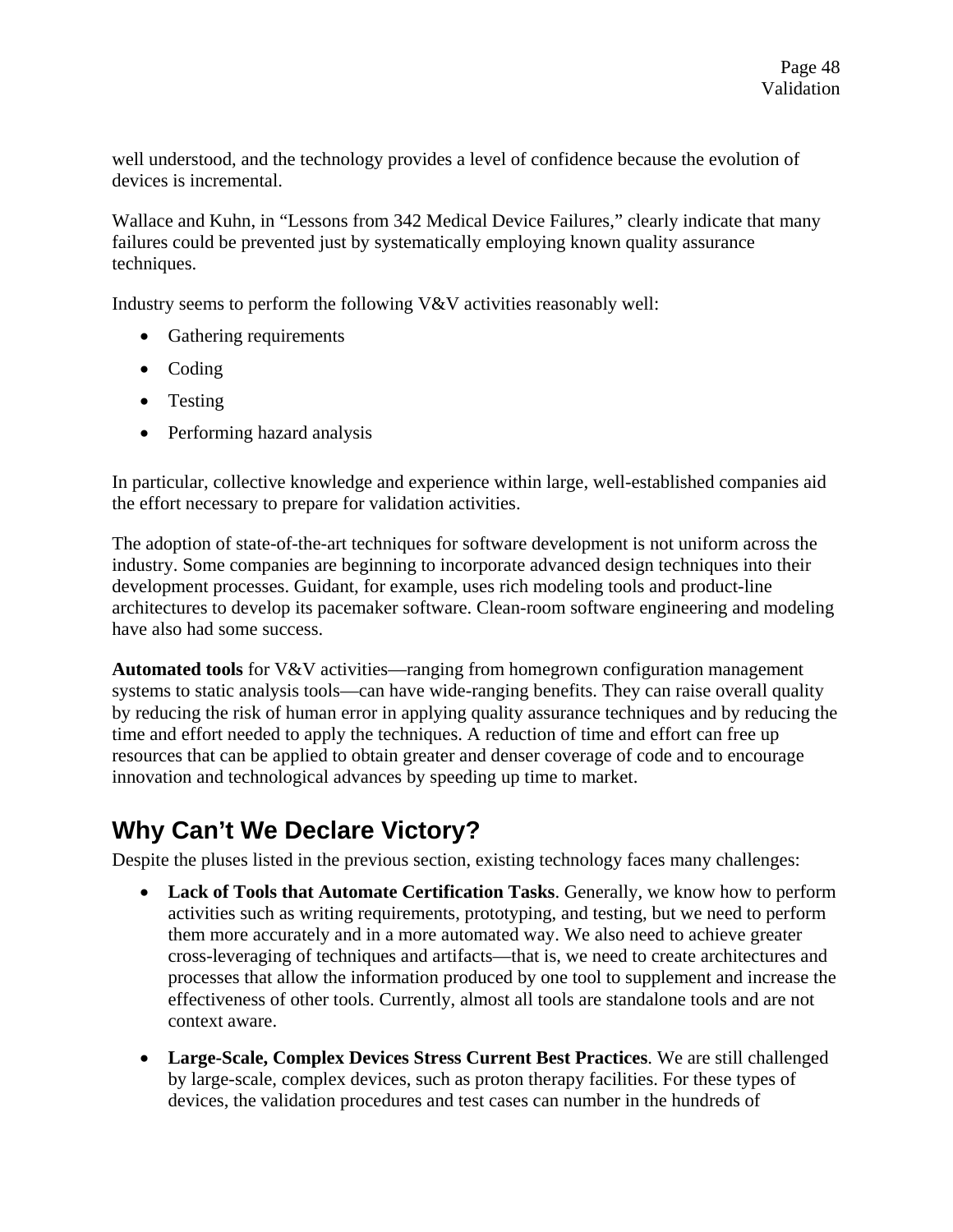thousands. The burden of validation—in time and costs—slows the time to bring devices to market. Engineers often feel overwhelmed by complexity.

- **Limited and Ad Hoc Systems Integration**. We are able to integrate products developed by a single manufacturer. But in a clinical environment, people are incorporating devices from different manufacturers, and technical personnel must be trained to recognize potential incompatibilities.
- **Inability to Capture and Model Clinical Environments and Processes**. The correct operation of many devices relies on assumptions about the clinical environment or process in which the devices will be used. We are experiencing device failures due to unexpected interferences between devices and environments. Clear specifications of environmental assumptions and processes are needed. Formal models are preferred because they would enable tool integration.
- **Lack of Component-Based Approaches to Certification**. Current V&V procedures focus on approving complete devices or systems—not components of systems. The emphasis is on end-to-end testing against device requirements. No regulatory mechanism allows reusable, individually deployable components or infrastructure to be certified in a way that reduces overall certification costs when the components are used in larger systems.
- **Inadequate Coverage of Security Issues in Certification**. In today's V&V of devices, security issues are almost never considered. Yet the increasing blending of devices, medical records, telemedicine, and home, local, regional, and national networks will make security a central concern in the certification of future systems.
- **Widely Varying Knowledge and Training Across Vendors**. Although some device vendors use state-of-the-art development practices and quality assurance techniques, many are uninformed about best practices for techniques such as test case generation, testing to different coverage metrics, and capturing requirements. Indeed, studies have concluded that the nature of many reported device faults indicates that known practices may have been misused or may not have been used at all. Moreover, clinical engineers receive little formal training—they gain knowledge through experience.
- **Device Interference and Poor Integration**. Industry is doing fairly well at integrating products developed by a single manufacturer (such as Varian's Linac, used in concert with imaging devices and treatment planning systems). As the benefits of system integration are realized, however, and as integration mechanisms become commonplace in other domains, such as the highly successful and widely used universal serial bus (USB) from the personal-computer domain, the number of attempts to connect and integrate devices is increasing significantly. Such integrations are largely proceeding ad hoc, with little or no documentation and no systematic training.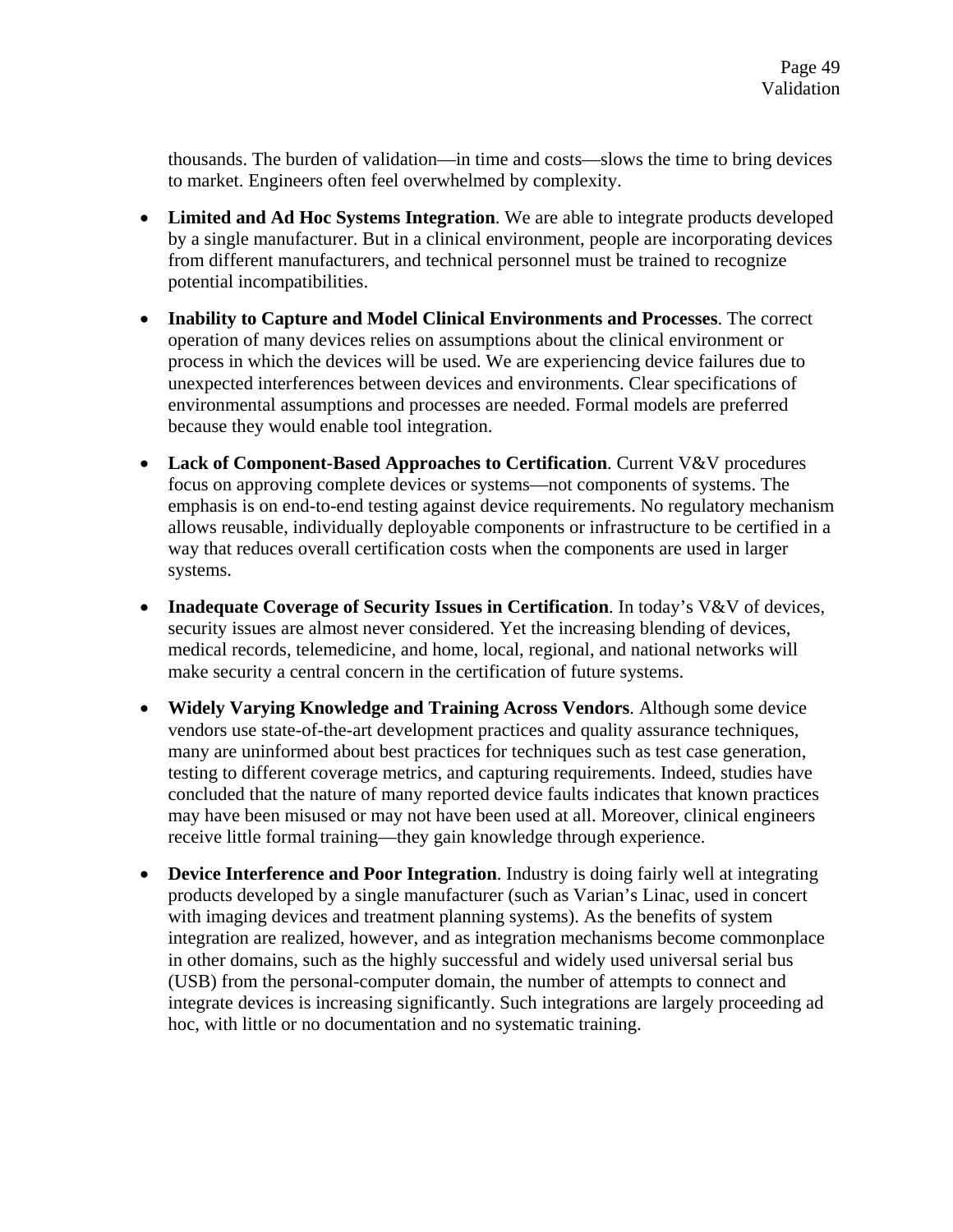## **Specific R&D Challenges**

Based on the assessment presented above, we now lay out specific R&D challenges associated with certification.

#### *Formulating Requirements*

The development process begins by formulating requirements. The requirements formulation phase is the most important and one of the most-challenging-to-execute phases of development for medical devices.

We need technologies that support more automated and rigorous methods of eliciting and capturing requirements as described by experts in their respective domains. We also need technologies that can leverage requirements, including technologies that—

- Directly perform semantic querying or simulation of use cases
- Derive test cases more effectively and automatically from requirements
- Generate visualizations and natural-language descriptions from requirements
- Generate artifacts and reports needed for certification directly from requirements

Not only must we capture requirements that are appropriate; we must also automate capabilities for assessing and evaluating requirements.

#### *Modeling and Formalizing Clinical Environments and Processes*

One trend in the practice of medicine is a proliferation of sophisticated devices in complex environments where exceptions are the norm. We must develop a more rigorous approach to capturing, visualizing, and reasoning about clinical environments and processes. In particular, research should address the following questions:

- How do we incorporate variability in clinical environments?
- Can we mine rigorous descriptions of processes, workflows, and so forth to guide the development of device requirements or detect problematic device interaction in a clinical environment?
- Can we use those models to clarify goals and focus the tasks to achieve more rigorous clinical validation?

#### *Benefiting from Automated Tool Support*

The FDA has relied on device manufacturers to validate the tools they use to develop their devices. Generally, manufacturers accomplish this by validating that a finished device performs as intended and by making sure that tool patches are up to date. But the scope of the validation process is limited. As devices become more complex and interconnected, more attention will need to be paid to tools' comprehensiveness and trustworthiness. We have opportunities to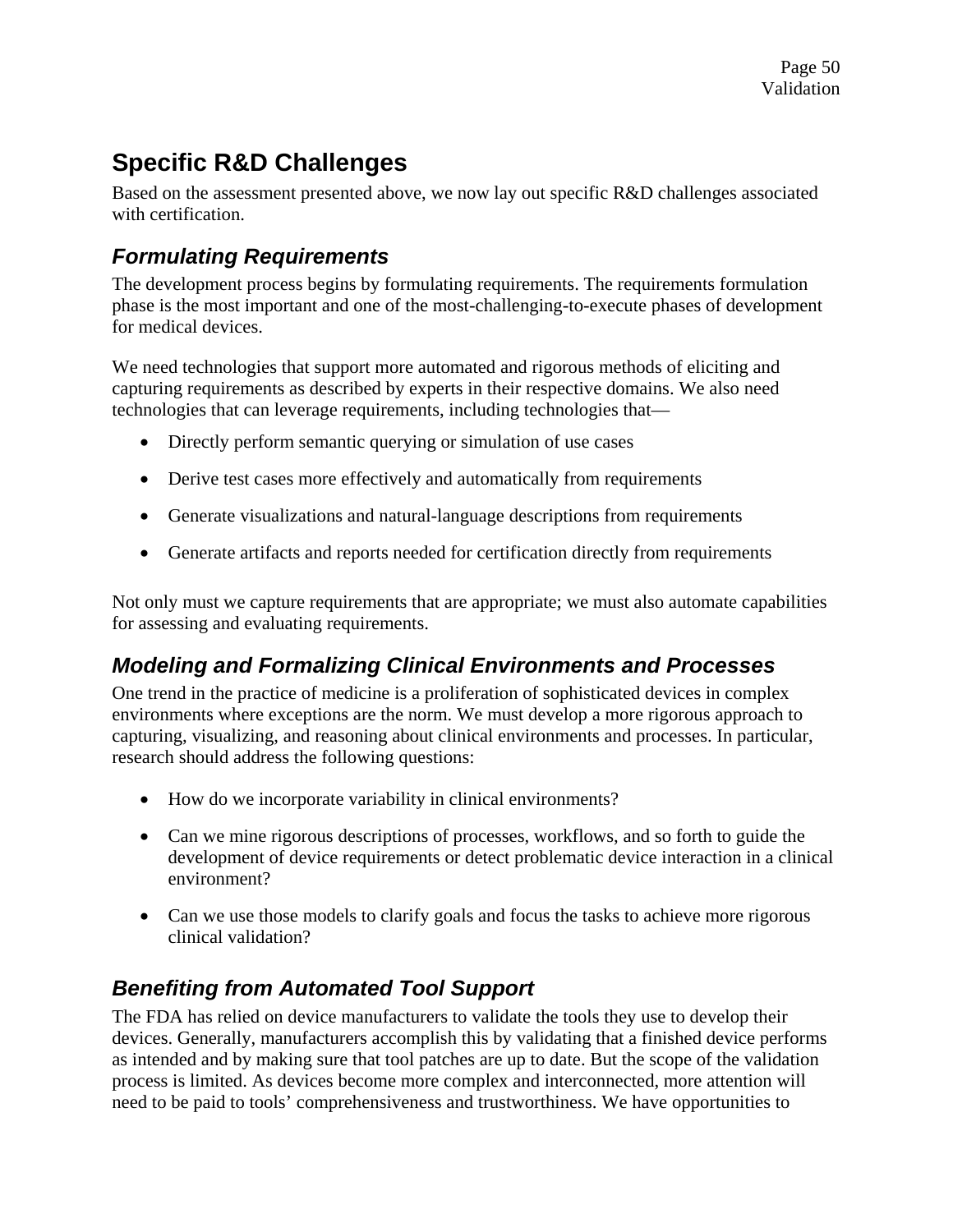borrow from other industry sectors. For example, the FDA might recognize tools from the aviation domain that have been DO-178B certified or that conform to European MISRA coding and compiler standards.

Moreover, the lack of integration or synergistic interplay between tools and the encompassing development process means that some potential benefits of automated tool support are unrealized. Tools could be enhanced with standardized reporting formats that the FDA recognizes and that could support automated querying and auditing by FDA regulators—greatly increasing regulators' efficiency and accuracy.

#### *Reorienting Procedures Toward Component-Based Certification*

The development of component-based software—software that has individually deployable and reusable components—can reduce software development costs. Some vendors are effectively developing large-scale software systems by using *product-line* methods, in which the cost of developing *families* of similar systems is reduced by identifying commonalities across all systems in a family and then developing common components. Current development trends, along with the need to support emerging plug-and-play devices, provide a clear mandate to develop component-based approaches to certification.

#### *Developing Safety-Critical Middleware*

Closely tied to component-based certification and the use of product lines is the need for highassurance and safety-critical middleware. Middleware is system software that resides between applications and the underlying operating systems, network protocol stacks, and hardware. It is often described as the "glue code" or "plumbing" that hooks multiple applications together and routes data and information transparently between different back-end sources of data.

The development of sophisticated plug-and-play devices, devices integrated through networks, and systems of systems as in operating rooms of the future will all require reusable infrastructure code that deals with the complexities of distributed systems. Middleware technology such as Common Object Request Broker Architecture (CORBA) provides a development solution. Unfortunately, most middleware implementations use complex object-oriented design patterns that are difficult to validate. We need safety-critical middleware implementations, which vendors are reluctant to pursue because of an uncertain market. Changes in regulatory guidelines might encourage the production of safety-critical middleware.

### *Certifying in the Presence of Change*

Obtaining certification for upgrades or changes to already "certified" products is costly and error prone. Many failures occur because of the inadequate recertification of modified devices. The state of the art for medical device recertification does not include the use of tools from programming language and software engineering—such as program slicers, dependence analysis, and impact analysis—that could be applied to determine exactly which sections of a software implementation are affected by modifications to code and to requirements.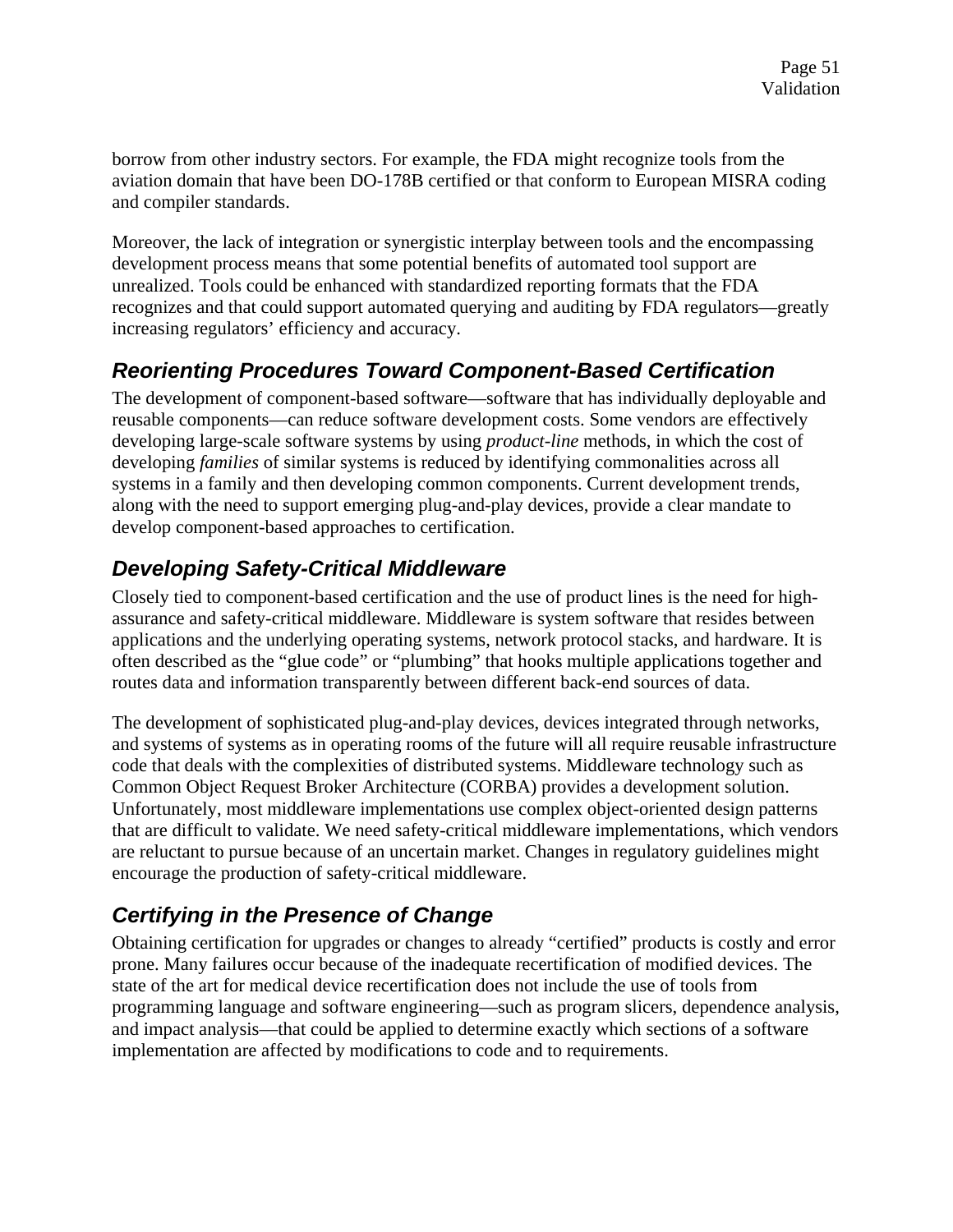Researchers should pursue more sophisticated techniques for dependence analysis, which could help determine the impact of changes. Potential examples are techniques that manage certification artifacts and automatically detect where rework in the presence of change is necessary. FDA recognition of tools that perform impact analysis and traceability could reduce the effort needed for retesting and recertification.

#### *Monitoring Deployed Devices*

We are able to report and track device "incidents," but reporting, tracking, publicizing, and interpreting the root causes of device incidents across manufacturers is problematic. We need to incorporate some notion of a "flight recorder" black-box reporting mechanism to gather data about events. Some devices, such as the Varian Linac, already incorporate "flight recorder" technology. Research is needed into runtime monitoring approaches that can be used in real-time embedded systems to gather event and fault data from medical devices. Statistical and samplingbased approaches to mining data collected from devices are also important.

#### *Moving from Process-Driven Approval to Evidence-Based Certification*

FDA device approval centers on a *process-driven* approach, in which manufacturers obtain approval by showing that they have carried out established quality assurance techniques such as code coverage, manual code inspections, and test cases. The approach often fails to account for innovations in development and verification techniques and does not encourage them. Moreover, as systems become more complex, we expect that best-effort processes will increasingly fail to catch subtle errors.

Research is needed into the alternate paradigm of an *evidence-based* approach, championed by John Rushby in his HCMDSS position paper, "Goal-Based Certification for Medical Devices." Instead of seeking to provide evidence that a process has been planned for and followed, the evidence-based approach seeks to generate independently verifiable evidence that a system satisfies its requirements. An example of a certification process based on an evidence-based or goal-based approach is the UK Defense Standard 00-56.

## *Formalizing Environment Models and Assumptions About Context*

Device manufacturers often work under the assumption that devices will be used in certain fixed, step-by-step processes and will have no interaction with other devices. But when devices are used in environments that differ from those envisioned by the manufacturers, the devices often behave in unanticipated ways. An example is patients who have characteristics that deviate significantly from the norm (such as severely obese patients).

The state of the art relies on resolving undocumented and unanticipated interactions on the fly and in an ad hoc manner. Specifically, constraints on interactions are not captured in the validation process. As the number of devices in a clinical environment increases, and as the sophistication of devices and their connectivity methods (such as wireless Internet and Bluetooth radio) increases, clinical technicians will become overwhelmed with the task of assembling a safe and effective environment. Research is needed on formalizing models of clinic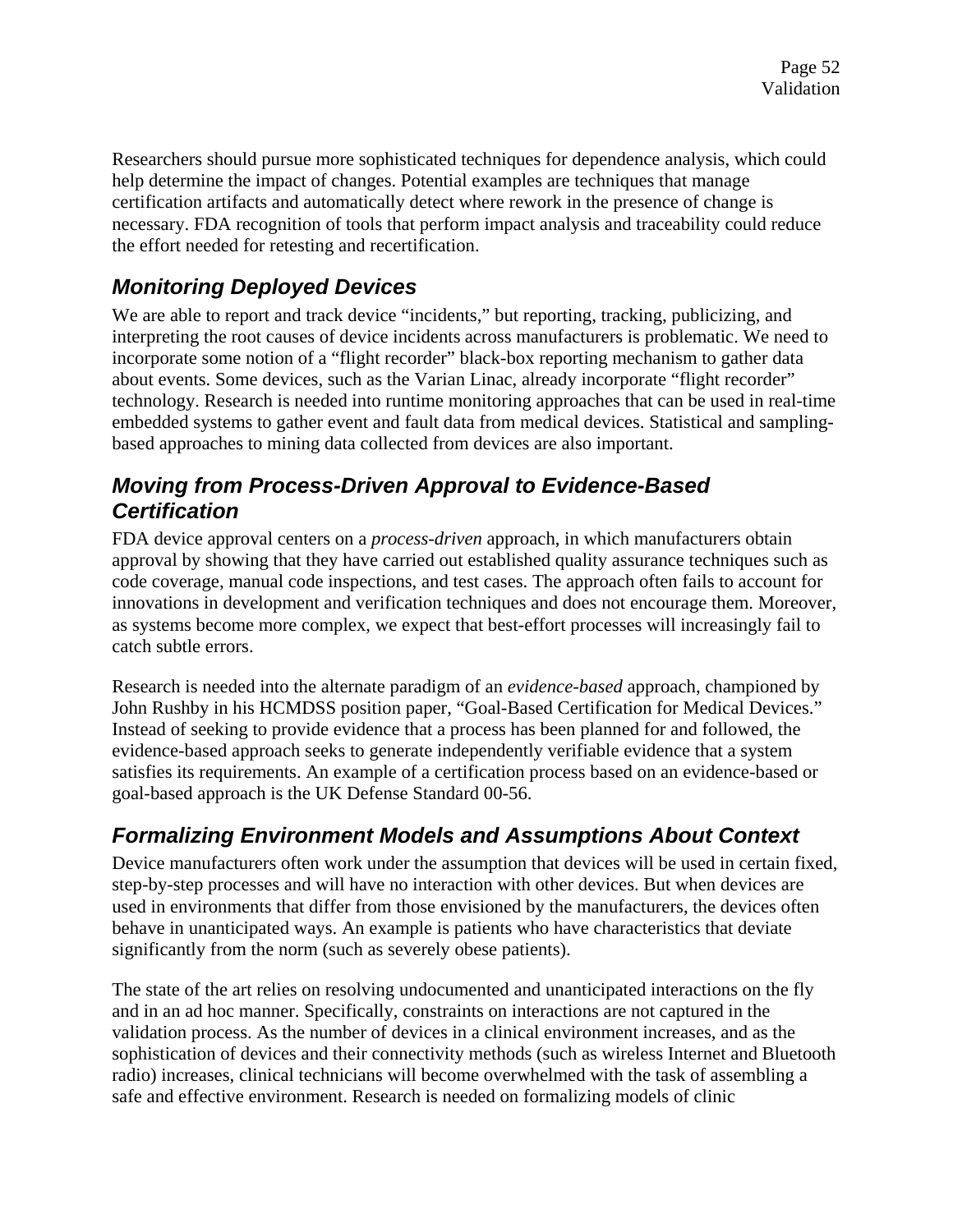environments, clinical processes, and assumptions made about the contexts in which devices will be deployed.

#### *Dealing Effectively with the Certification of Security*

Security-related research is needed in the following areas:

- Specification formalisms for specifying security properties at the level of system requirements, designs, and implementations
- Tools and techniques, such as those based on static analysis and lightweight theoremproving, that can help verify that implementations satisfy specifications for security
- Regulatory guidelines, architecture recommendations, and techniques for security certification (Common Criteria and software architectures, for instance), to achieve standards such as the Multiple Independent Levels of Security (MILS) architecture

## **Research Strategies and Roadmap**

It is likely that individual research teams can make progress in addressing the R&D challenges described above. Yet overall research progress and an exchange of ideas about research approaches, domain knowledge, and the effectiveness of competing techniques will be significantly hampered unless we can create significant infrastructure to support research on high-confidence medical devices.

Specifically, we need an infrastructure that facilitates interaction between device vendors and academic researchers. Researchers will be better able to address certification challenges facing V&V technologies if they have a detailed understanding of the certification process. Currently, researchers understand little about the certification process, and it makes little sense for them to engage in research about tools and techniques to aid certification or to propose changes in certification techniques without such an understanding.

These are two ideas to help researchers obtain a deeper understanding of the certification process:

- FDA and industry personnel hold training workshops on the review and approval process using example artifacts.
- FDA or industry performs a mock "red team" review process for products and artifacts developed by researchers. For example, the FDA or industry personnel could review medical device software built by academic researchers to demonstrate their V&V approaches. The review would use the same processes and standards that are applied to actual device submissions to the FDA.

The most important advances will come from the establishment of a research infrastructure, such as one or more open experimental platforms (OEP) for medical devices. An OEP is a publicly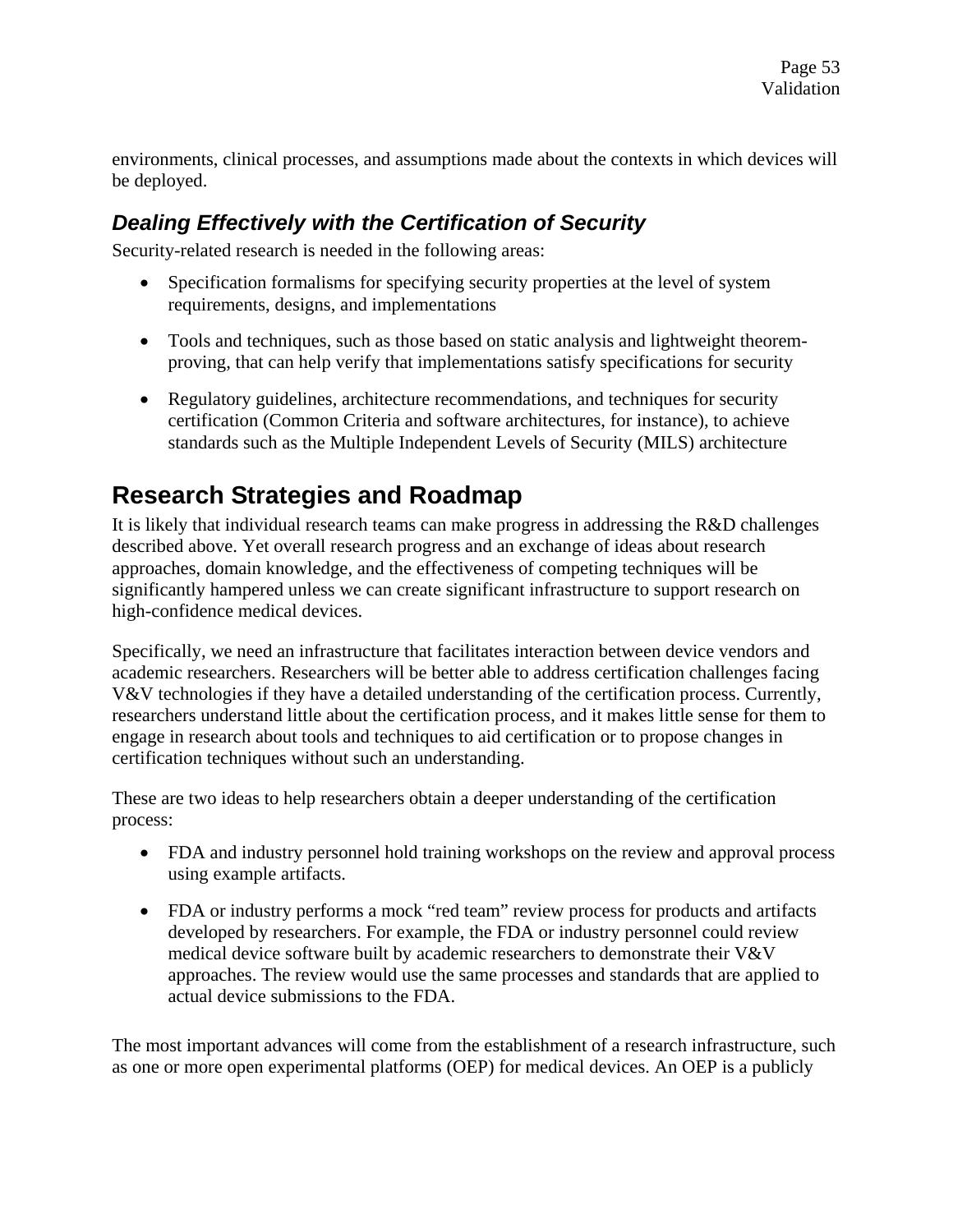available test bed. In this instance, the OEP would provide realistic and complete examples of the following artifacts for a specific medical device:

- Requirements (including hazard analysis)
- Implementation or partial implementation
- Results of fault analysis, test cases, and other V&V activities
- Examples of material that would be submitted to the FDA for device approval

The OEP should also include a list of challenge problems, written by FDA and industry personnel for academic researchers, that indicate specific areas on which researchers should focus.

Strong consideration should be given to having national funding agencies contract with device vendors to—

- Develop OEP artifacts and challenge problems as described above
- Field questions from academic researchers
- Help evaluate tools and techniques that academic researchers have produced for realistic products and in realistic development settings

#### *Five-Year Roadmap*

The five-year roadmap involves the further development and maturation of tools that can provide automation for V&V and certification activities, including an initial exploration of V&V, the development of V&V techniques, and a demonstration of their usefulness. It would include the following steps:

- Develop an OEP for medical devices
- Apply existing process modeling languages to model clinical environments and processes
- Develop suites of sophisticated requirements for capturing, simulating, and querying requirements
- Incorporate more tools into the certification effort (adding value)
- Certify development tools (analysis and traceability tools) to reduce the burden of certification and recertification
- Enhance conventional formal method tools (static analysis and model-checking) to produce a variety of artifacts, including test cases and natural-language description of traceability steps